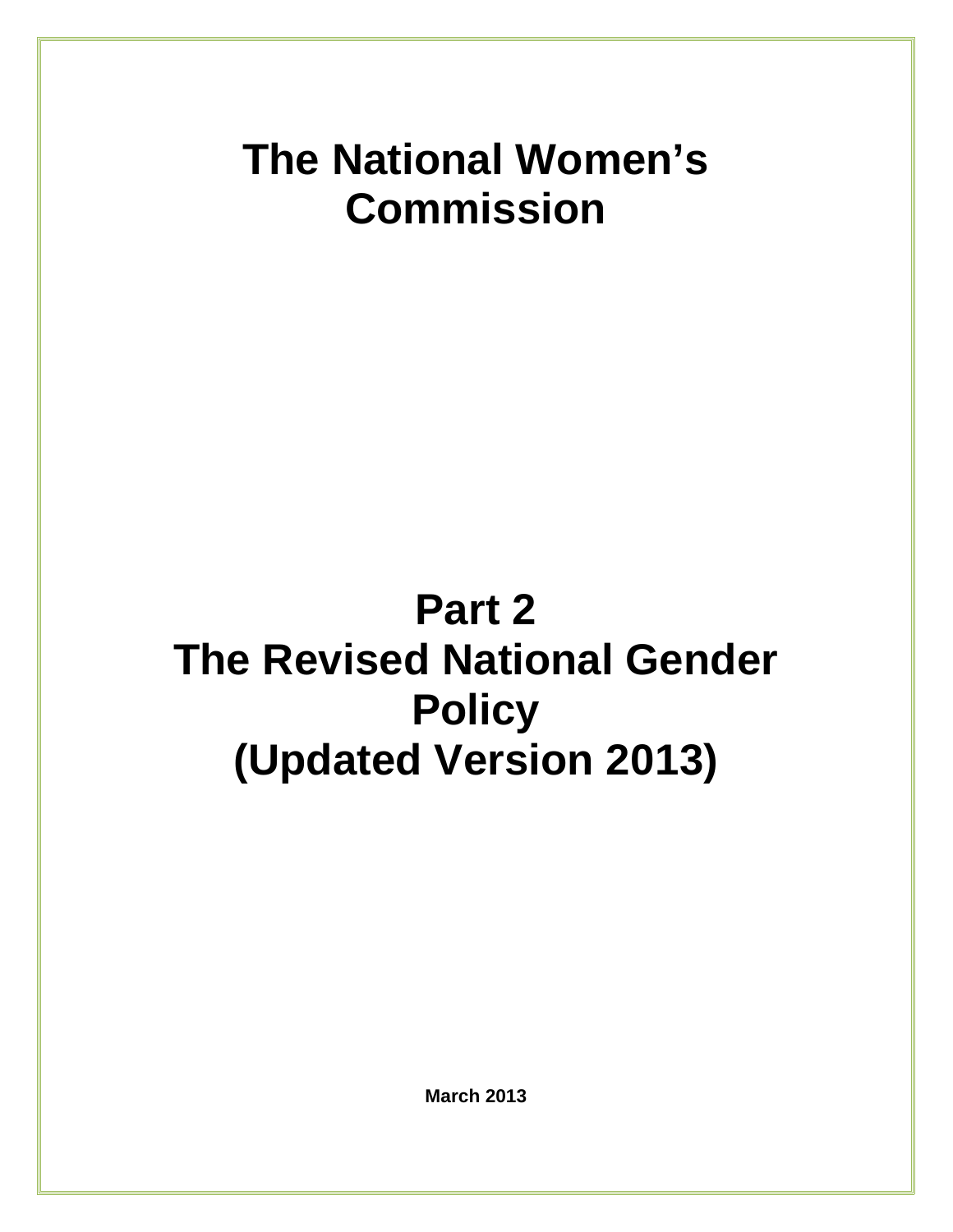# **Credits:**

This work was commissioned by the National Women's Commission, 2009 and funded by the United Nations Development Programme (UNDP) and the United Nations Children's Fund (UNICEF).

Research, compilation and writing by Adele Catzim-Sanchez, Belize ISIS Enterprises Ltd.

Coordinated by Ann-Marie Williams, Executive Director, The National Women's Commission.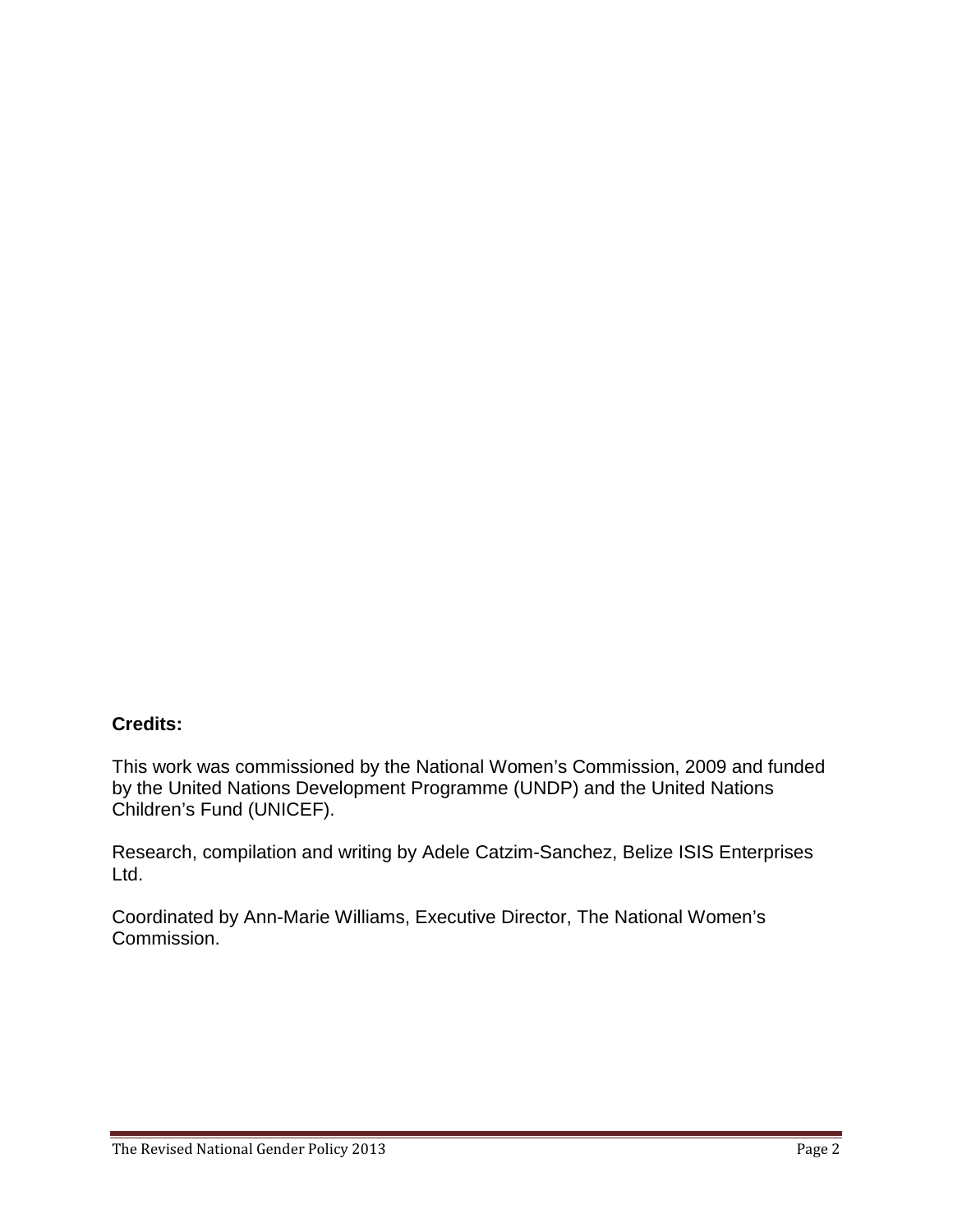# **Table of Contents**

| 1.0<br>2.0<br>3.0<br>4.0<br>5.0<br>6.0<br>7.0<br>8.0<br>8.1<br>8.2<br>8.3<br>8.4<br>8.5<br>10.0<br>11.0 |  |
|---------------------------------------------------------------------------------------------------------|--|
|                                                                                                         |  |
|                                                                                                         |  |
|                                                                                                         |  |
|                                                                                                         |  |
|                                                                                                         |  |
|                                                                                                         |  |
|                                                                                                         |  |
|                                                                                                         |  |
|                                                                                                         |  |
|                                                                                                         |  |
|                                                                                                         |  |
|                                                                                                         |  |
|                                                                                                         |  |
|                                                                                                         |  |
|                                                                                                         |  |
|                                                                                                         |  |
|                                                                                                         |  |
|                                                                                                         |  |
|                                                                                                         |  |
|                                                                                                         |  |
|                                                                                                         |  |
|                                                                                                         |  |
|                                                                                                         |  |
|                                                                                                         |  |
|                                                                                                         |  |
|                                                                                                         |  |
|                                                                                                         |  |
|                                                                                                         |  |
|                                                                                                         |  |
|                                                                                                         |  |
|                                                                                                         |  |
|                                                                                                         |  |
|                                                                                                         |  |
|                                                                                                         |  |
|                                                                                                         |  |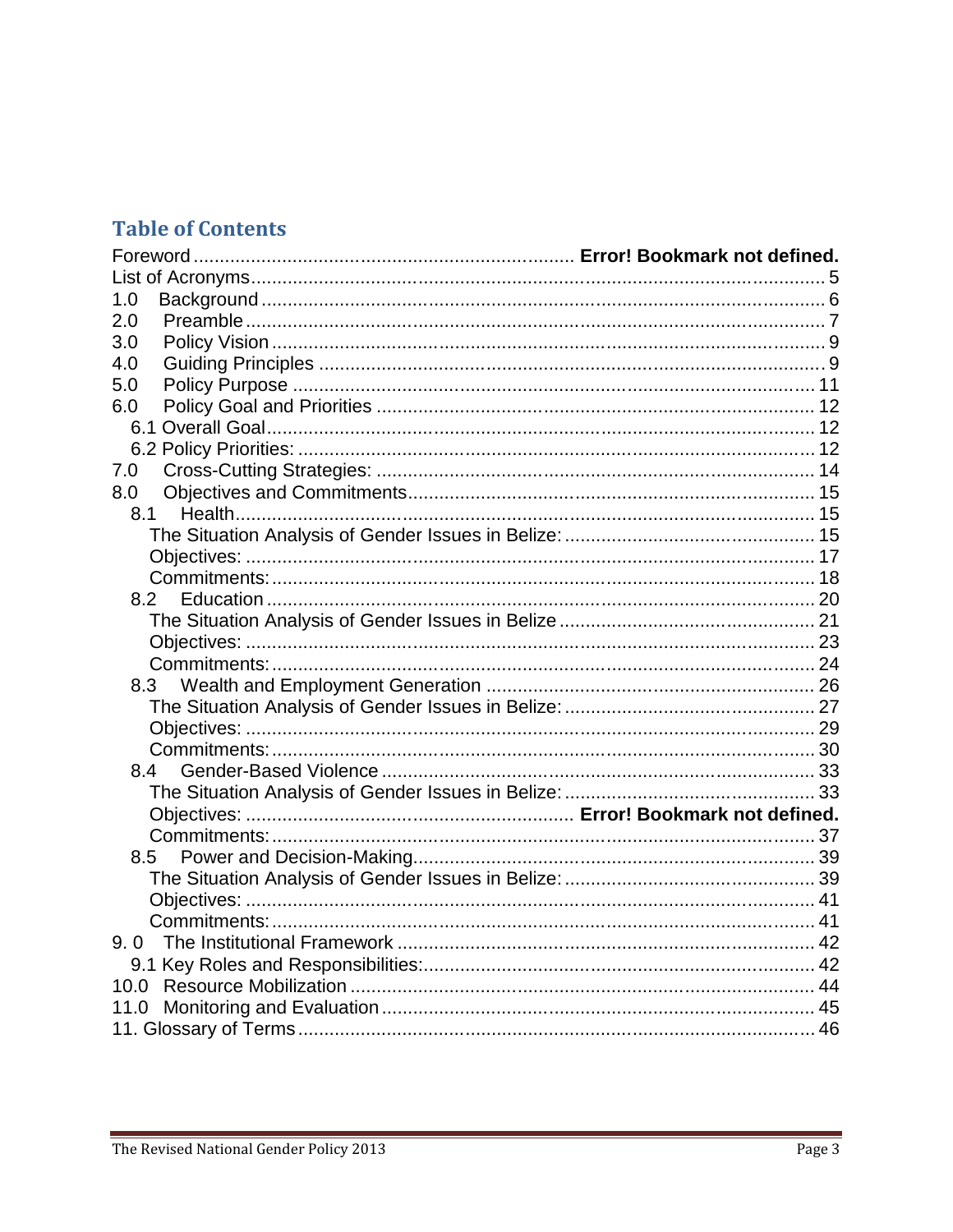# Foreword

The genesis of this publication is a result of the overwhelming recognition of the work that has been done and the work that is forthcoming in order to achieve gender equality and balance in Belize. The past decades have seen tremendous advances in terms of commitments to women's rights, both nationally and internationally. However, struggle to access gender equality in the work force, and in the access to resources is still within our midst.

The Revised National Gender Policy 2013, (RNGP) identifies and examines the inequities experienced by both men and women and suggests strategies to correct gender disparities as well as gives direction for the co-ordination and implementation of the policy.

It recognizes that women's progress has never come through women's efforts alone. The challenges that women confront are challenges to the society at large—the inequality of women around the world, the scourge of sexual violence – [to name a few] cannot be overpowered without the inclusion of all. The socialization of our boys and girls is the main ingredient that forges the opportunity to develop good habits in the next generation.

Melanne Verveer, Ambassador-at-large for Global Women's Issues, reminds us that "today we cannot possibly solve our global challenges, whether they concern the environment, governance, economic policy or security, unless women are full participants. We have to move women's issues from the margins to the mainstream and recognize that the issues are not only about women's roles, but are about the kind of world we want to create". Everyone benefits when women are included and are a part of our development .This message in a nutshell is the overarching goal of the Revised National Gender Policy. It is a catalyst to further strategize and consequently implement actions to minimize the existing gender imbalance and inequealities.

The Revised National Gender Policy has been Commissioned and prepared by the National Women's Commission which was established in 1982 as government's national advisory body on gender related issues. The Commission's role is to champion the (RNGP) along with monitoring and reporting on Belize's compliance with the Convention on the Elimination of All Forms of Discrimination against Women (CEDAW).

**Esther Ayuso Ramirez Chair NWC**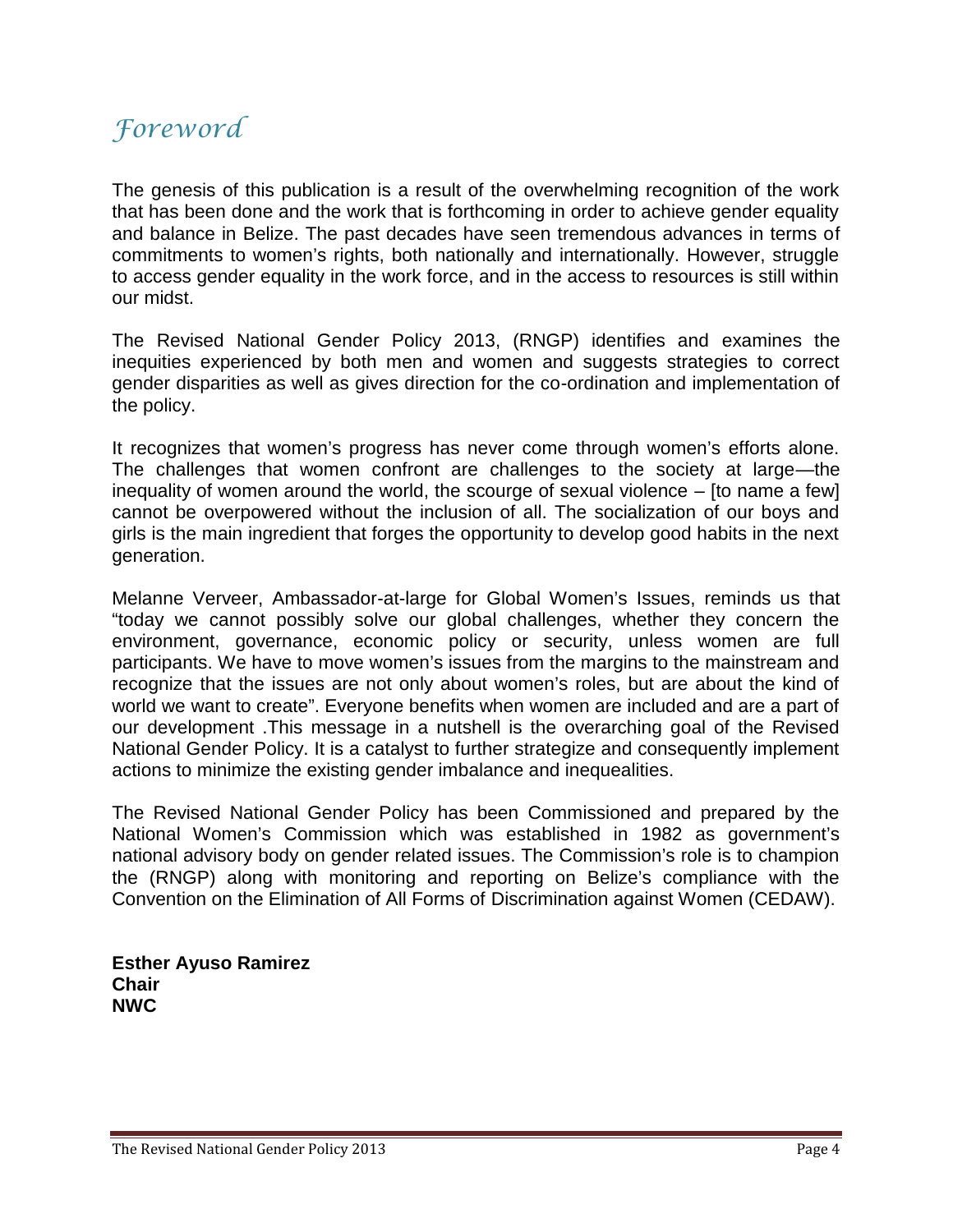# List of Acronyms

| <b>AIDS</b>   | <b>Acquired Immune-Deficiency Syndrome</b>                                               |
|---------------|------------------------------------------------------------------------------------------|
| <b>BGI</b>    | The Belize Gender Info                                                                   |
| <b>CEDAW</b>  | The Convention on the Elimination of All Forms of Discrimination<br><b>Against Women</b> |
| <b>CRC</b>    | The Convention on the Rights of the Child                                                |
| <b>CSEC</b>   | <b>Commercial Sexual Exploitation of Children and Adolescents</b>                        |
| <b>HIV</b>    | Human Immuno-Deficiency Virus                                                            |
| M&E           | Monitoring and Evaluation                                                                |
| <b>MCH</b>    | <b>Maternal and Child Health</b>                                                         |
| <b>MDG</b>    | <b>Millennium Development Goals</b>                                                      |
| <b>MED</b>    | Ministry of Economic Development                                                         |
| <b>MHD</b>    | Ministry of Human Development                                                            |
| <b>MOE</b>    | Ministry of Education                                                                    |
| <b>MOH</b>    | Ministry of Health                                                                       |
| <b>NAC</b>    | <b>National AIDS Commission</b>                                                          |
| <b>NAP</b>    | <b>National AIDS Programme</b>                                                           |
| <b>NCFC</b>   | National Committee for Families and Children                                             |
| <b>NPESAP</b> | National Poverty Elimination Strategy and Action Plan                                    |
| <b>NWC</b>    | <b>National Women's Commission</b>                                                       |
| <b>PLWHAS</b> | People Living with HIV/AIDS                                                              |
| <b>UNGASS</b> | United Nations General Assembly Special Session on<br><b>HIV/AIDS</b>                    |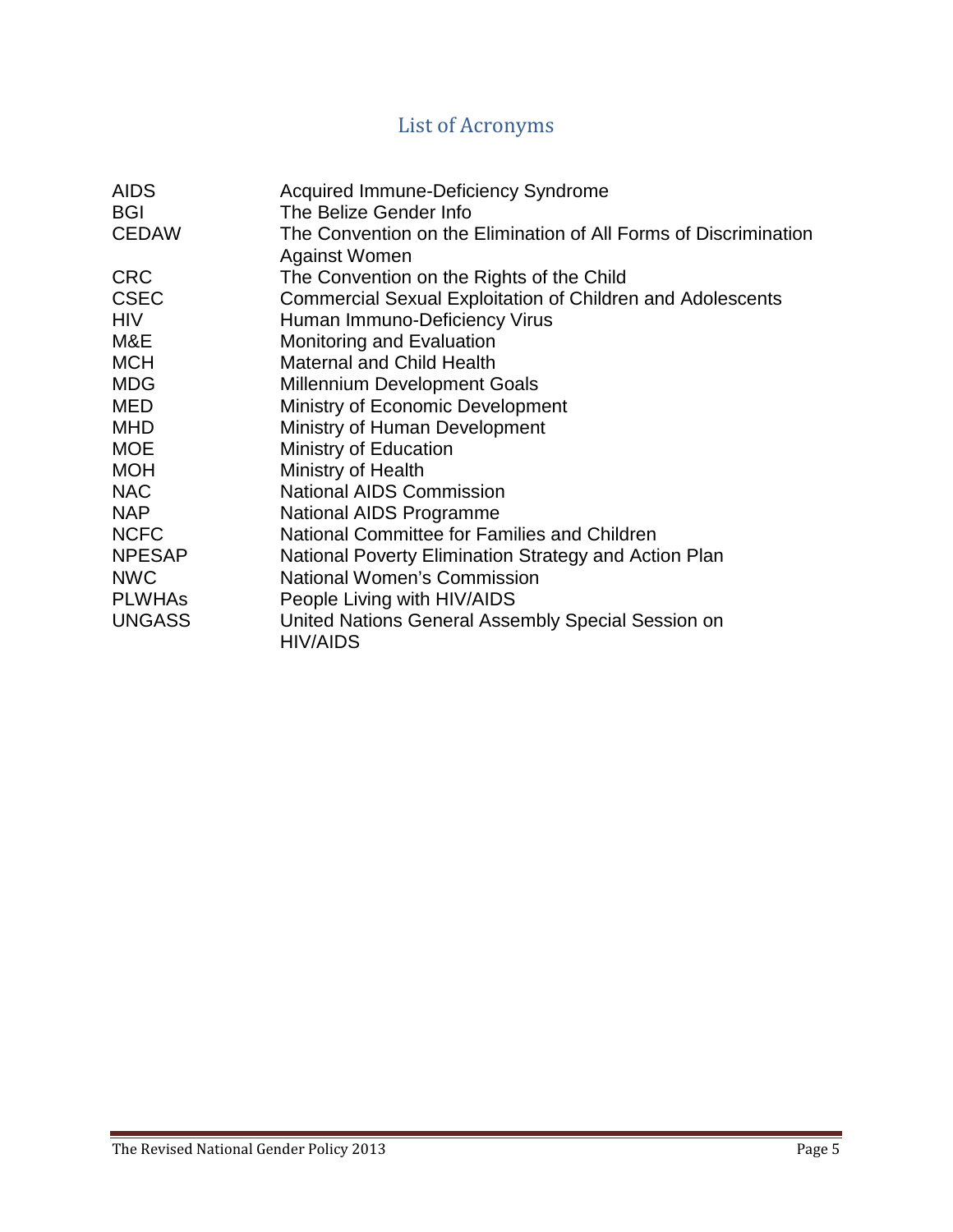#### **1.0 Background**

Historically, women in Belize fought for greater rights in the political, social and economic arena. They brought greater attention to health issues in the 1920s and 1930s when they formed the Black Cross Nurses.<sup>1</sup> They also worked alongside their husbands and brothers during the labour movement of the 1930s. Numerous women took to the streets to advocate for higher wages from the 1930s to the 1960s.<sup>2</sup> Women also worked as educators who dedicated themselves to building this nation. Yet, little visibility was given to these women and their contributions to development in Belize. Women in Belize, like women worldwide, were effectively invisible.

Massive international outcry for women's empowerment prompted the United Nations to hold its First World Conference on Women (WCW) in 1975. The rights of women took centre stage on the international arena and this formed the springboard for a conscious women's movement in Belize.

In 1975 the United Nations dedicated a Decade to Women's Empowerment (1975- 1985). This prompted a slow evolution of gender programming in Belize. In the public sector this evolution began with the establishment of a Women's Desk in 1978, followed by a Women's Bureau in 1981 and eventually a Women's Department in 1986. While its focus was initially on traditional economic activities for women, the Women's Department later transformed its agenda to respond to major gender issues. This includes gender-based violence and women's overall economic empowerment.

A National Women's Commission (NWC) was established in 1982 as Government's national advisory body on gender related issues. The NWC functioned mostly on a voluntary or part-time basis until 2008 when it recruited its first Executive Director. The NWC now champions Belize's National Gender Policy. The NWC monitors and reports on Belize's compliance with the Convention on the Elimination of All Forms of Discrimination Against Women (CEDAW).

In the 1970s and 1980s, parallel movements were taking place within the non government sector. Young women pioneered the women's movement in this non government arena. On the heels of the First World Conference on Women in 1975, they felt the time had come for breaking legal, cultural, economic and social barriers to their empowerment. Once an informal grouping, they later (in the 1980s) succeeded in establishing important non-government organizations dedicated to women's empowerment. These were the Belize Organization for Women and Development (BOWAND), the Belize Rural Women's Association (BRWA), the Breast is Best League (BIB), the Belize Family Life Association (BFLA) and Women Against Violence (WAV). These organizations created public awareness on gender related issues, advocated for

legal reforms, and mobilized greater resources for women's empowerment

<sup>1</sup>Shoman, Assad. (Reprinted, 2000).**Thirteen Chapters of a History of Belize**. The Angelus Press. Belize.

 $^2$  lbid.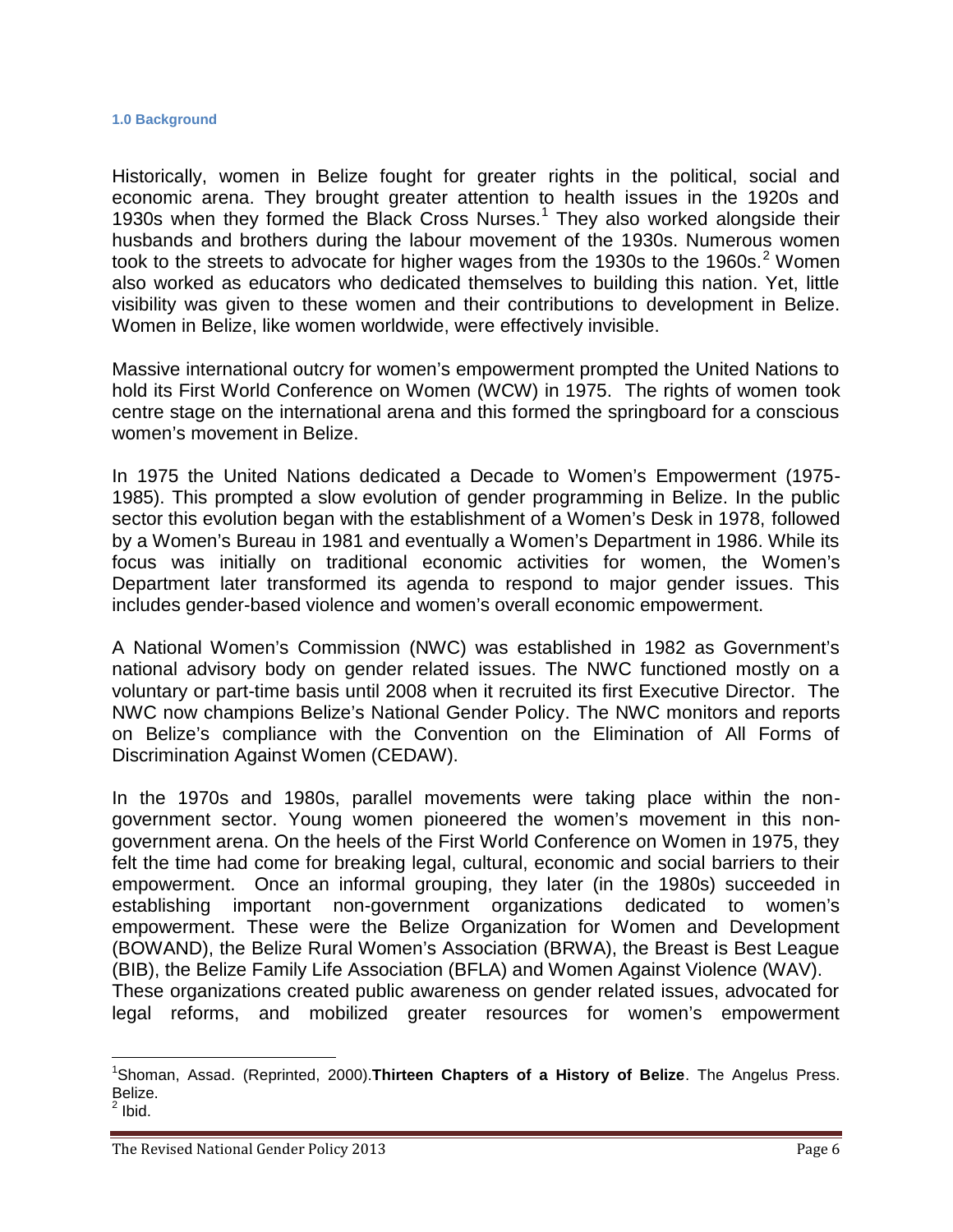programmes. They survived into the 1990s before a majority of them dissolved. However, the issues they promoted were kept alive by others. Many of these issues are now mainstreamed into existing policies, laws and action plans. A Women's Issues Network (WIN Belize) was established in 1993 to advance the agenda of gender equality in Belize.

In 1990, during the era of a strong women's movement, Belize became a states party to the CEDAW (1990). CEDAW is a legally binding International Convention. As a signatory, Belize reports to the Committee on the Elimination of Discrimination Against Women on progress in meeting its CEDAW commitments. Belize's First and Second Periodic Reports were presented to this Committee in June, 1999 and its Third and Fourth Periodic Reports were presented in July, 2007. Reporting on CEDAW occurs every four years.

In 2002 Belize developed its first National Gender Policy. The Policy outlined five major policy priorities for gender empowerment in Belize. Gender issues presented in a Situation Analysis of Gender in Belize (2002) and concluding comments of the CEDAW Committee (1999) formed the basis for actions outlined in the National Gender Policy (2002). At the end of 2008, the NWC decided to review and validate this National Gender Policy to ensure: a.) its continued relevance in the Belizean context and b.) its responsiveness to the CEDAW Committee's concluding comments (2007).

Since 2002, when the last National Gender Policy was approved, Belize has benefited from improved programming, service delivery and legislation that support gender equality, equity and women's empowerment. A scaling up of these initiatives will accelerate the achievement of this national goal and ensure that they remain consistent with both national and international gender-related commitments.

This Revised National Gender Policy therefore builds on the achievements of the previous Policy. It is based on an updated "Situation Analysis of Gender Issues"<sup>3</sup> in Belize and is aimed at continuing national efforts to achieve gender equality and gender equity.

# **2.0Preamble**

*Recalling* that the Preamble to the Constitution of Belize (1981) guarantees gender equality<sup>4</sup> for all its citizens and provides them protection from discrimination on the grounds of race, place of origin, political opinions, colour, creed or sex;<sup>5</sup>

*Recalling* that the Universal Declaration of Human Rights (UDHR, 1948)) sets out a charter of basic human rights to which everyone is entitled without distinction or discrimination of any kind, including race, colour, sex or other status;

<sup>&</sup>lt;sup>3</sup>Catzim, Adele. (2010). Situation Analysis of Gender Issues in Belize. National Women's Commission<br>and supported by UNDP and UNICEF.

 $4$ Stated in the Preamble to the Constitution.

<sup>&</sup>lt;sup>5</sup>In Chapter II, 3, 16 of the Constitution of Belize.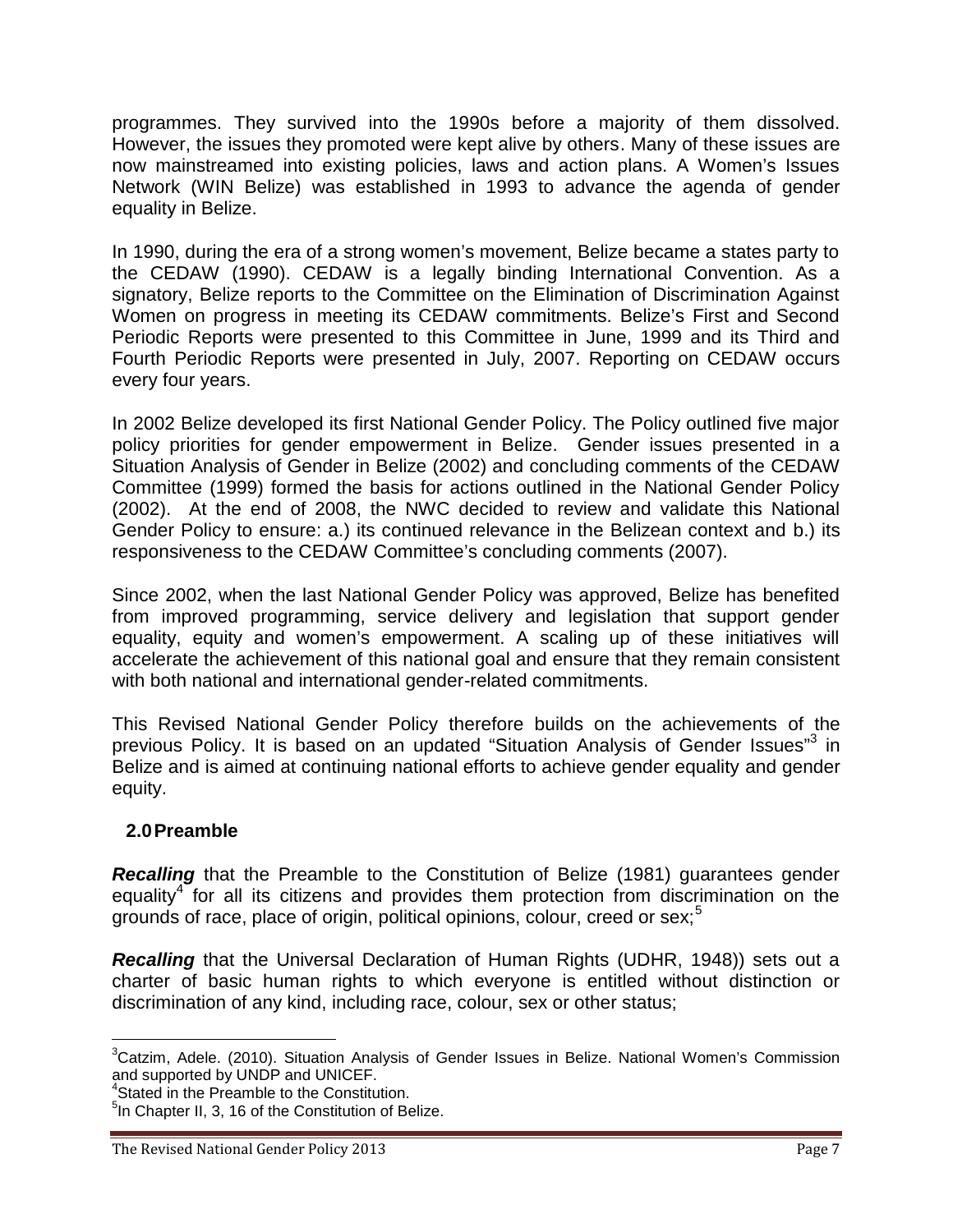**Recalling** that CEDAW (1979) is a legally binding International Agreement that gives legitimacy to "women's human rights claims and promotes equality in all areas of life"<sup>6</sup> and that this means that states parties to the Convention must introduce legal and policy changes that end discrimination against women and ensure women's access to de jure and de facto equality;

*Recalling* that the Convention of Belem Do Para (1994), also known as the Inter- American Convention on the Prevention, Punishment and Eradication of Violence Against Women, is a legally binding instrument developed by the Organization of American States (OAS). This Convention recognizes violence against women in both the public and private spheres, as a violation of their basic human rights. This Convention also reaffirms women's basic human rights to the recognition, enjoyment, exercise and protection of all human rights and freedoms embodied in regional and  $international human right instruments;$ 

*Recalling* that the Convention on the Rights of the Child (CRC, 1989) is a legally binding international instrument that protects children below 18 years and that this Convention recognizes that children also have human rights. This includes their right to survival, to develop to the fullest, to protection from harmful influences, abuse and exploitation, and to participate fully in family, cultural and social life; $<sup>8</sup>$ </sup>

*Recalling* that the Beijing Declaration and Platform for Action (1995) reaffirms women's rights as human rights; These documents declare that "women's empowerment and their full participation on the basis of equality in all spheres of society, including participation in the decision-making process and access to power, are fundamental for the achievement of equality, development and peace for women everywhere". It reaffirms that these rights are in "the interest of all humanity"<sup>9</sup> and calls on states parties to intensify efforts aimed at achieving gender equality;

*Recalling* that Belize has signed and ratified numerous ILO Conventions that guarantee women and men's right to dignified employment and to non-discrimination in the world of work;

*Recalling* that the United Nations Millennium Declaration (2000) led to the Millennium Development Goals (2001) which set out specific development targets to be achieved by the year 2015, including specific targets for the achievement of gender equality and women's empowerment, as well as gender equality in the advancement of all the MDGs.

<sup>6</sup> See (2004). CEDAW Made Easy. Question and Answer Booklet, UNIFEM

 $7$  See (1994). Convention of Belem Do Para. Articles 3 and 4. OAS

<sup>&</sup>lt;sup>8</sup> See (1989). Convention on the Rights of the Child. United Nations

 $9$  See (1985). Beijing Declaration and Platform for Action.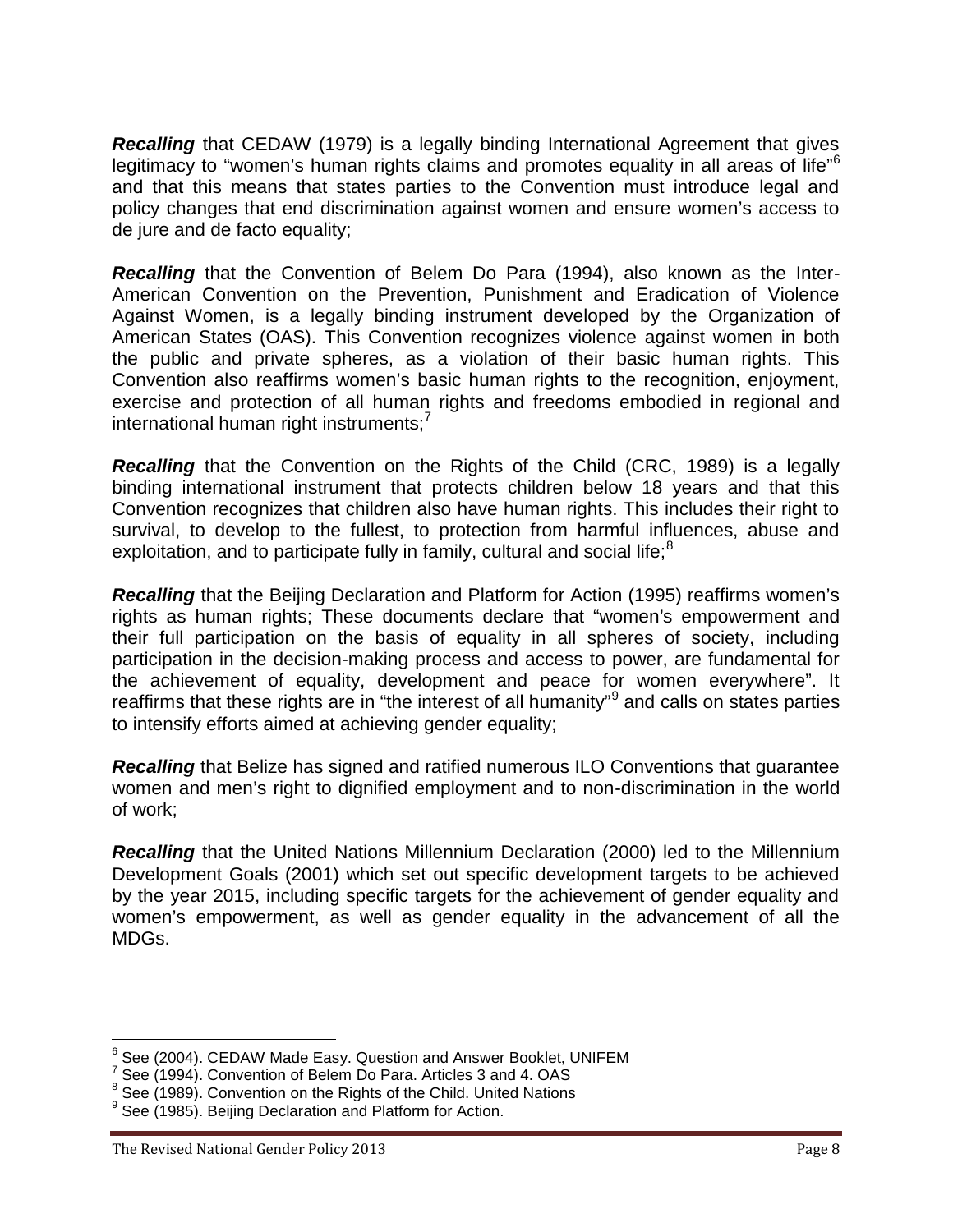*Recognizing* that together, these commitments are designed to advance national and international progress in the achievement of de jure and de facto gender equality and equity;

*The Government of Belize undertakes* this National Gender Policy as the framework through which these rights are translated into the achievement of de jure and de facto gender equality, equity and women's empowerment in Belize. The National Gender Policy is founded on principles outlined in the Belize Constitution and in International Conventions and Agreements signed and ratified by the Government of Belize.

# **3.0Policy Vision**

This Revised National Gender Policy is based on a vision of:

*"A society in which all men and women, boys and girls are able to achieve their full potential through the enjoyment of their human rights; live together in mutual respect, dignity and harmony; and are equal partners as they participate in services and resources for realizing and sustaining their economic, social, political, and cultural development for equal enjoyment of all."*

# **4.0Guiding Principles**

Recognizing Belize's international and national commitments to gender equality and equity, this National Gender Policy will be guided by the following key principles:

**Human Rights:** State policies, regulations, programmes and allocation of resources must be based on the realization of human rights for all. This includes the fact that women's right are human rights and that women, men, boys and girls have a right to live free of discrimination and violence and enjoy full participation in, and benefits from, all aspects of social, economic and political life.

**Gender Equality:** State policies, regulations and programmes should explicitly aim to identify and eliminate gender-based discrimination in the allocation of resources, benefits, or access to services. This includes a women and men's right to equality of opportunity, of access, and/or of outcomes.

**Gender Equity:** State policies, regulations, programmes and allocation of resources must ensure fairness and justice in the distribution of benefits and responsibilities between women and men, boys and girls. The concept of equity recognizes that women and men have different needs and power, and that these differences should be identified and addressed in a manner that rectifies the imbalance between the sexes. This extends to men and women of all ages, geographic location and ethnicities.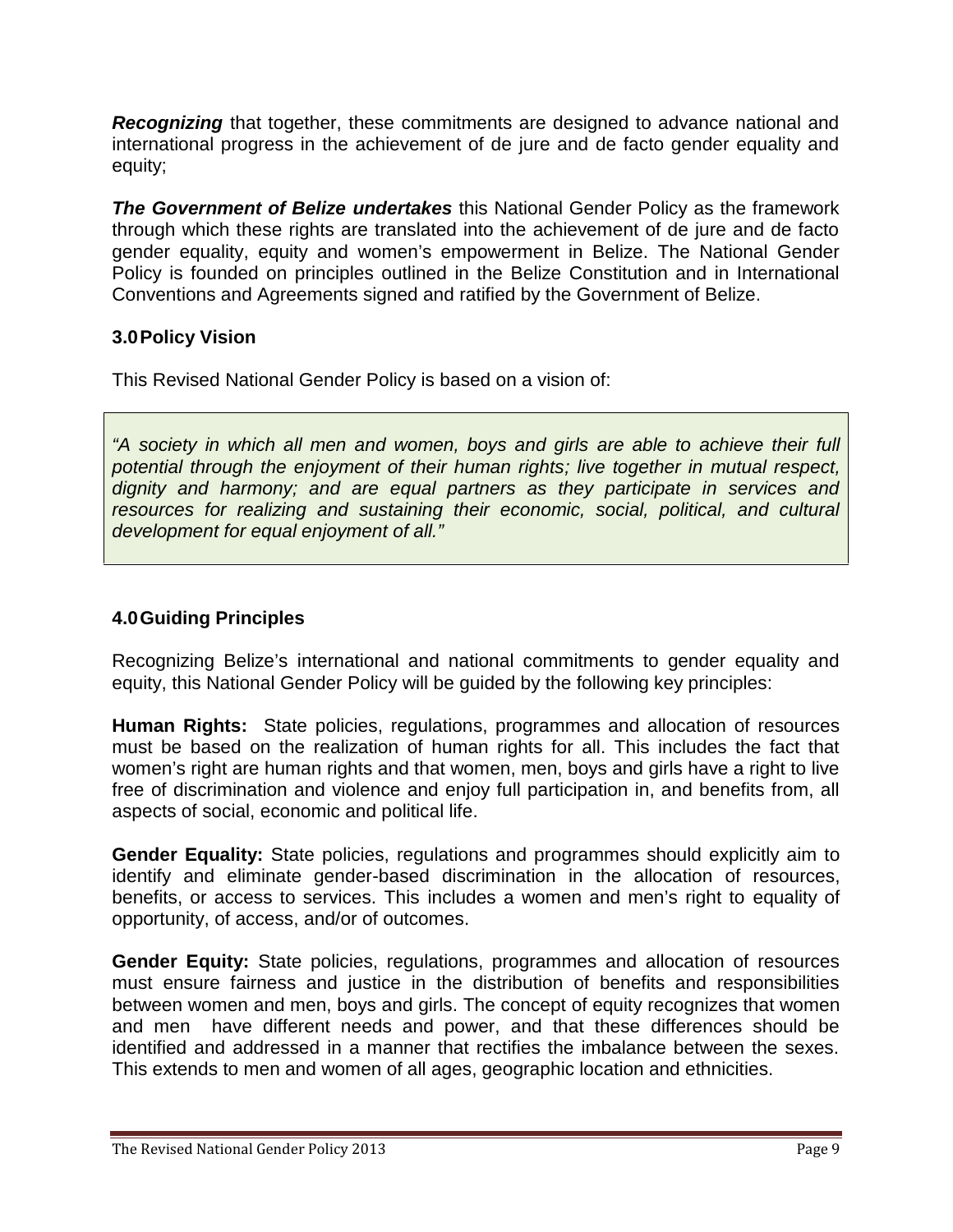**Women's Empowerment:** State policies, regulations, programmes and allocation of resources must include specific, deliberate actions that identify and give redress to power imbalances and gives women more autonomy to manage their own lives. Women's empowerment is a vital aspect of human centred, sustainable development and the realization of human rights for all.

**Gender Mainstreaming:** Ensure that development actors and practitioners do not assume that men and women are all the same, actors and practitioners must engage in evidence-based policy making that mainstreams a gender perspective into all stages of national policies, regulations and programmes.

**Respect for Diversity:** Men and women in Belize are not a homogeneous group. Rather, the population is comprised of persons of all ages who come from diverse races, cultures, ethnicities, faiths, sexual orientations, socio-economic situations and behavioural lifestyles. All policies and programmes must therefore reflect this reality of diversity among the Belizean populace.

**Family Strengthening:** Family life lies at the core of creating a healthy, productive and well functioning society. Family strengthening must be recognized as one of the most important strategies for addressing gender inequalities and inequities throughout the life cycle.

**Best Interests of the Child:** The best interests of the child must be a priority in the establishment of all policies, programmes and decisions that impact on development in Belize. This approach recognizes the fundamental role of gender socialization on the development of the child and on the child's later gender role expectations and behaviours as an adult.

**Full Participation of Women and Men:** For citizens to successfully exercise their human rights they require access to multiple spaces for participation in the development process. Spaces must be designed to allow for the active, meaningful participation of men, women, boys and girls of diverse backgrounds in the policy development, planning, monitoring and evaluation cycle.

**Good Governance:** Good governance promotes development and the eradication of poverty.<sup>10</sup> Good governance recognizes the rights of women and men to participation and legitimacy of voice as well as the right to benefit from strategic leadership, longterm visioning, performance measurements, accountability and equity and justice in the rule of law.

**Accountability of Outcomes:** Rights entail corresponding duties and obligations. As a signatory to the Declaration of Human Rights, the Convention on the Elimination of All Forms of Discrimination Against Women (CEDAW), the Convention on the Rights of the Child (CRC) and various ILO Conventions, the Government of Belize is accountable for

<sup>&</sup>lt;sup>10</sup>Statement made by Kofi Annan, Secretary General of the United Nations. This view is also reflected in the UN Millennium Declaration (2000).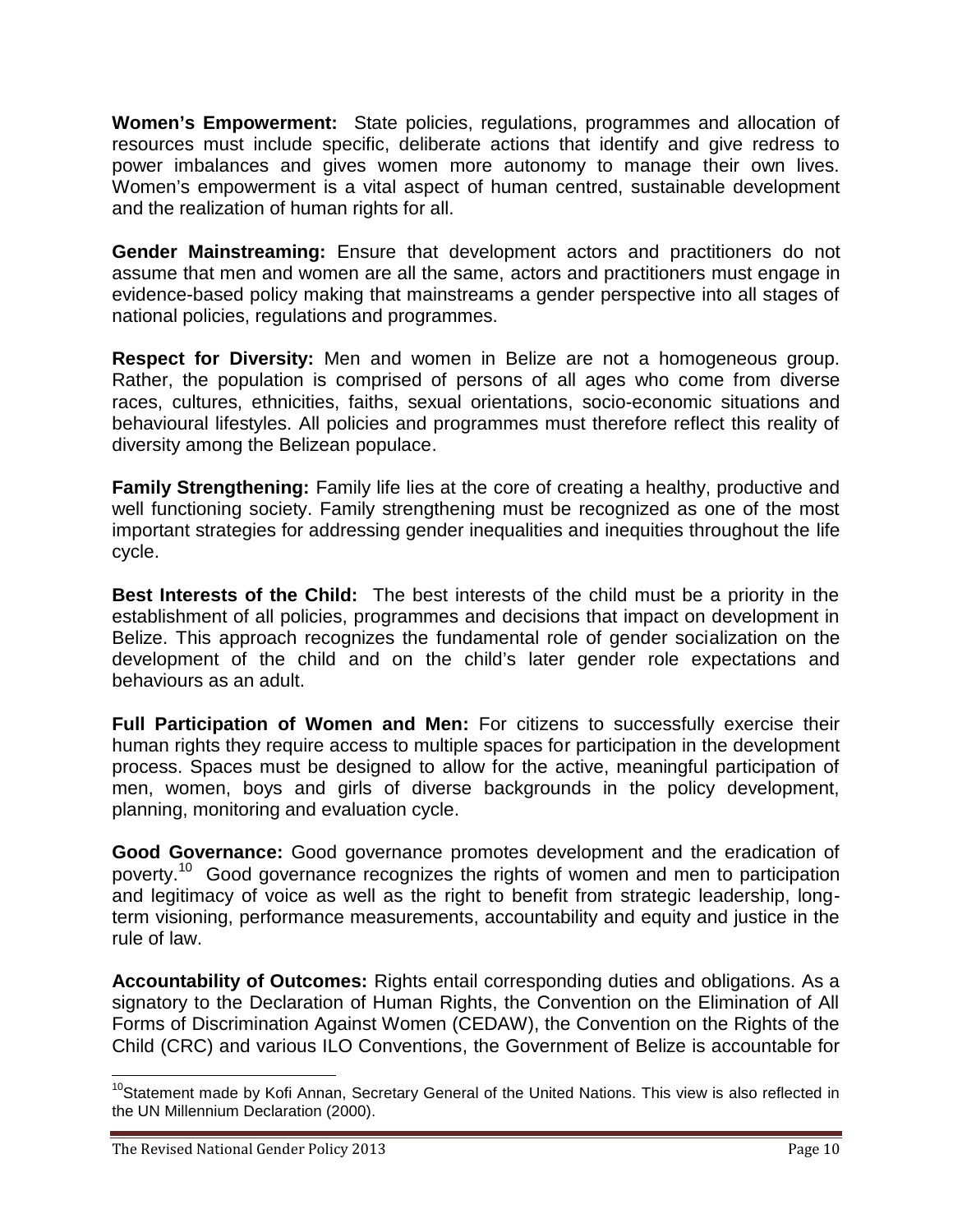progress made in achieving gender equity, equality and women's empowerment among its citizens, who are the holders of these rights.

**Coordination and Harmonization:** Gender equality, equity and women's empowerment requires a multi-sectoral approach to development. This includes collaborative planning, implementation, monitoring and evaluation as well as the alignment of policies and programmes with national and international commitments.

**Human Centred Development:** Human centred development remains at the core of development planning that will benefit existing and future generations. A human centred development approach will ensure that people, regardless of their age, sex, race, ethnicity or creed, are allowed to participate fully in the development process. This approach ensures that advancements in gender equality, equity and women's empowerment set the stage and the pace for the further achievement of human rights for all.

### **5.0Policy Purpose**

This Revised National Gender Policy sets out to achieve the following general objectives: to:

- protect the human rights of women and men as enshrined in the Belize Constitution and in relevant International Conventions which Belize has ratified;
- ensure national accountability for commitments made in national policies and programmes as well as relevant International Conventions, particularly CEDAW, which Belize has ratified;
- provide policy-makers, civil society organizations and international development agencies with a reference point for recognizing and addressing gender issues and making gender responsive, human rights-oriented policy decisions.;
- address the fundamental causes of gender inequality and inequity and place the family and the community at the centre of this process of change;
- act as a basis for transforming gender relations within the family and the community, and across all levels of public and private institutions;
- enhance and support national efforts towards human-centred development in which women and men participate fully and from which they benefit equally;
- ensure the involvement of men in all aspects of productive and reproductive life and recognize their important role within the family and as agents of change in the wider society;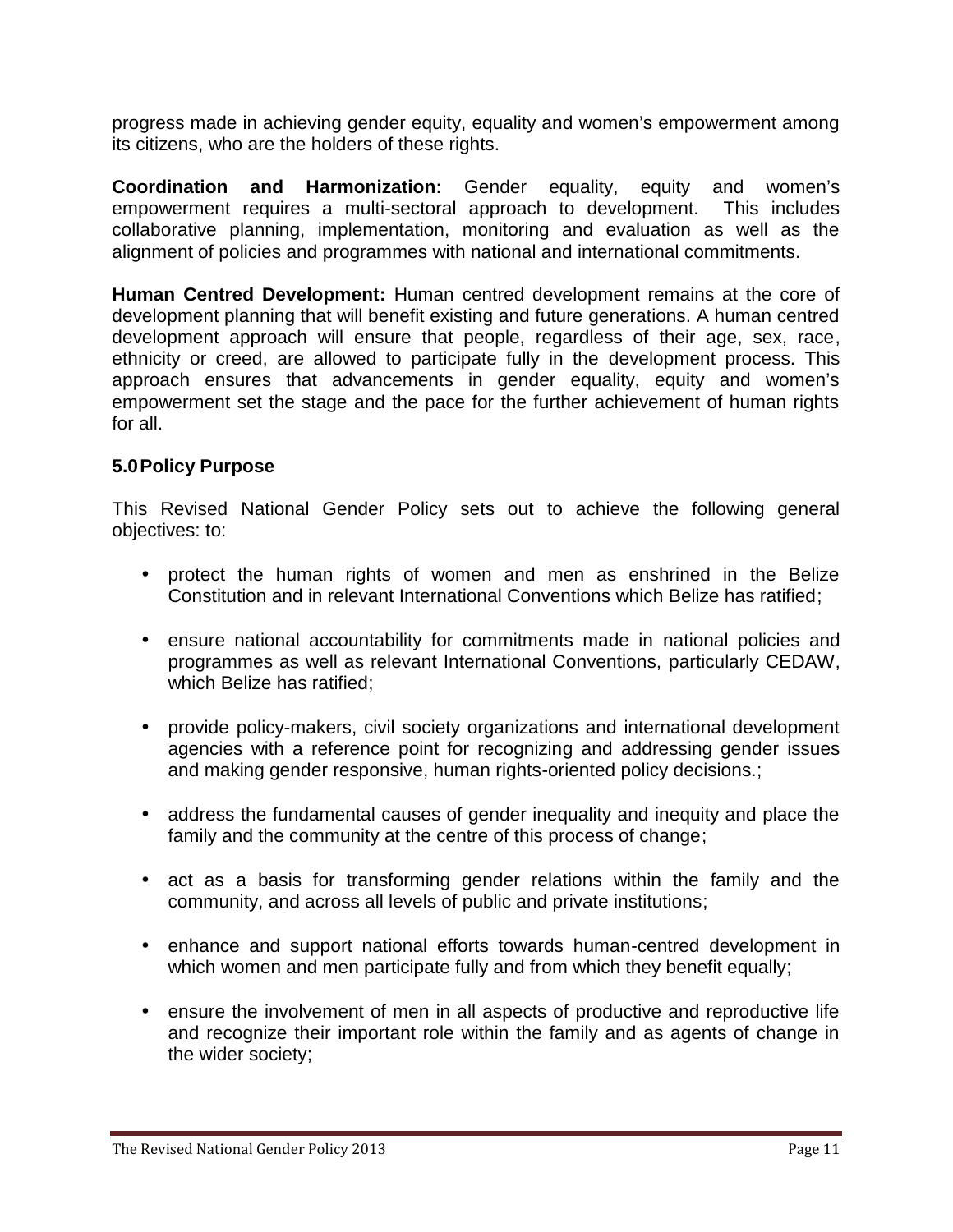- ensure that development policies, programmes and related budgets are gender responsive, human rights-oriented and provide real spaces and opportunities for de jure and de facto gender equality and equity;
- act as a basis for establishing a legal framework that supports and facilitates the achievement of gender equality and equity;
- promote and facilitate women's and men's equal access to, and control over, productive resources, services and opportunities;
- act as a framework for recognizing and valuing women's and men's productive roles and how this contributes to national development;
- redress imbalances that arise from existing gender inequalities which hinder the advancement of gender equality and equity;
- promote the collection and gender analysis of sex-disaggregated data so it can be used in the planning, implementation, monitoring and evaluation of development plans and programmes; and
- establish an institutional framework for the coordination, monitoring and evaluation of national policies and programmes from a gender perspective.

# **6.0 Policy Goal and Priorities**

# 6.1 Overall Goal

The overarching goal of the Revised National Gender Policy is:

"To advance the achievement of de jure and de facto gender equality and equity in Belize."

# 6.2 Policy Priorities:

These five policy priorities reflect the updated strategic focus of the National Gender Policy (2002). They build on past achievements, are supportive of ongoing national efforts and recognize that further progress can be enhanced based on what has already been achieved.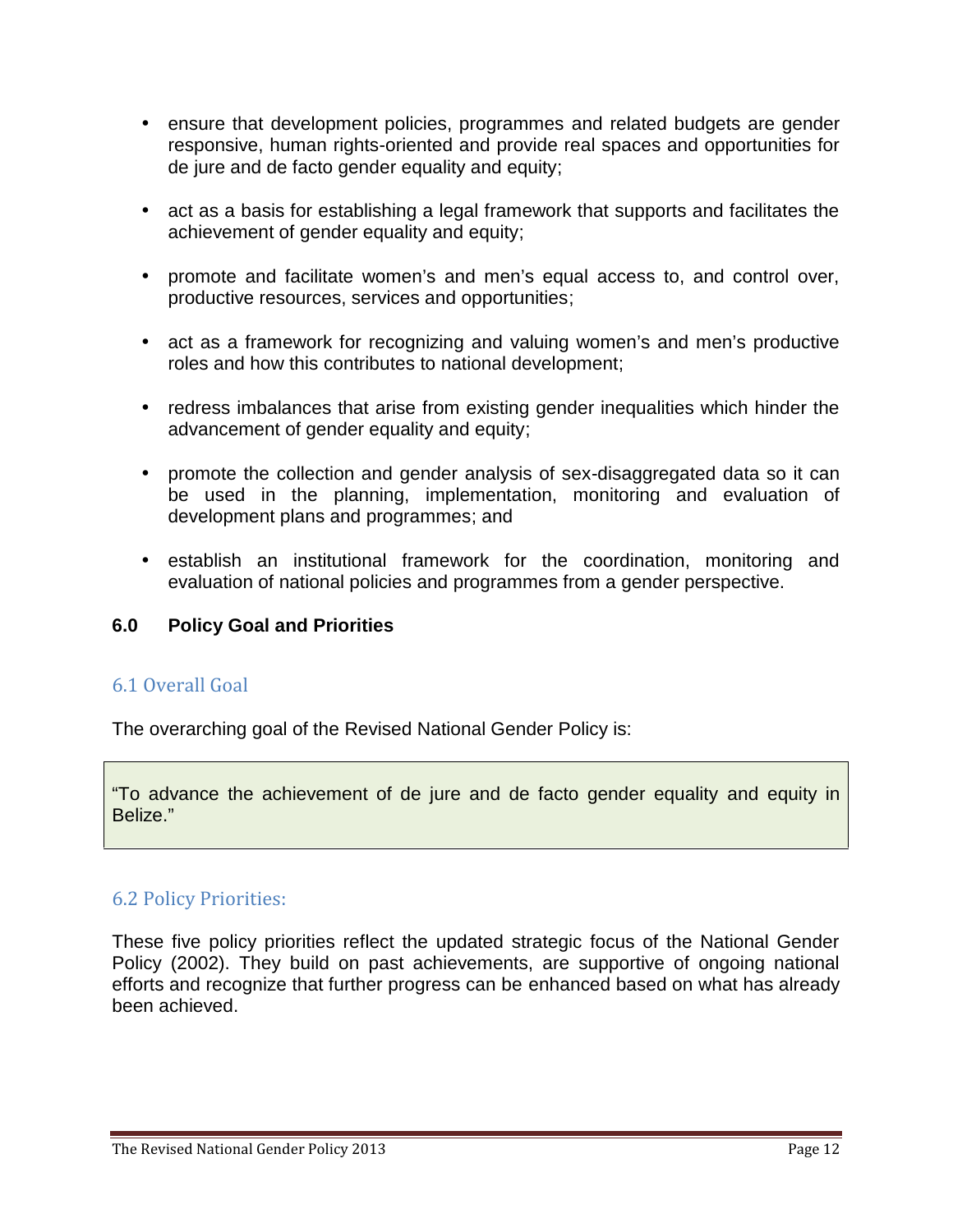The five policy priorities are:

| <b>Policy Priorities</b>                   | <b>Special Areas of Attention</b>                                                                                                                                                                                                                                                                                                                                                                                                                                                                                                                                                                                            |
|--------------------------------------------|------------------------------------------------------------------------------------------------------------------------------------------------------------------------------------------------------------------------------------------------------------------------------------------------------------------------------------------------------------------------------------------------------------------------------------------------------------------------------------------------------------------------------------------------------------------------------------------------------------------------------|
| Health                                     | investing in primary health care programmes<br>integrating<br>sexual and reproductive health as a<br>national<br>$\bullet$<br>development priority<br>expanding injury prevention and treatment services geared to the<br>special needs of women, men and children<br>strengthening of the comprehensive mental health package of<br>services delivered at the local level<br>expanding preventive health education services<br>$\bullet$<br>sustaining the increased access to health care for rural communities<br>increasing male access to sexual and productive health and primary<br>$\bullet$<br>health care services |
| Education<br>and<br><b>Skills Training</b> | elimination of gender based discrimination at all levels of the<br>$\bullet$<br>education system<br>building opportunities for lifelong learning that is holistic, gender<br>responsive, integrated and geared towards sustainable national<br>development<br>increasing support for "second chance" programmes for boys and<br>girls who drop out of school and developing incentives for them to<br>stay in school<br>using formal and informal education to transform gender relations<br>with the family, the community and in society                                                                                   |
| Wealth<br>and<br>Employment<br>Generation  | eliminating discrimination against women and men workers,<br>$\bullet$<br>including workers in the informal sectors<br>expanding social safety nets for vulnerable women, men and<br>children<br>creating greater equity in child maintenance provisions<br>increasing women's access to land, credit and<br>business<br>$\bullet$<br>development<br>creating gender equity in labour force participation and employment<br>$\bullet$<br>mainstreaming gender into disaster management programmes<br>$\bullet$                                                                                                               |
| Violence<br>Producing<br>Conditions        | establishing family support systems that transform gender relations<br>expanding and strengthening child protection programmes<br>creating psycho-social support mechanisms and resources for<br>survivors of gender-based violence<br>building institutional capacity to address gender based violence,<br>crime and guarantee access to justice                                                                                                                                                                                                                                                                            |
| Power<br>and<br>Decision-Making            | increasing women's participation in decision-making positions<br>$\bullet$<br>build institutional capacity for gender mainstreaming of all relevant<br>policies, strategies and plans of action<br>implement gender budgeting across the public sector and across<br>civil society organizations                                                                                                                                                                                                                                                                                                                             |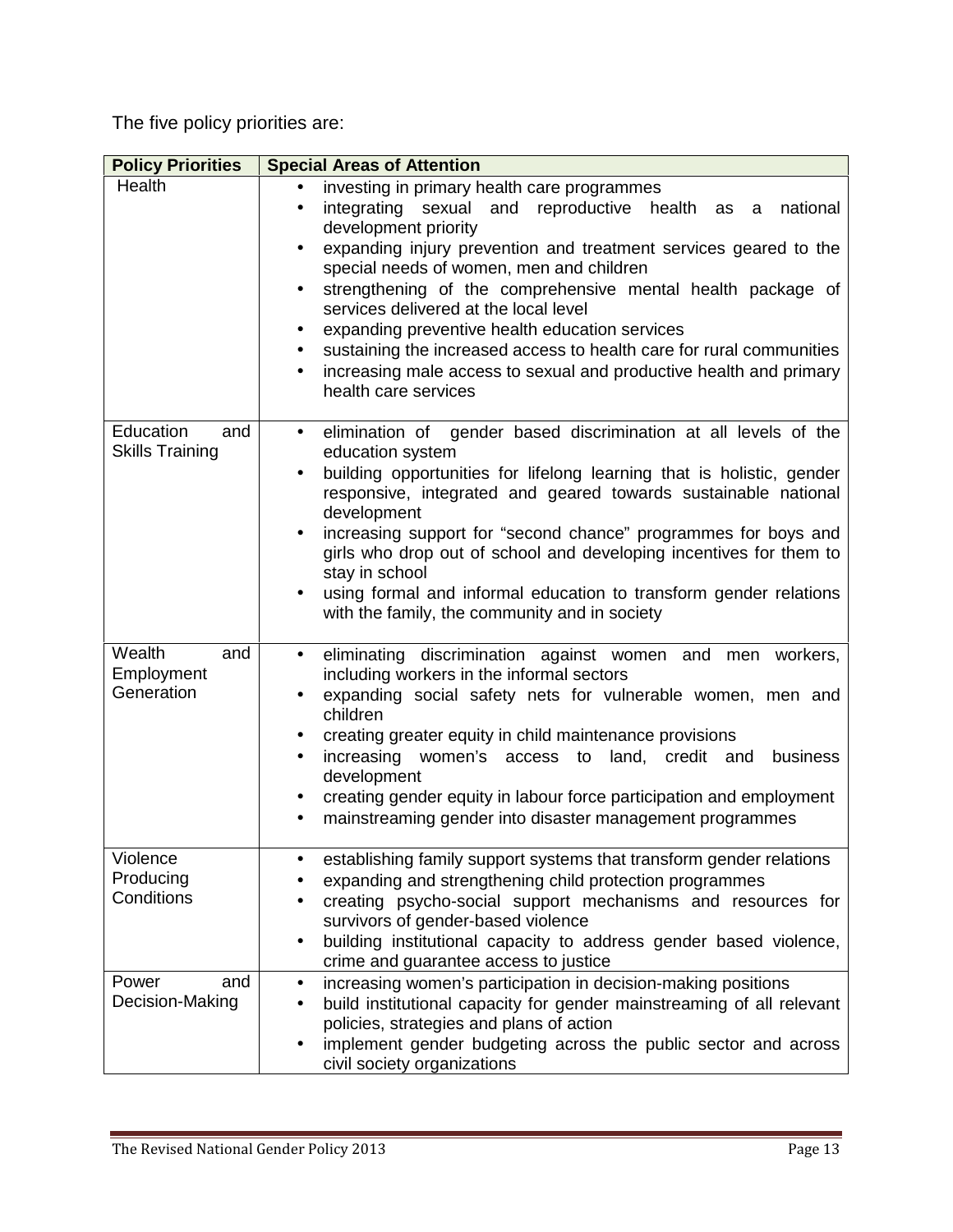# **7.0Cross-Cutting Strategies:**

These overarching strategies cut across all policy areas. They are aimed at facilitating the achievement of the goals outlined above:

- Mainstream gender into all national policies, programmes and projects to facilitate the achievement of human centred and sustainable national development.
- Engage in legal reform to ensure de jure and de facto gender equality and equity.
- Build human resource capacity for active participation (at the policy, technical and administrative levels) in developing, implementing, monitoring and evaluating the achievement of gender equality and equity.
- Conduct gender sensitive research (disaggregated by sex, age, ethnicity and geographic location) and gender analysis to provide evidence for policies and programmes that are gender responsive.
- Advocate for a supportive social, economic, political and cultural policy and programming environment for the achievement of the goals of this Policy.
- Foster social and community development to transform the dynamics of gender inequity within families.
- Facilitate multi-sectoral and inter-sectoral coordination, collaboration and networking in the public and private sectors and among international cooperation agencies, to maximize human and financial resources and reduce inefficiency and ineffectiveness.
- Mobilize resources from both public and private sector sources, as well as from national and international development agencies and organizations, for the optimum achievement of the goals of this Policy.
- Monitor and evaluate identified national policies, programmes, projects and laws to ensure that they are gender sensitive and gender responsive.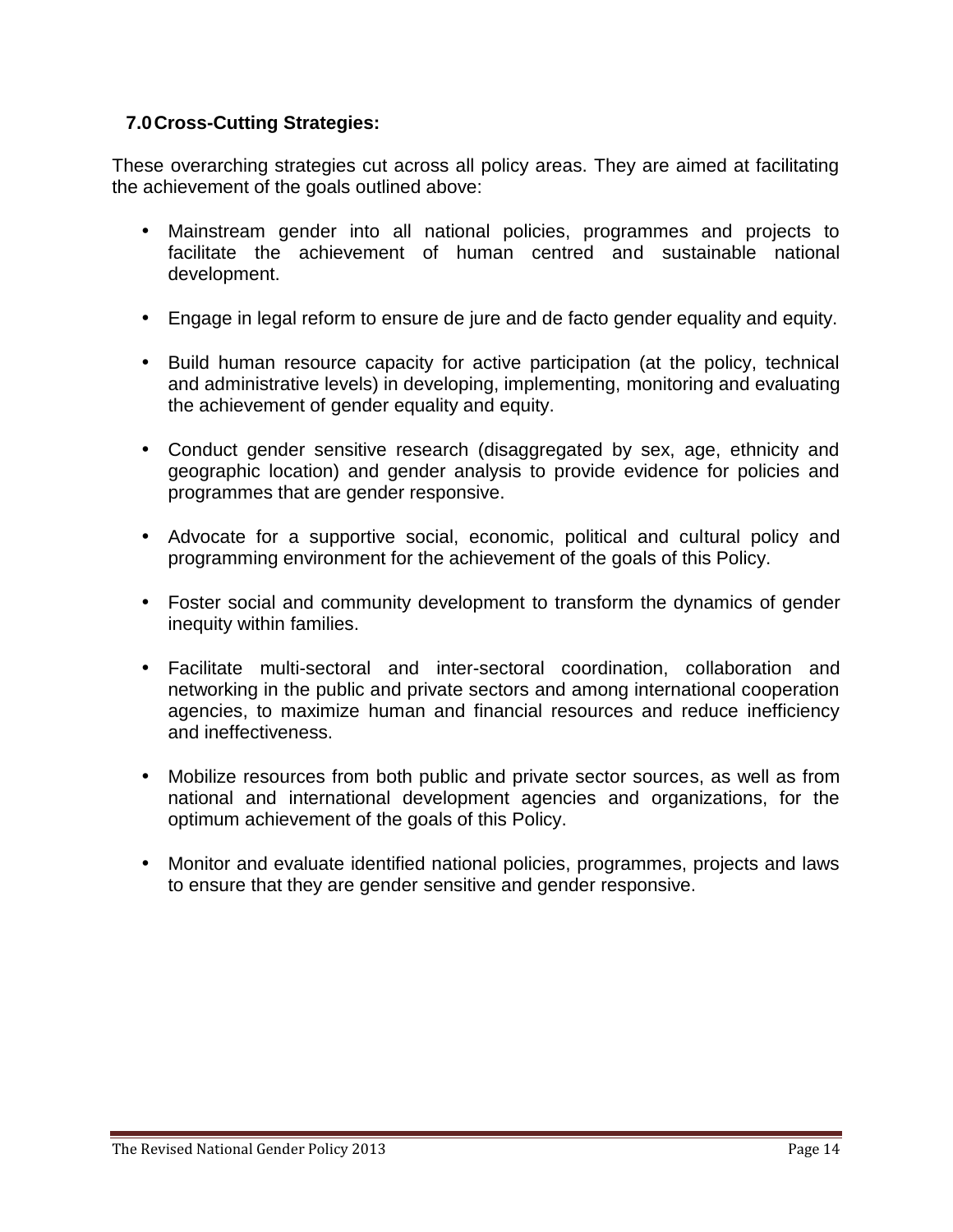# **8.0Objectives and Commitments**

# **8.1Health**

| <b>Links with International Commitments:</b>                                                                                                                      | <b>Links with National Commitments:</b>                                                                                                                                                                                                                                                                                                                                                                                                                                                                                                                                                                                                                       |
|-------------------------------------------------------------------------------------------------------------------------------------------------------------------|---------------------------------------------------------------------------------------------------------------------------------------------------------------------------------------------------------------------------------------------------------------------------------------------------------------------------------------------------------------------------------------------------------------------------------------------------------------------------------------------------------------------------------------------------------------------------------------------------------------------------------------------------------------|
| CEDAW Article 12<br>$\bullet$<br>MDG Goals 1, 3, 4, 5 and 6<br>Declaration of Commitment<br>on<br>HIV/AIDS, UNGASS 2001<br><b>Universal Access</b><br>$ICPD + 10$ | • The National Poverty Elimination<br>Strategy and Action Plan (2009-<br>2013) Strategic Thrust 3<br>The National Health Agenda (2007-<br>2011) and Strategic Plan<br>The Sexual and Reproductive<br>Health Policy (2002) and Strategic<br>Plan (2006-2010)<br>• The National HIV Policy (2006), the<br>HIV Policy for the World of Work<br>(2006) and the National Strategic<br>Plan for a Multi-sectoral Response<br>to HIV (2006-2011),<br>The National Plan of Action for<br>Children and Adolescents 2004-<br>2015 (Health Chapter)<br>The Breastfeeding Policy<br>Imagine the Possibilities: Keeping<br>Belizeans Productive and Healthy<br>(2008-2013) |

#### The Situation Analysis of Gender Issues in Belize:

The health workforce is comprised primarily of women workers. The existing shortage of health care providers within the public sector is being filled with foreign medical and nursing staff. The doctor to population ratio is 72 per 100,000 population (Health Abstract 2005-2009) which is above the WHO recommended 25 per 100,000 population. The delivery of primary health care is especially challenged by this human resource situation. In some facilities, some services are still being provided on specific days because of shortage of staff or to meet the peak of transportation schedule from and to rural communities.

The delivery of health services is decentralized to health regions and although rural access to health care has improved through scheduled mobile clinics for both men and women, more preventative services are needed.

The delivery of sexual and reproductive health (SRH) services focuses primarily on maternal and child health (pregnant women, lactating mothers and children 0 to 5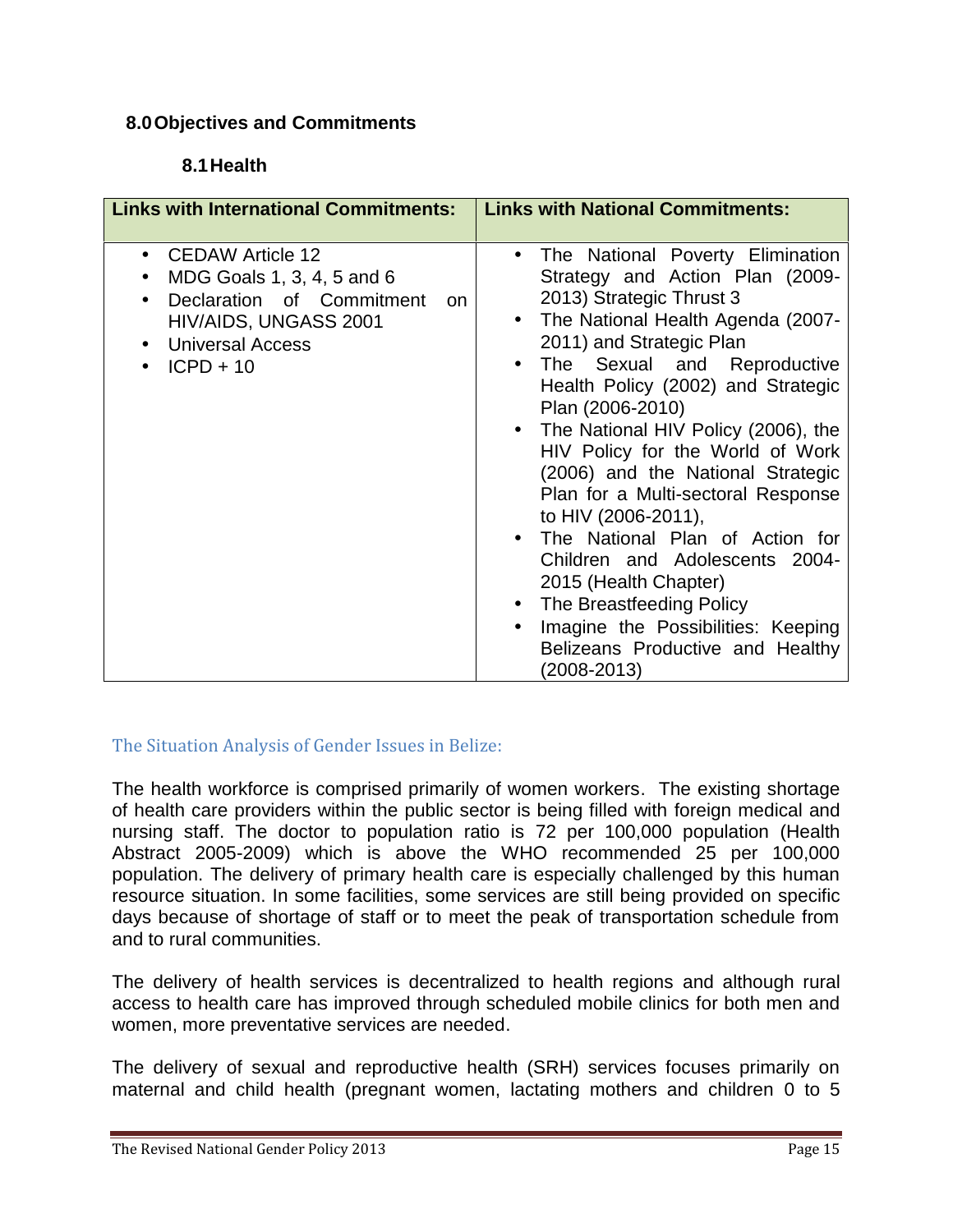years). Recently the Ministry of Health initiated the process of moving from maternal and child health to family and community health. This re-orientation of services is aimed at facilitating the provision of comprehensive SRH and other primary health care services to both men and women across the lifecycle. Special most-at-risk populations (MARPS) are being provided health care services on demand. There is need for scaling up to a structured package of preventive services.

The SRH Policy recognizes adolescents' right to SRH services. Greater investment is required to improve the health care providers' skills for the provision of comprehensive SRH services to meet the needs of this population. The adolescent birth rate has fall from 99 in 2005 to 73 in 2010. Adolescents access the health system for repeat (more than one) pregnancies. The major cause of hospitalization for children 15-19 years old is due to obstetric causes. In 2010, the number of pregnant girls 10 to 14 years old represented 4% of total teenage pregnancies. This demonstrates that teenage mothers are not receiving appropriate information on a.) sexuality and child protection (in cases of sexual abuse) and/or SRH services to prevent early second pregnancies may be insufficient.

Family planning services are provided mainly by an NGO, the Belize Family Life Association (BFLA), which specializes in providing SRH services followed by private pharmacies and recently the reintroduction of contraceptives through the Ministry of Health as a strategy for maternal and neonatal mortality reduction. Young women report a high unmet need for contraceptives. Adolescent men report accessing condoms from supermarkets and other private sector agencies and not from the public sector.

Young women ages 15 to 24 continue to show approximately twice the HIV transmission rate as men of that same age group. This pattern is reversed for women in the older age groups (40 years and over) who have a much lower HIV rate than men of the older age groups. This pattern suggests the existence of intergenerational sex between older men and young women.

Children's overall health and development is correlated with the education level of their mothers but no such correlation exists for the education level of their fathers. This shows that investments in women's education have a multiplier effect on the development of their children.

The under 5 mortality rate is higher for boys than for girls. The three leading causes of death for children less than 1 year were slow foetal growth, foetal malnutrition and immaturity, hypoxia, birth asphyxia and other respiratory conditions, and congenital anomalies. The main causes of death for children 1 to 4 years related mostly to child safety issues and communicable diseases. Links are made between these main causes of death, poverty and child neglect. Not much research takes place to understand the role of environmental teratogens on foetal alcohol syndrome, cancers, disabilities and learning disorders in Belize. Programmes to detect and respond to these issues are insufficient.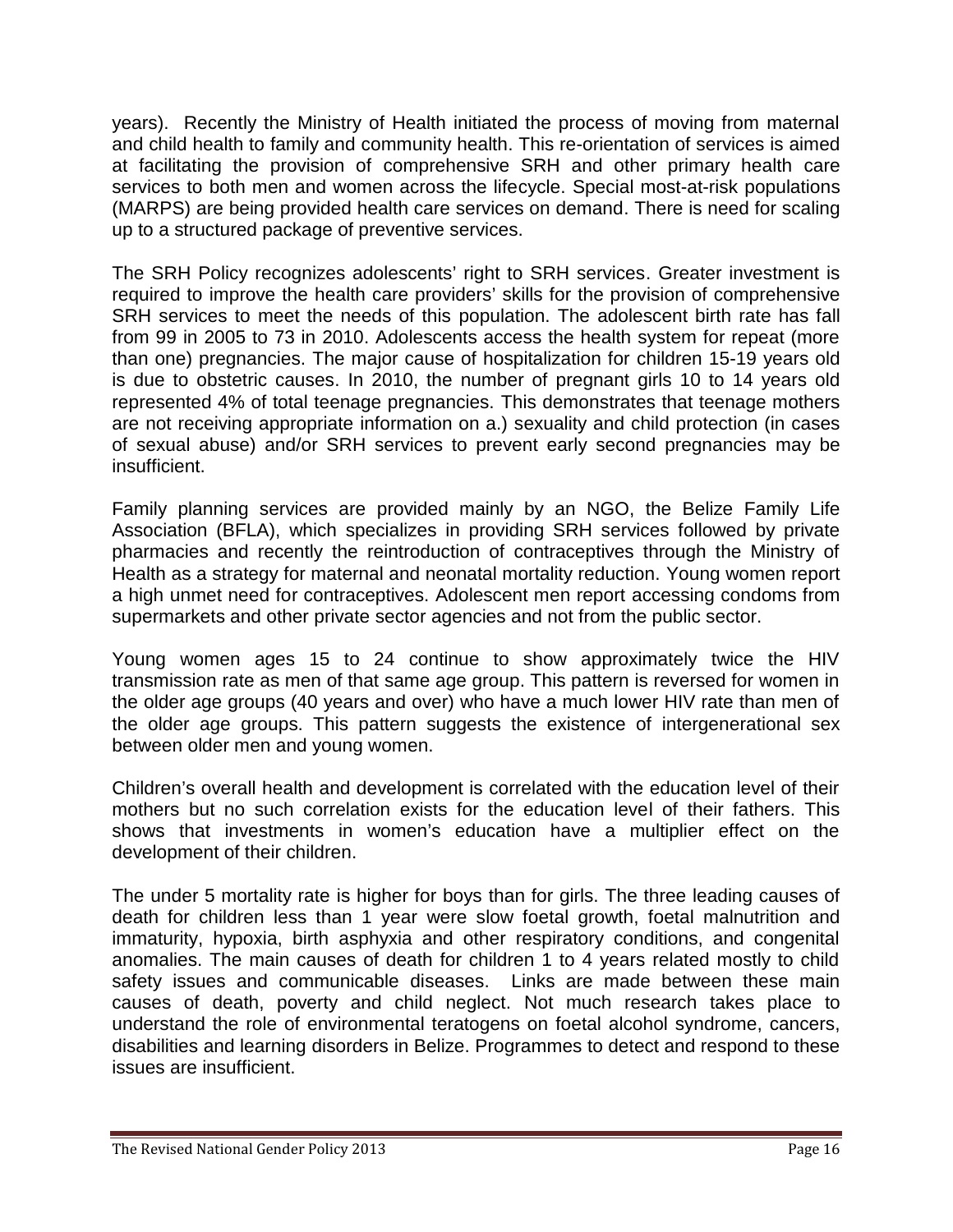Adolescent and older men die mostly from risk-taking behaviours such as transport accidents, injuries ( whether accidentally or purposefully inflicted) and HIV/AIDS. Women die mostly from chronic illness such as diabetes mellitus, hypertension and heart disease. The gender dimensions of these morbidity and mortality factors require greater study, analysis and intervention.

Women tend to be the primary caregivers of children, people living with HIV/AIDS, people with chronic illnesses, older persons and the mentally ill regardless of whether those needing care are male or female. Women with no economic or social support systems have to balance this caregiving role with their productive role of economic provider. Women who are single parents are especially disadvantaged.

Men tend to report higher rates of alcohol use and abuse than women. Men also report more symptoms associated with alcohol dependence. Substance abuse in Belize has been associated with risk taking and aggressive behaviours that result in STI/HIV transmission, gender based violence and transport accidents. Substance abuse is also a major cause of mental health conditions affecting men. A Draft Substance Abuse Policy has been developed and awaiting submission to Cabinet for approval.

Women tend to seek health care services (including SRH and mental health services) earlier than men. By the time men seek services their condition is usually so advanced that it requires hospitalization. As a result more men are admitted to the mental health hospital and more men die from AIDS. Men report that they are not comfortable seeking health care services due to the current structure of the services and the fact that most nurses are women. Socialized concepts of masculinity also impact on men's low rate of access to preventive care services.

Mental health issues for men tend to be related to the use of substances (drugs and alcohol) and to behavioural issues more than women. Mental health diagnoses for women tend to be related to mood, anxiety, relationship and abuse issues. These diagnostic categories are consistent with the gender role expectations of men and women in the Belizean society. Mental health care is one of the health services in Belize where investment has been made to improve the quality of care. A Draft Mental Health Policy and a draft Revised Mental Health Act have been developed. Both await approval by Cabinet. The Act will need to be passed in parliament.

# Objectives:

- To safeguard the rights of all persons to survival and the chance to maximize their full human potential, with special attention given to primary health care and the establishment of a Family and Community Health Programme.
- To ensure that healthcare services are delivered in an integrated and decentralized manner and focuses on the physical and mental health and well being of women and men across the life cycle.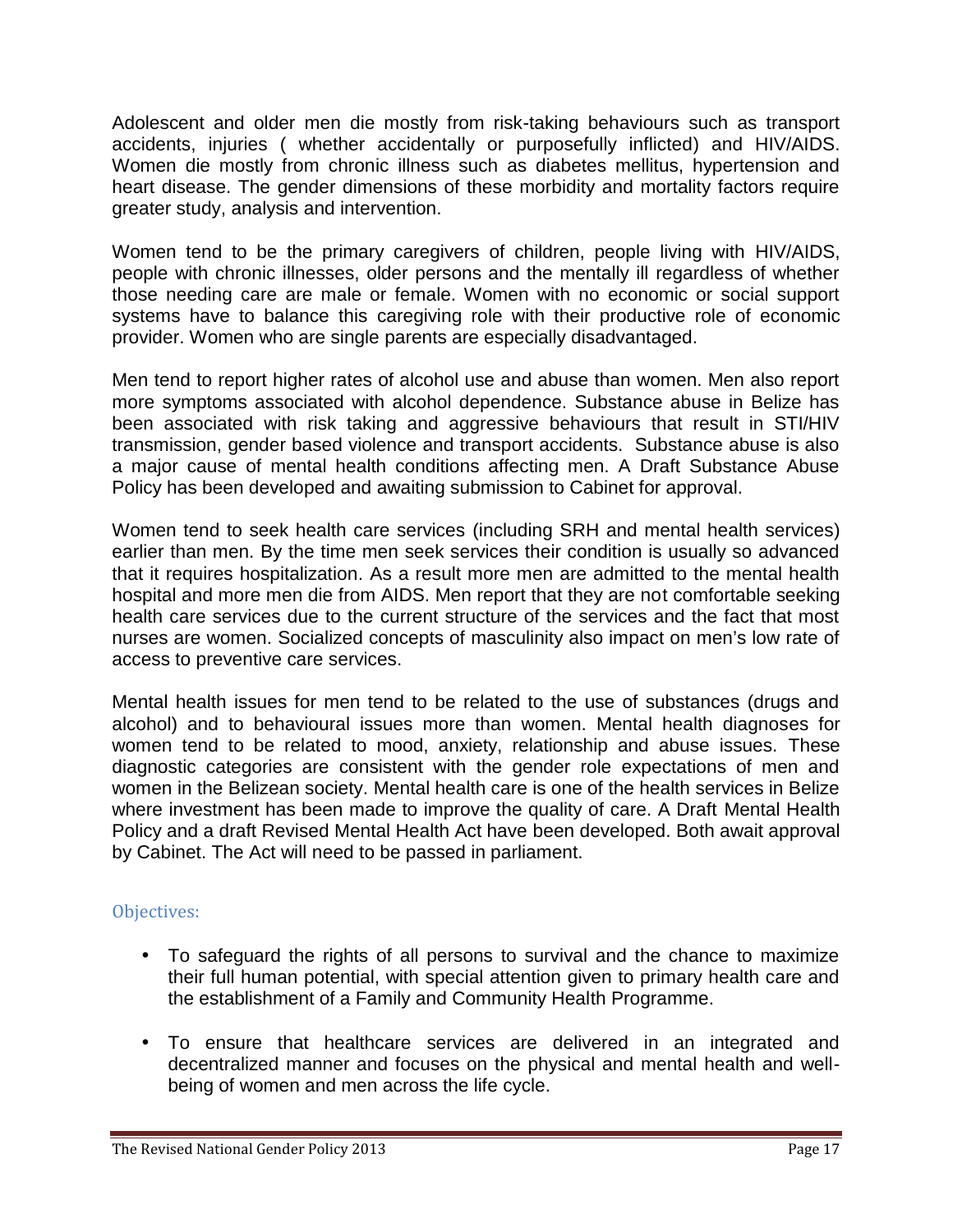- To safeguard the rights of women, men, girls and boys to sexual and reproductive health information, education and quality health services that are affordable and accessible to them and that meet their gender specific needs across the life cycle.
- To open meaningful spaces for women and men in both urban and rural communities to participate in expressing their healthcare needs and in reporting on the quality of services provided.

### Commitments:

The Government will:

- Strengthen the primary health care system, including access to more medical professionals, access to equipment and supplies and access to resources for the sustained delivery of community education and outreach programmes. Services should be designed considering the particular health needs of each community and on the gender-related needs of women and men throughout the life cycle.
- Develop and deliver, in a decentralized manner, a comprehensive Family and Community Health Programme. This includes services for adolescents, people in their reproductive years and older persons. Services are also to be targeted at special groups such as men who have sex with men, male and female sex workers, victims of gender based violence, people with disabilities and people with mental illness.
- Prioritize the implementation of the Sexual and Reproductive Health Policy (2002) and Strategic Action Plans. Increase access to reproductive health commodities and consider contraceptives commodities as a "public good". Take special legal and infrastructure measures to safeguard the rights of vulnerable groups (sex workers, mobile workers, men who have sex with men, transgender populations, incarcerated populations, people with STIs and HIV, rural populations, people with disabilities and older persons) and adolescents to sexual and reproductive health information and services. A life cycle approach to sexual and reproductive health will be developed and maintained.
- Develop policies and programmes targeting men's (all ages) increased access to preventive and primary health care services, especially sexual and reproductive health and mental health services.
- Maintain the existing law on Medical Termination of Pregnancy as per the Criminal Code (Chapter 101 of the laws of Belize Revised Edition 2000).
- Conduct research to understand the health impacts of teratogens on the development of children during pregnancy and after childbirth. Areas of the country in which there are large-scale agriculture and aquaculture activities are to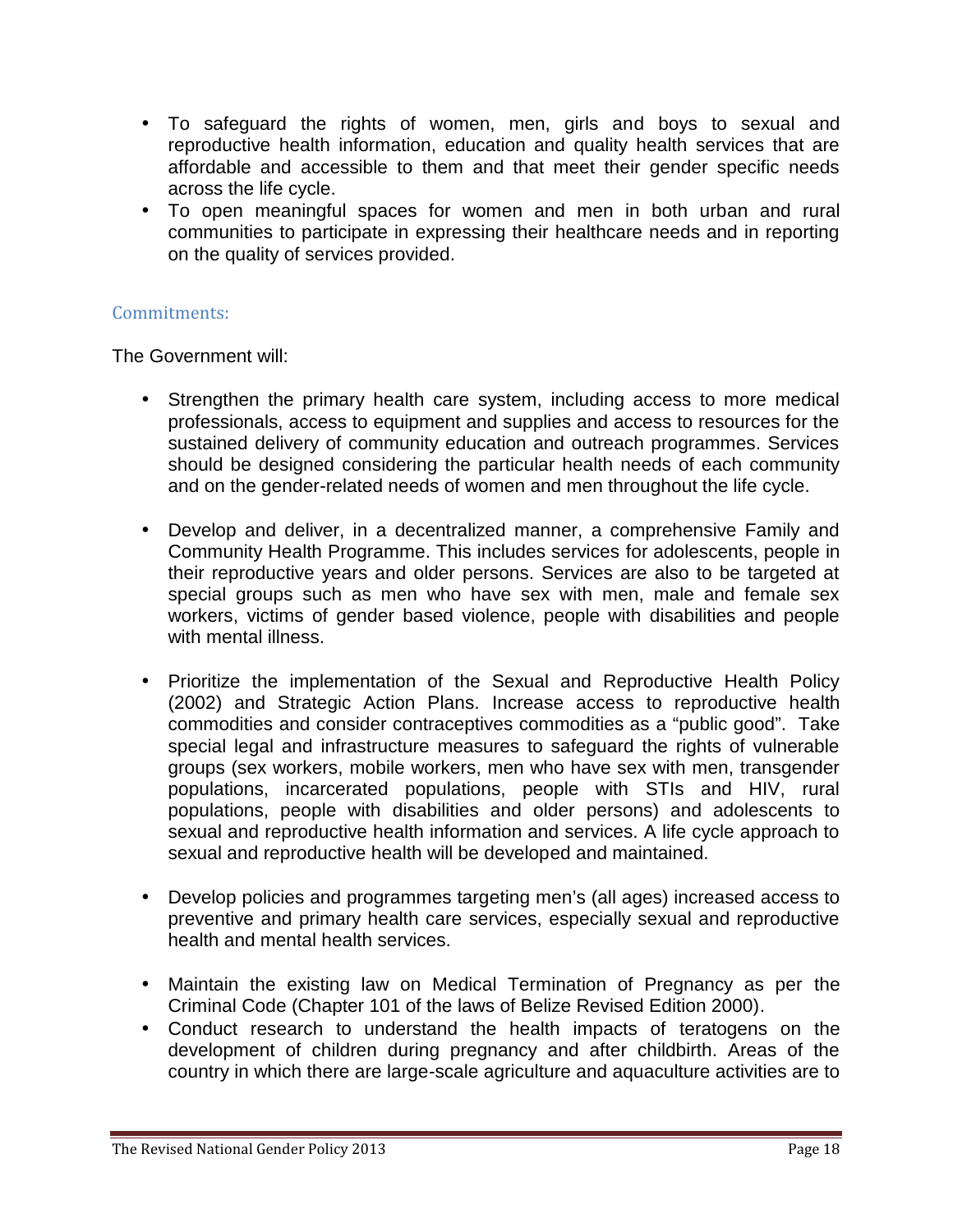be prioritized for research. An action plan shall be developed to address public health issues that arise from such research.

- Take a decentralized, integrated and chronic disease approach in the provision of STI/HIV/TB care and treatment services within the health system across the country. Special attention should be given to the scaling up of comprehensive STI prevention and health care services since this is a critical component of HIV reduction efforts.
- Provide adequate resources for the implementation of programmes, both within the healthcare setting, within urban and rural communities and within the world of work, for the prevention and management of chronic, non-communicable diseases such as diabetes mellitus, hypertension and heart disease. Both women and men are to be targeted, with special attention given to women and men over 40 years. The gender dimensions of these chronic illnesses are to be highlighted and addressed in all related policies, strategies and action plans.
- Develop infrastructure and human resource capacity for addressing the health needs of older women and men. This includes the development of geriatric healthcare services across the country.
- Implement strategies aimed at increasing household and water safety for children of all ages, including the clear articulation of support for children in single parent households, children living in poverty and other vulnerable children.
- Implement legislation and related strategies aimed at increasing road safety. Preventive strategies are to focus primarily on men drivers since they are significantly involved in road traffic accidents. Infrastructure development and capacity building for the enforcement of legislation is to be prioritized.
- Strengthen mental health programmes to be gender responsive (diagnosis, treatment and rehabilitation) for women, men and children with mental health issues. A code of practice for mental health workers, especially mental health counsellors, will be reviewed and enforced.
- Pass the draft Substance Abuse Policy and invest in prevention, treatment and rehabilitation programmes across the country. Ensure that the gender dimensions of substance abuse issues are addressed. Linkages between substance abuse and chronic illnesses, mental health, transport safety, HIV transmission and gender-based violence are to be clearly articulated in a national multi-sectoral response.
- Ensure that women, men and children living in poverty have access to social safety nets, including national health insurance schemes that guarantee their access to health care services.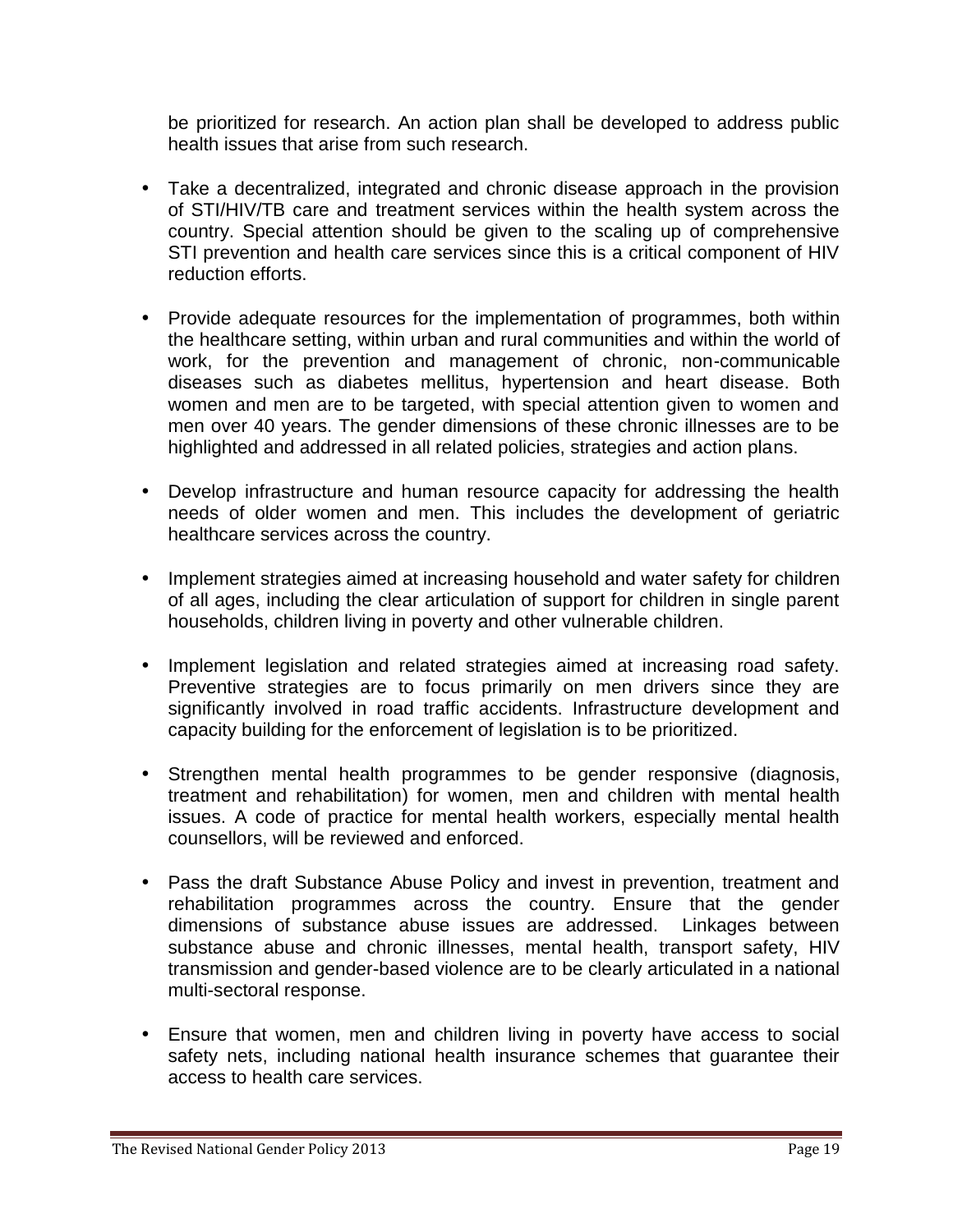- Provide financial support to civil society organizations that address critical health related issues affecting women and children, especially those that provide access to protective environments for pregnant teenagers and young women who are vulnerable to, or are victims of, gender-based violence and/or HIV.
- Design a gender sensitive research agenda that include a gender analysis of health data and outcomes of health related policies and programmes.
- Build institutional and human resource capacity for the gender responsive implementation of all health related policies and programmes that impact on the well-being of women and men across the life cycle.
- Establish a mechanism for redress of any violations of human rights, as stated in this Policy, regarding access to health care and the provision and treatment of health care services. This includes violations such as the promotion of stigma and discrimination in both public and private health related institutions.
- Monitor and evaluate the implementation of health related policies and plans to ensure that they are gender responsive and meet the age specific needs of the population. This includes related existing policies and plans as well as any new policies and plans that are developed to address health related issues. Where needed, existing policies and plans will be updated to remain consistent with the provisions of this National Gender Policy.

| <b>Links with International Commitments:</b>                                                                                                                                                                                                                                                                                                                                                  | <b>Links with National Commitments:</b>                                                                                                                                                                                                                                                                                                                                                                                                                                                                                                                                                     |
|-----------------------------------------------------------------------------------------------------------------------------------------------------------------------------------------------------------------------------------------------------------------------------------------------------------------------------------------------------------------------------------------------|---------------------------------------------------------------------------------------------------------------------------------------------------------------------------------------------------------------------------------------------------------------------------------------------------------------------------------------------------------------------------------------------------------------------------------------------------------------------------------------------------------------------------------------------------------------------------------------------|
| Universal Declaration of Human<br><b>Rights</b><br>UNESCO Convention<br>Against<br>$\bullet$<br>Discrimination in Education<br><b>CEDAW Article 10</b><br>Convention on the Rights of the<br>Child, Article 29<br>Millennium Development Goals 2<br>$\bullet$<br>and $3$<br>Commitments of Health<br>and<br><b>HIV</b><br><b>Ministers</b><br>Education<br>to<br>prevention through Education | The National Poverty Elimination<br>$\bullet$<br>Strategy and Action Plan (2009-<br>2012) Strategic Thrust 1 and 3<br>The National Plan of Action for<br>Children and Adolescents (NPA)<br>2004-2015 (Education Chapter)<br>The National Education<br>Policy<br>Direction 2008 - 2013<br><b>Belize</b> Education<br>Sector<br>The<br>Strategy 2011-2016<br>The National Health and Family Life<br>$\bullet$<br>(HFLE) Policy and Curriculum<br>Imagine the Possibilities:<br>Better<br>Schools, Better Citizens, Better<br>Belize (2008-2013)<br>The National Child Labour Policy<br>(2009) |

# **8.2Education**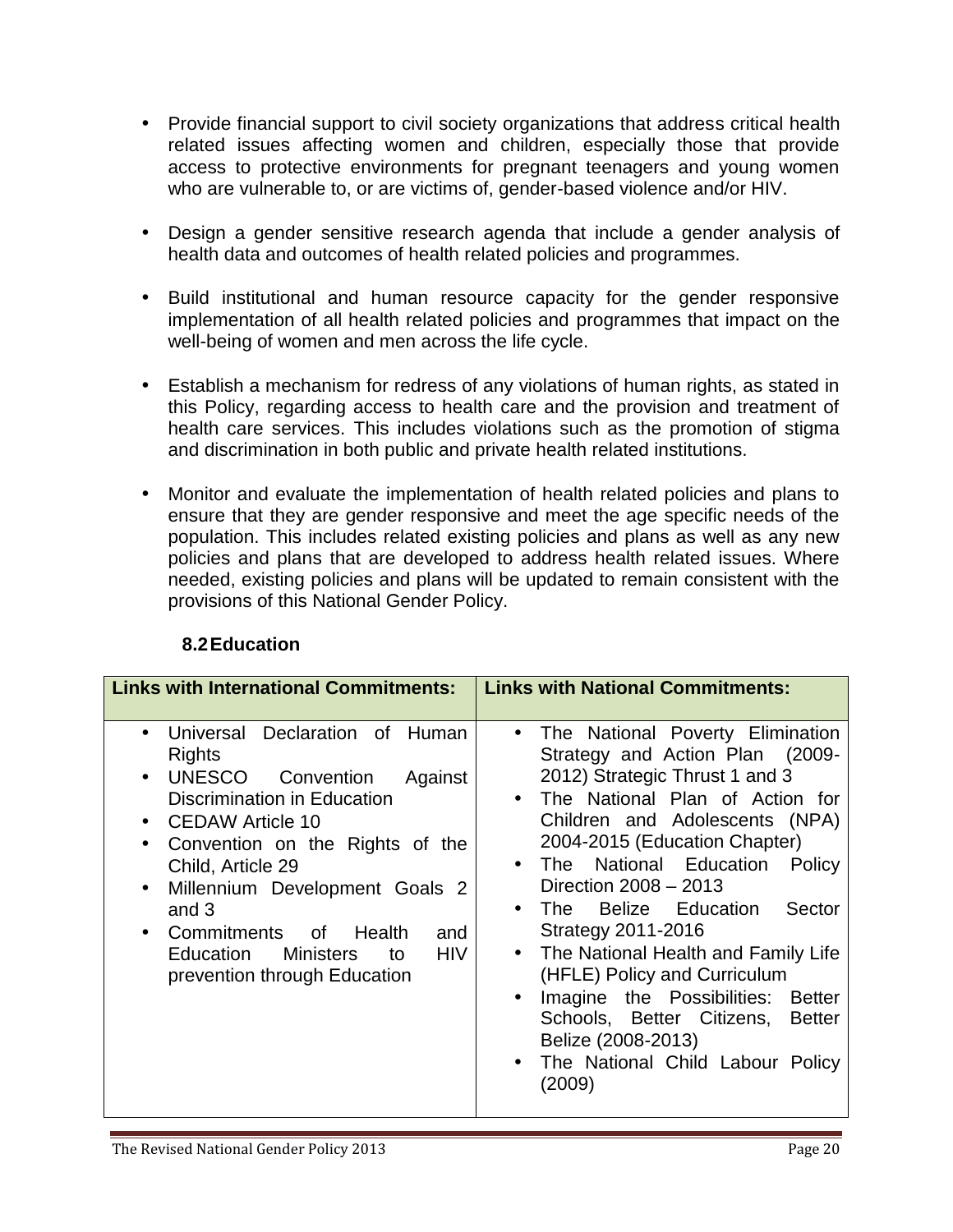#### The Situation Analysis of Gender Issues in Belize:

Preschool education has expanded exponentially over the last five years and the Ministry of Education is taking a more integrated approach to early childhood development. However, human resource challenges impact on the quality of pre-school education. A lack of coordination and collaboration with other social sector ministries is also a major challenge in providing holistic services to pre-school children. A draft Early Childhood Development Policy has been developed.

According to the Belize Education Sector Strategy, although there is little hard evidence regarding educational quality, there is a commonly held view that it is low.. Performance in national examinations at the end of the primary and secondary cycles have reached a plateau over the past decade with small annual variations. Average scores are higher in urban areas, though a third of children who sit the Primary School Examination score less than 50%. In rural areas it is about 40%. This underscores both quality and equity issues.

Boys at the primary and secondary school levels have higher repetition ion and drop-out rates than girls. This illustrates the need to focus on the gender dimensions of education attainment at the primary and secondary school levels. School repetition and drop-out rates have been linked to the high cost of education, hunger, high poverty levels, low levels of teacher training, lack of social support systems for vulnerable children and their families and learning disabilities that go undiagnosed and untreated.

Teachers across the country report that children go to school hungry. Hunger affects their energy levels, their ability to concentrate and their learning potential. A 2007 study on child malnutrition in Belize states that, "programs need to target the critical periods of child development, when irreversible damage has not yet occurred." To enhance the country's human resource capacity requires that inter-linkages between health and education programs be clearly articulated and that social sector programming becomes more truly integrated and child centred.

Recent efforts to expand access to teacher training programmes, including the introduction of a Certificate in Primary Education, resulted in an increase in the percentage of trained primary school teachers from 42.3% in 2007 to 54.3% in 2011. During that same period, the percentage of trained teachers in urban primary schools rose from 47.0% to 57.7% while the percentage of trained teachers in rural primary schools climbed from 39.1% to 51.6%.

Differences in the percentage of trained teachers in urban and rural locations though small, still reveal a greater need to create the conditions for improved quality of education to be delivered within rural schools.

Growth in the number of trained secondary school teachers was more modest, increasing from 30.6% in 2007 to 31.1% in 2011. However, final figures for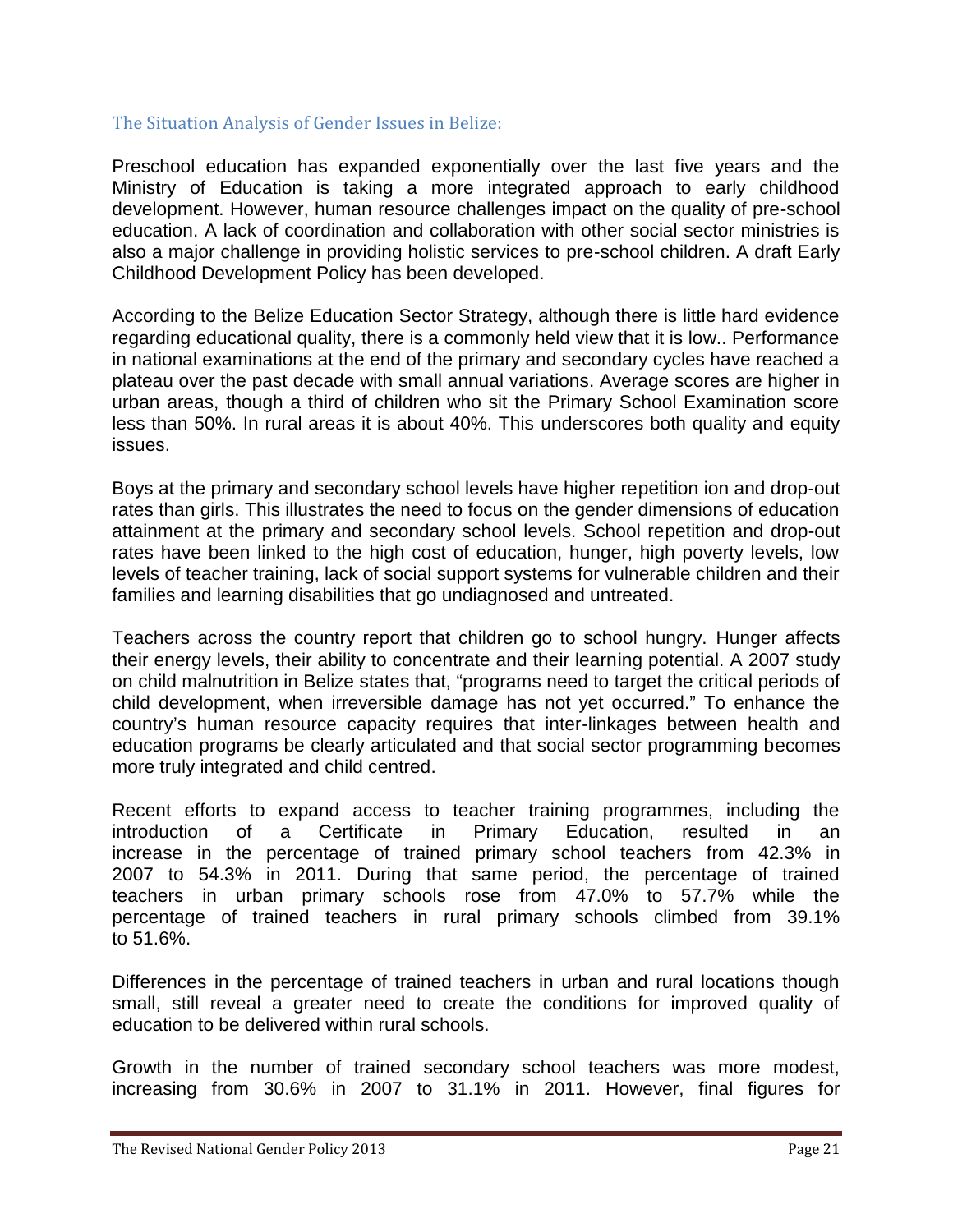2012 should reveal a more upward trend as the Ministry of Education addresses the problem through programmes such as the Banana Belt Education Project which graduated 71 trained secondary school teachers in 2012. This specific training boosted the percentage of trained secondary school teachers in the Stann Creek District to nearly 100%.

Despite the high secondary school drop-out rates, marginal investments have been made in "second chance" programmes that help young men and women to stay in school, go back to school or learn a marketable skill. Current "second chance" programmes are implemented primarily by non-government organizations. In recent years the government has also stepped up its investment in second chance programmes. These include: 1) Adult and Continuing Education, High School Equivalency Programmes in various districts including Toledo, Stann Creek, Cayo, Belize District and Corozal, 2) an Apprenticeship Programme and Skills Training, both in Belize City.

These programmes help early school leavers to become productive citizens and help them to stay away from criminal activities. It also provides them with an opportunity to re-think their lives and re-invent themselves to create a more positive future. More recently, since the establishment of the RESTORE Belize Programme, more visibility has been given to the role of these programs in crime prevention programming, employment generation and national development.

The Institute for Technical and Vocational Education and Training (ITVET) has increased young men and women's access to technical and vocational education. Since 2006, the enrolment of young women shows an increasing trend.

A National Resource Centre for Inclusive Education (NARCIE) advocates for the mainstreaming of children who have special needs. Decisions regarding mainstreaming are made based on the child's type of disability and learning capacity. The Centre assists in diagnosing learning disabilities. The centre trains and supports teachers to manage special needs children so that they can maximize their learning potential. A Special Olympics Programme is organized to ensure greater integration of special needs children in recreation and sporting activities. An emerging issue for children with special needs is their access to SRH services. Because of a small pool of trained personnel, NARCIE is limited in the scope of services it can provide. Services are primarily urban based and focused on the Belize District.

Health and Family Life Education (HFLE), is part of the national curriculum at the primary level. There are several challenges with its effective implementation. There is some reluctance on the part of certain denominations whose values conflict with various forms of contraception to prevent diseases and unplanned pregnancies other than abstinence. While the same challenges exist at the secondary level, the ministry plans to engage stakeholders to find a way forward to ensure that young people get the necessary information to make informed decisions and to lead healthy, productive lives.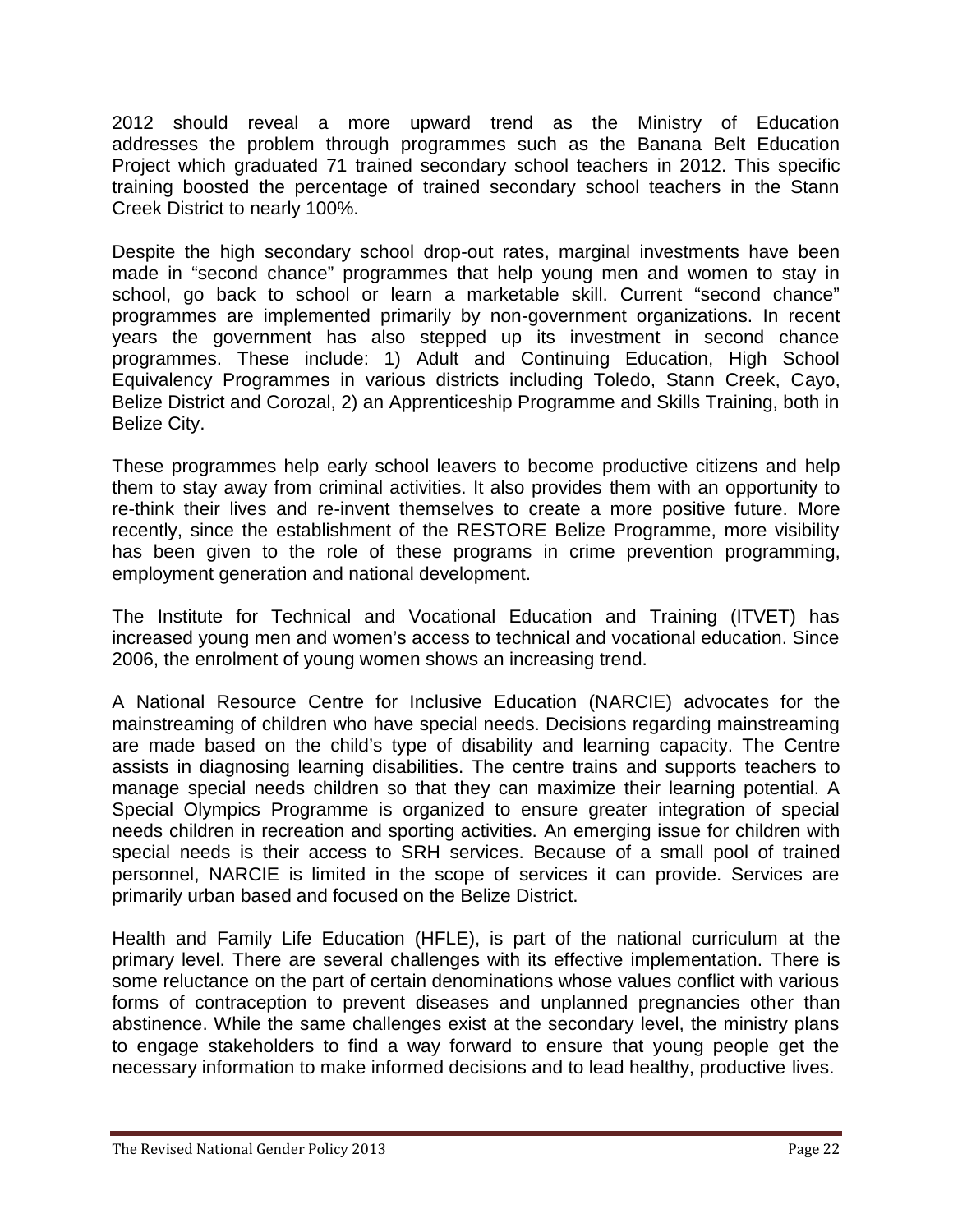At the same time, teachers across denominational school authorities, primarily at the primary level, indicate their discomfort and lack of experience in discussing sexual and reproductive health issues with their students. They prefer to engage other agencies which they feel are better equipped to deliver this information. Many children are therefore not receiving the sexual and reproductive health information as outlined in the HFLE Curriculum. This situation persists even in the context of teenage pregnancy, commercial sexual exploitation of children and adolescents, and high HIV transmission rates, especially among young women.

Historical inequities in the distribution of education resources exacerbate existing gender and social disparities in the education system. At the secondary level, these inequities are currently being addressed by the Secondary Education Financing Reform Initiative.

- For some time now, there has been an overwhelming consensus across the country that education in Belize needs to be transformed to respond to the development needs
- Strengthen the regulatory framework in consultation with stakeholders to ensure greater accountability for education delivery and for provisions of National Gender Policy by all publicly financed educational institutions
- Mainstream gender issues in the implementation of existing and new education related policies, regulations and programmes, including the removal of gender stereotypes from textbooks used in primary and secondary schools.
- Implement strategies that address the gender dimensions of primary and secondary school enrolment, retention and completion rates across the country.

of the country. A *National Education Summit (2004)* and a Conference on the *"Unspoken Gender Dimensions" of Education* (November 2007) made comprehensive proposals for enhancing education in Belize. They proposed the need to not only focus on establishing more classrooms, increasing staff size and equipping schools, but recommended an increased focus on boys underachievement, addressing the "environmental issues that stand in the way of attending school" and that hamper learning. The Education Summit<sup>i</sup> conducted in 2004 called for social issues like crime, hunger, poverty, gender socialization and learning disabilities to have a more central place in the discussion on how to improve the education system.

The recently completed and approved *Belize Education Sector Strategy* takes account of these recommendations and the Ministry of Education is in the process of implementing this strategy which seeks these and other issues identified through a comprehensive sector diagnosis.

Objectives: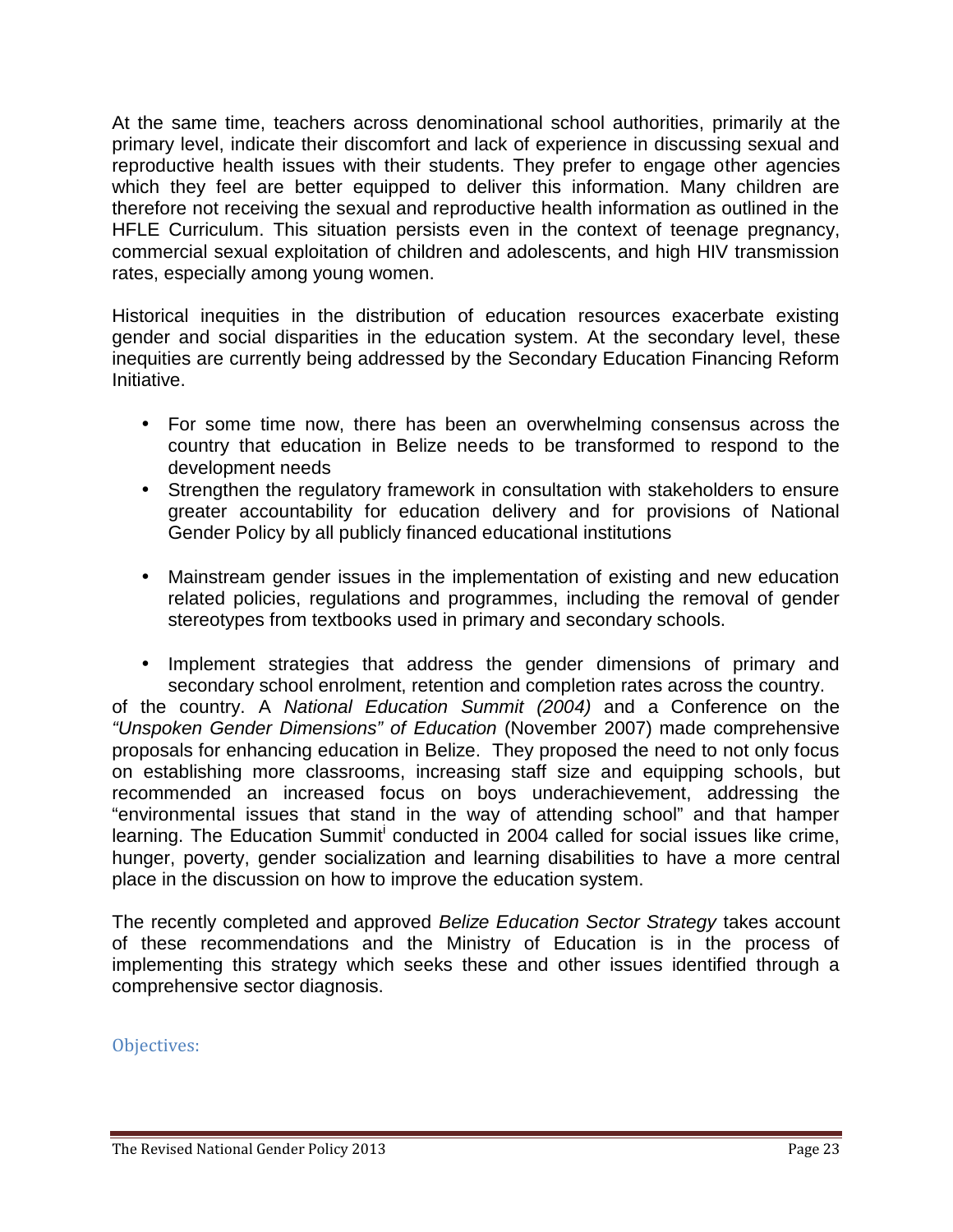- To develop the human resource capacity for achieving the national vision for human-centred, sustainable development in which women and men work together as equal partners.
- To redefine education as a process of lifelong learning and to act as a primary vehicle for transforming gender relations across the life cycle.
- To recognize education as a determinant of health and citizen productivity.
- To increase non-traditional training opportunities for young and adult women and men in both formal and continuing education programmes.
- To prioritize parenting education and gender socialization throughout all levels of society, including the family, community and national levels.

### Commitments:

The Government will:

- Expand mandatory education to include secondary as well as primary levels with the introduction of 10 years of compulsory education for all in the first instance
- Invest human and financial resources in programmes, whether in the public or non-government sector, that provide children, young women and men a "second chance" to complete their formal education training and/or learn a marketable skill.
- Invest human and financial resources in programmes aimed at inclusive education for children and adults with learning disabilities and physical impairments. This includes increasing resources for the diagnosis and treatment of children with disabilities and learning disorders across the country.
- Encourage the private and public sectors to support on-the-job training programmes for men, women and adolescents and foster private sector grants, scholarships or other funding of tertiary level education.
- Expand courses at vocational and technical institutions, in partnership with the private sector, to develop a skilled labour force of men and women who can respond to the changing needs of current and new industries. Include strategies to de-stigmatize technical-vocational programmes.
- Develop special measures that encourage and support girls, boys, women and men who wish to enrol in non-traditional subject areas at the secondary and tertiary education levels, including, but not limited to, those provided at the Institute of Technology and Vocational Education Training (ITVET).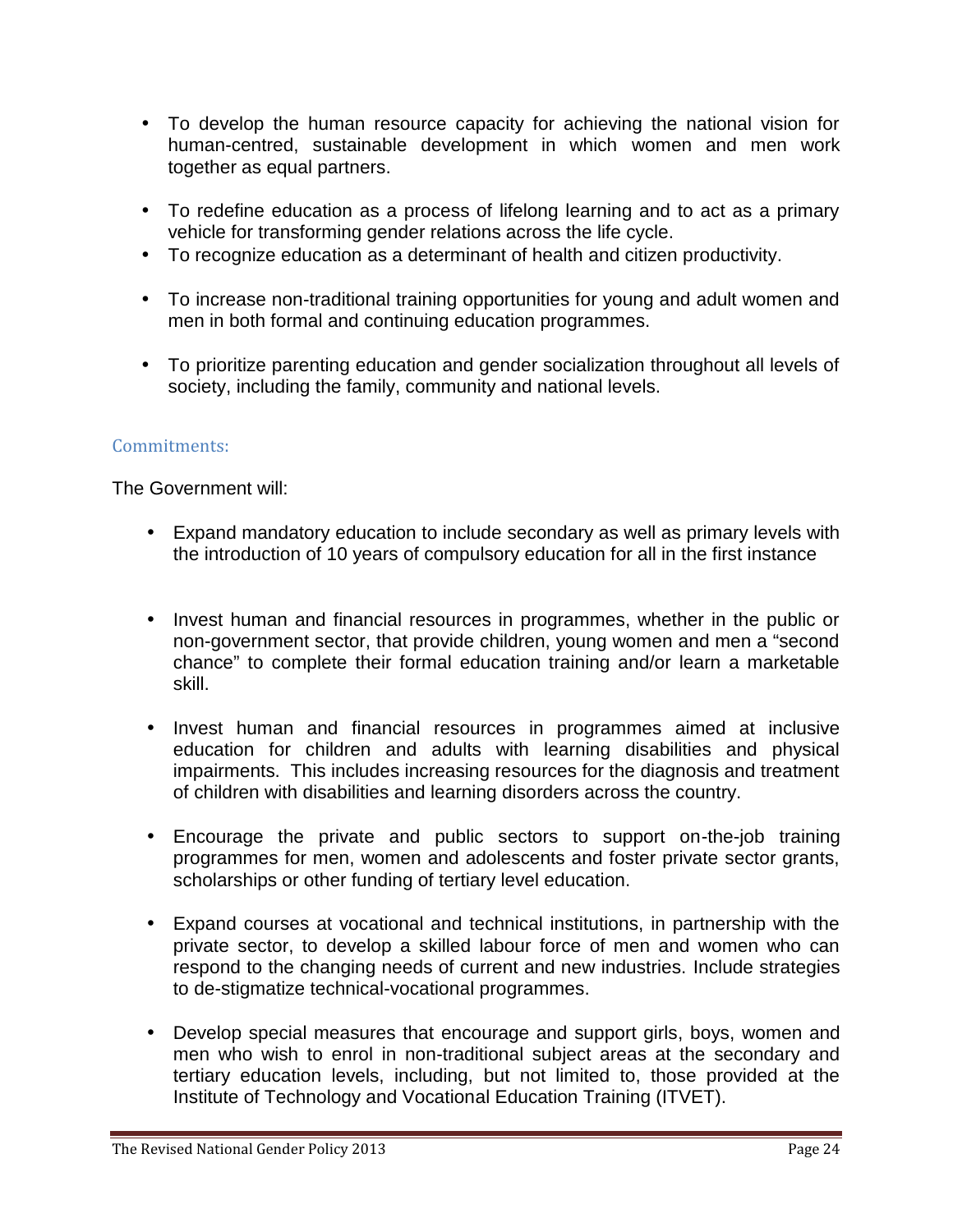- Incorporate technology and new audio-visual modes of learning into the classroom at all levels, to ensure that girls and boys are equipped to meet the demands of this global technological era.
- Strengthen support structures such as the national library system, so that it can be an active partner in promoting reading and language skills among girls and boys both within and outside the classroom setting.
- Strengthen the implementation and monitoring of the Health and Family Life Education (HFLE) curriculum across public, quasi-public and private schools in both urban and rural areas across the country. Special attention will be given to ensuring the full and effective institutionalization and delivery of a comprehensive sexual and reproductive health curriculum within the HFLE curriculum.
- Provide adequate incentives for the retention of qualified male and female teachers and ensure the more equitable distribution of human and financial resources in urban and rural schools across the country.
- Develop legislation that prohibits all forms of discrimination and violence within the education system, including legal provisions that ensure child protection, promote alternative forms of discipline and prohibit the dismissal of child and adolescent girls and boys from public, quasi-public and privately owned primary and secondary schools for HIV and pregnancy related reasons. Furthermore, all cases of STI/HIV transmission through sexual contact and pregnancy for children under 16 should be treated as the result of a criminal act (as per existing legislation) for which the child requires special protection instead of further victimization.
- Develop special programmes to increase the capacity of teachers, administrators and counsellors at the preschool, primary and secondary school levels, to identify and respond to the child protection needs of their students. Special emphasis is to be placed on child nutrition, all forms of child abuse, gender-based violence, other types of crimes and behaviours related to these. Also increase teachers, administrators and counsellors' capacity to make the links between the above-stated issues and gender relations at home and in society.
- Establish a mental health support mechanism for teachers. These mechanisms should allow them to address their mental health needs, build their capacity for implementing child-friendly strategies in the classroom
- Develop and implement strategies that ensure school safety for both children and teachers. This includes support for the required infrastructure upgrades and staffing. Formalize the collaboration with relevant public sector departments, civil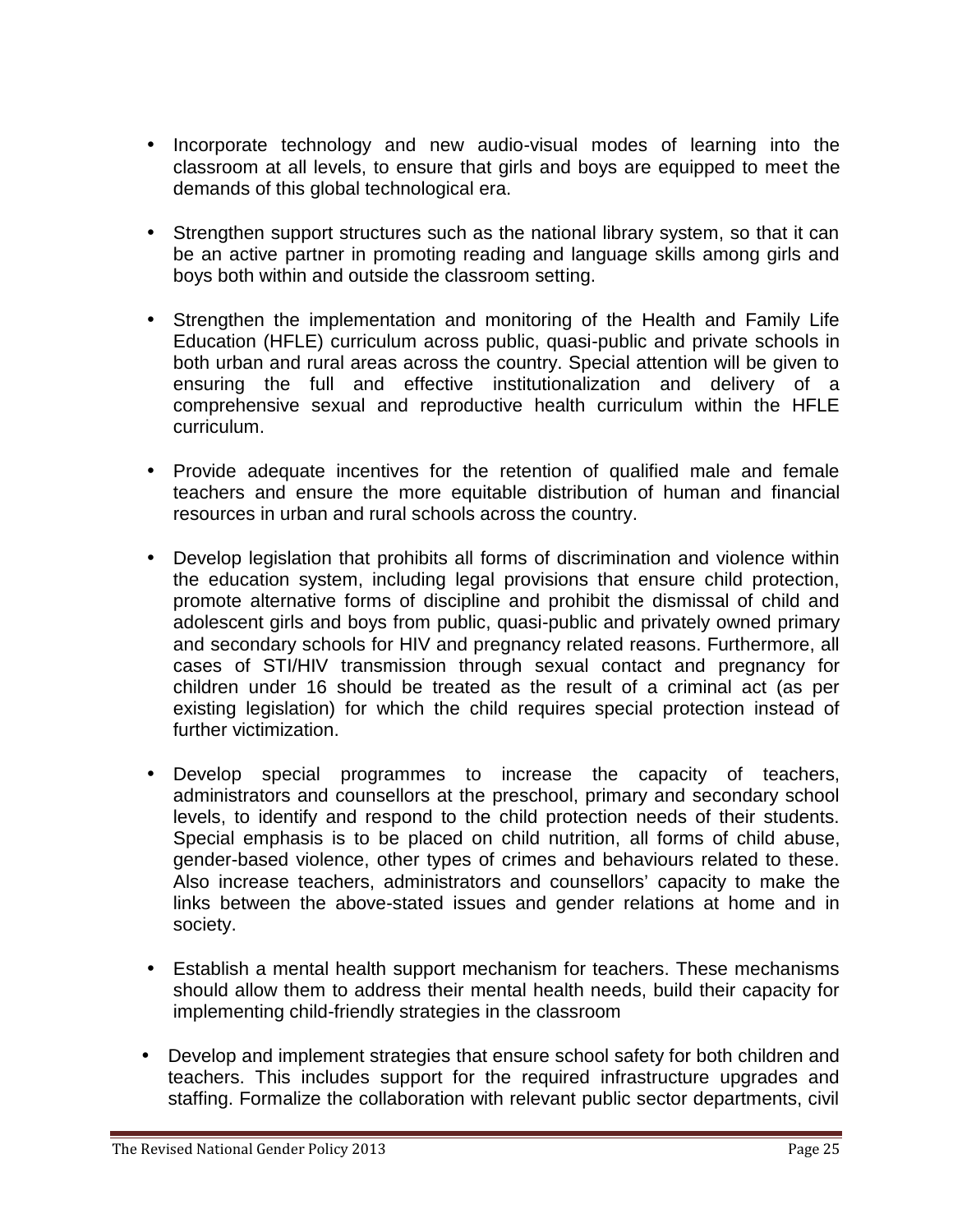society and international organizations for education on child protection and safety related issues.

- Create opportunities for life-long learning, with a focus on literacy training and formal and informal education in both urban and rural areas for adult women and men over 21 years. This training will be linked with the market demand for skilled labour and with Belize's national human resource development needs. Develop safe child care programmes to ensure that women and men with reproductive responsibilities have equal access to these opportunities.
- Ensure that pre-primary, primary, secondary and tertiary curricula are aligned with national vision for gender equality and equity
- Integrate the expressive arts, sports, technology and environmental protection into the curricula at all levels of the education system to ensure that children benefit from holistic education that will allows them to build their multiple intelligences, value the natural environment and develop a healthy self-esteem and love of learning.
- Establish a mechanism for redress of all forms of gender-based discrimination with the educational system. This includes a grievance process through the National Teachers Commission as well as legal assistance by the government for advancing cases of discrimination through the justice system.
- Develop non-traditional strategies to stimulate open dialogue by men, for men, regarding the gender role socialization process and how this impacts on their quality of life at home, in their communities and in society. Use these spaces to document and understand men's perspectives on gender role socialization and develop recommendations on how best to increase men's involvement and participation in the family on an equal basis with women.
- Collaborate with faith-based organizations so that they can become active participants in the process of examining and transforming gendered patterns of thinking and behaviour that contribute to gender related discrimination and gender inequalities and inequities across society.

| <b>Links to International Commitments:</b>                                                                                                                               | <b>Links to National Commitments:</b>                                                                                                                                                                            |
|--------------------------------------------------------------------------------------------------------------------------------------------------------------------------|------------------------------------------------------------------------------------------------------------------------------------------------------------------------------------------------------------------|
| • CEDAW, Article 11<br>• ILO Conventions No. 58, 100, 103,<br>111, 138, 156, 182 and 183<br>• United Nations Framework<br>Convention on Climate Change<br>(UNFCCC, 2005) | • The National Poverty Elimination<br>Strategy and Action Plan (2009-<br>2013), Strategic Thrust 1,4 and 5<br>Medium Term Macro-Economic<br>$\bullet$<br>Strategy (2010-2013)<br>The National Plan of Action for |

# **8.3 Wealth and Employment Generation**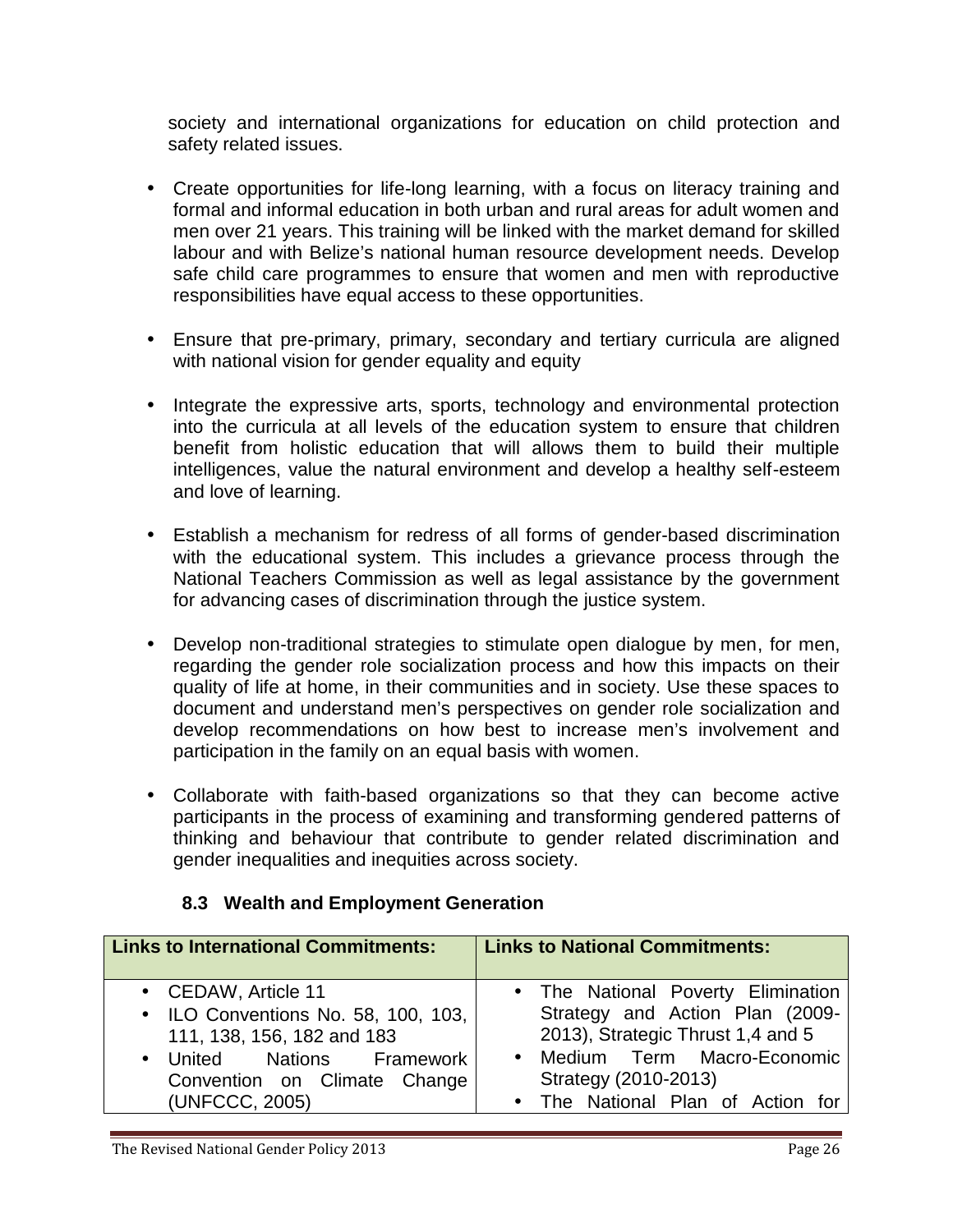| <b>Disaster</b><br><b>National</b><br>The<br>$\bullet$<br>Preparedness Response Plan<br>The Belize Decent Work Country<br>$\bullet$<br>Programme | in our Children 2004-2015 (Family<br>Chapter)<br>• The National HIV Policy for the<br>World of Work (2006)<br>• The National Occupation Health<br>and Safety(OSH) Act<br>Imagine the Possibilities:<br>Social<br>$\bullet$<br>Sector Investment and<br>Good<br>Governance, Law and Order (2008- |
|--------------------------------------------------------------------------------------------------------------------------------------------------|-------------------------------------------------------------------------------------------------------------------------------------------------------------------------------------------------------------------------------------------------------------------------------------------------|
|--------------------------------------------------------------------------------------------------------------------------------------------------|-------------------------------------------------------------------------------------------------------------------------------------------------------------------------------------------------------------------------------------------------------------------------------------------------|

The Situation Analysis of Gender Issues in Belize:

Issues related to poverty for women and men were illustrated in the 2006 public consultation report on poverty in Belize. That study outlined the multiple faces of poverty. In their accounts, poverty had not only an economic face, but also a social, psychological and spiritual face. Issues related to stress, low self-esteem, depression, hopelessness, cynicism and dependency were highlighted under the psychological face. Issues of crime and violence, absentee fathers, lack of education, lack of good governance, teenage pregnancy and increased discrimination against vulnerable populations comprised the social face of poverty. Many of these issues disproportionately affect women.

In Toledo, which has the largest share of the country's poor population, a majority of households are headed by men. However, alcoholism and gender-based violence is a serious concern. within Maya households in that District. Poverty for Maya women, therefore, extends beyond a lack of finance; it encompasses domestic violence, high fertility rates and low levels of access to quality health and education services.

The 2009 Poverty Study revealed that poverty has increased from 33% to approximately 41% across the population. Household poverty increased from approximately one out of every four households in 2002 to approximately one out of every three by 2009. The level of indigence also increased from 11% in 2002 to 16% in 2009. This increase in poverty levels across districts was linked with Belize's economic vulnerability as well as its vulnerability to natural disasters, including hurricanes and floods.

The report recognizes poverty as being "more wide-ranging than those based on income alone" and states that the "general concept of well being was used to bracket these non-income aspects of poverty". The 2009 assessment also states that poverty in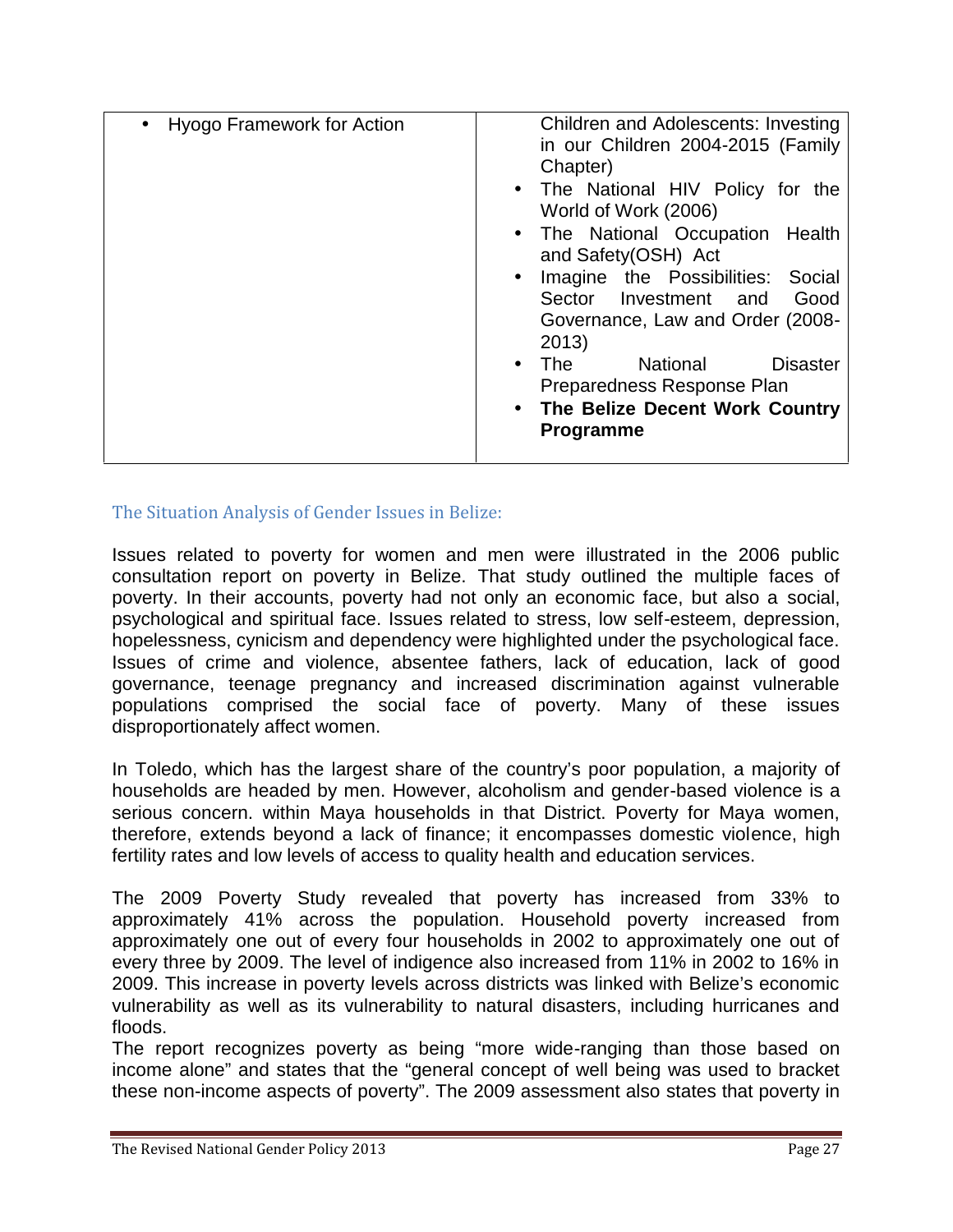Belize tends to be chronic rather than transitional and that poverty reduction efforts must consider issues of income distribution and economic growth if poverty is to be reduced.

Belize has legal provisions for child and spousal maintenance. Limited human and financial resources for dealing with family matters in the judicial system create challenges for the adequate and efficient enforcement of these laws. The related issues of absentee fathers and weak enforcement of child maintenance legislation place single mothers at a distinct economic disadvantage.

Maternity leave provision have been extended from 12 to 14 weeks. However, the labour department reported an increasing number of complaints regarding employers firing pregnant women or refusing to pay the difference in maternity payment provided by the Social Security Board (SSB). Consequently, it is the time when women are most in need of economic support that they fall victims to employment related discrimination.

With the support of the National Women's Commission (NWC), one case of pregnancy related employment discrimination was taken to court. The land mark case in 2004 involved the Catholic Church which was legally mandated to compensate a fired female teacher who was pregnant out of wedlock. In focus groups, teachers continue to report the ongoing practice of firing unwed pregnant women who work within the Catholic school system, despite a change in the education rules.

Legislation for the economic valuing of women's domestic labour in marriage dissolution exists. However, no action has been taken to ensure equity in women's access to justice so that men do not continue to have an unfair advantage over them during court hearings on this matter. Formulas for the economic valuing of domestic work beyond marriage dissolution have not been developed.

Labour force data reveals that although there are slight increases in women's labour force participation rate since 2002, less than half of females over 14 years old participate in the labour force. Approximately three-fourths of males over 14 years participate in the labour force.

A majority of women are employed in basic occupations. Men tend to be represented primarily in agriculture activities, in the forest and fisheries sectors and in the defence force. Even in sectors in which women comprise a majority of the work force, they still experience more unemployment than men.

Recognizing the need to reduce poverty and to create equity in employment, the Government of Belize equalized the minimum wage for female and male dominated jobs. More effective strategies for the enforcement of the minimum wage, particularly among construction, domestic and piece-rate workers, remain outstanding. Linked to this is the fact that social security legislation does not legally consider a household to be a place of employment. Consequently, neither the Labour Department nor the Belize Social Security Board monitor homes for compliance with labour and social security legislation, thus limiting benefits to those employed therein.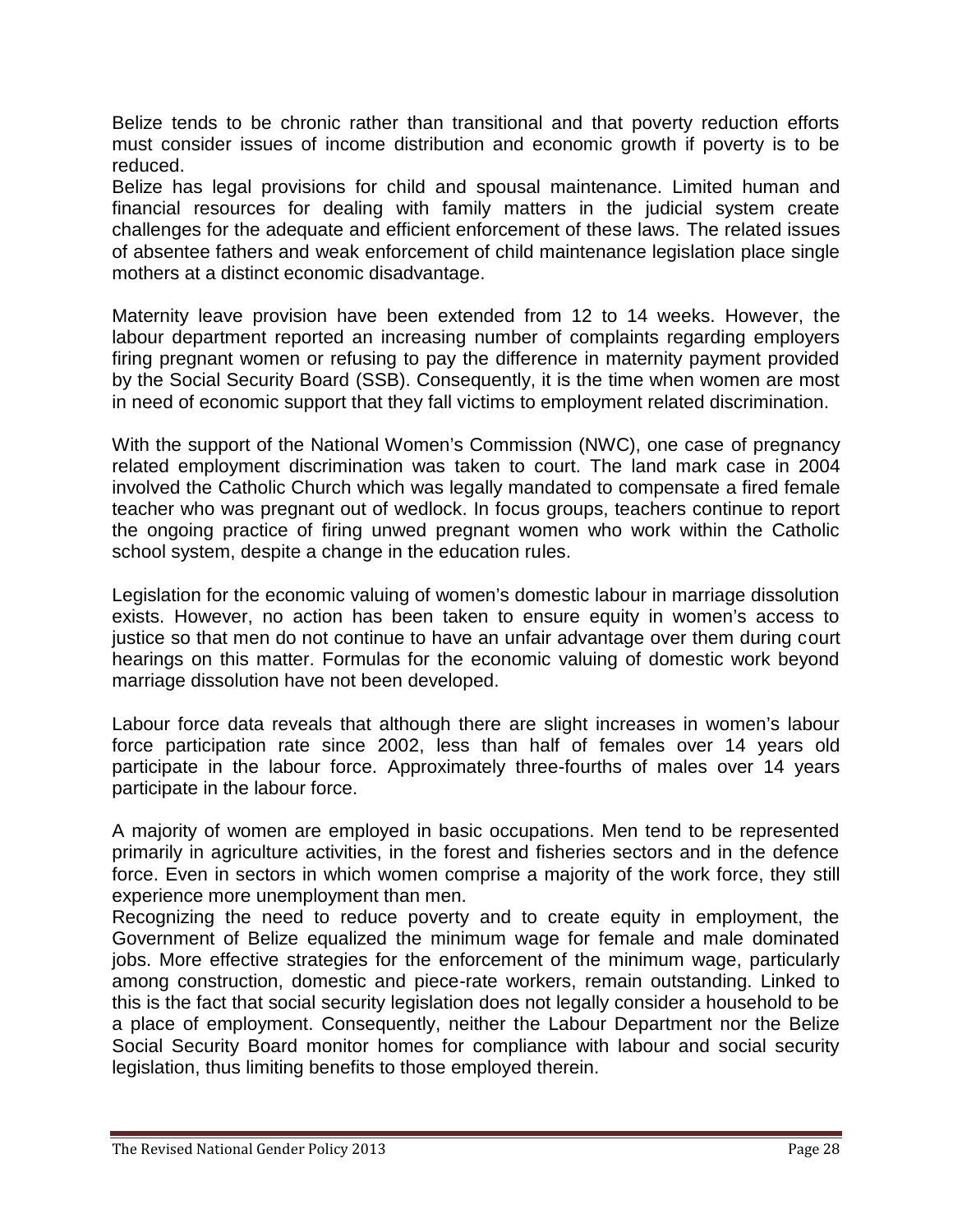Because less than 50% of women participate in the labour force, only this group qualifies for SSB benefits. Furthermore, women's high unemployment rate and their tendency to be unemployed for longer periods than men, place women at a disadvantage in qualifying for some social security benefits.

The passage of legislation on Equal Pay for Work of Equal Value also requires special strategies to ensure its effective implementation in Belize. Thus far, no precedents have been established as no cases have been legally challenged.

Private sector and quasi-government lending institutions have not established any special measures for targeting an increase in loan disbursement to women borrowers. BEST reports that men tend to be in a much better position to offer land as collateral compared to women. However, women still have a higher loan repayment rate than men.

Women carry the extra burden of family care in planning and preparing for disasters. Their responsibilities begin prior to a disaster, and extend through to the post-disaster period. Furthermore, many responders such as nurses, social workers and police officers are women. This presents an added gender related dimension to disaster mitigation programming. Women responders, more than men, have the dual responsibilities of family and child care at home as well as responding to their community in times of disaster. Men, usually don't have this dual responsibility. Instead they play a major role in securing personal property and in those who are vulnerable to, or are victims or, disasters.

During times of disaster, women's ability to earn an income is further compromised. Women engaged in small scale informal economic activities are especially vulnerable. They have no access to employment benefits or social safety net programmes. Heightened tensions during and after disasters also create increased vulnerabilities for domestic abuse and sexual violence. This situation disproportionately affects women and children.

The National Emergency Management Organization (NEMO) has developed a mutli sectoral emergency response plan which operates at the community, district and national levels. The Ministry of Health and PAHO have developed a disaster mitigation plan focused on psycho-social intervention for the most vulnerable populations.

# Objectives:

- To safeguard women and men's right to work regardless of their childbearing status and support women and men in their reproductive roles so that they can remain productive citizens.
- To provide additional social safety nets to women, men and children living in poverty.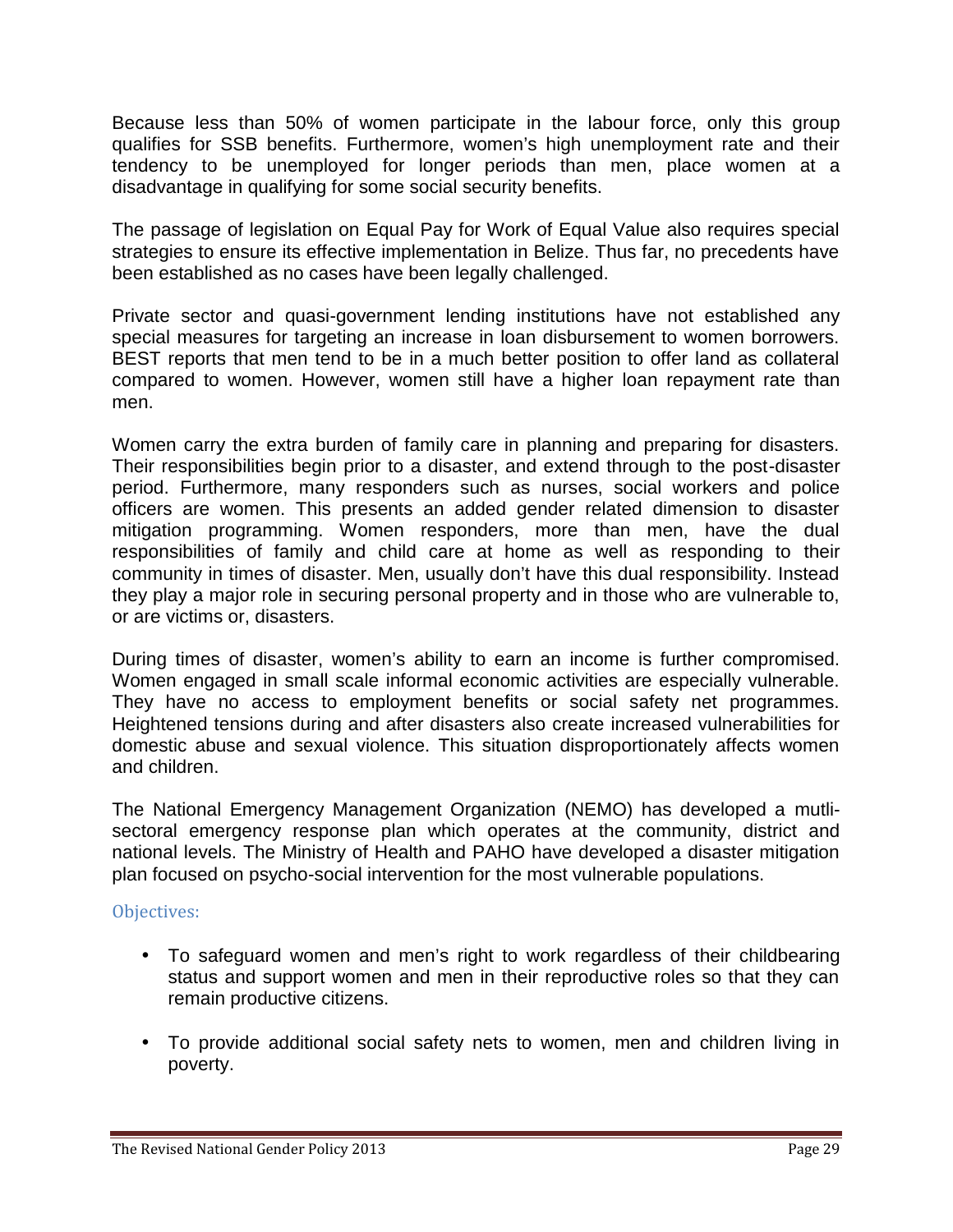- To safeguard women's right to equal opportunities for employment, remuneration, benefits, treatment and work evaluation, on an equal basis with men
- To enforce the obligation of women and men to maintain their children.
- To eliminate discrimination in the workplace, particularly gender based discrimination.
- To allocate and manage public sector resources in a manner that allows for the development, implementation and monitoring of gender responsive policies and programmes across sectors.
- To address the gender dimensions of disaster preparedness and mitigation processes and respond adequately to the gender related vulnerabilities of women and men in times of disasters.

#### Commitments:

The Government will:

- Mainstream gender in the planning, implementation and monitoring of National Poverty Elimination Strategies and Action Plans, the National Medium Term Macro-economic Strategies, the National Security Strategy and the National Disaster Preparedness Response Plan. Gender issues will be made more visible within these strategies which will then be scaled up to respond to the specific gender related vulnerabilities that contribute to, and/or are a consequence of poverty, economic development and natural disasters.
- Create an anti-discrimination law that includes the elimination of all forms of gender related discrimination across society, including in the world of work.
- Give greater opportunities for women's and youth employment and job creation, especially in marginalized communities identified in the Belize Decent Work Country Programme.
- Create a robust and efficient National Employment Agency and Small Business Development Programme to assist women, men and youth job-seekers as well as employers seeking workers.
- Implement and monitor labour legislation that protects women's rights in the world of work. This includes existing and new labour legislation. New legislation will focus on: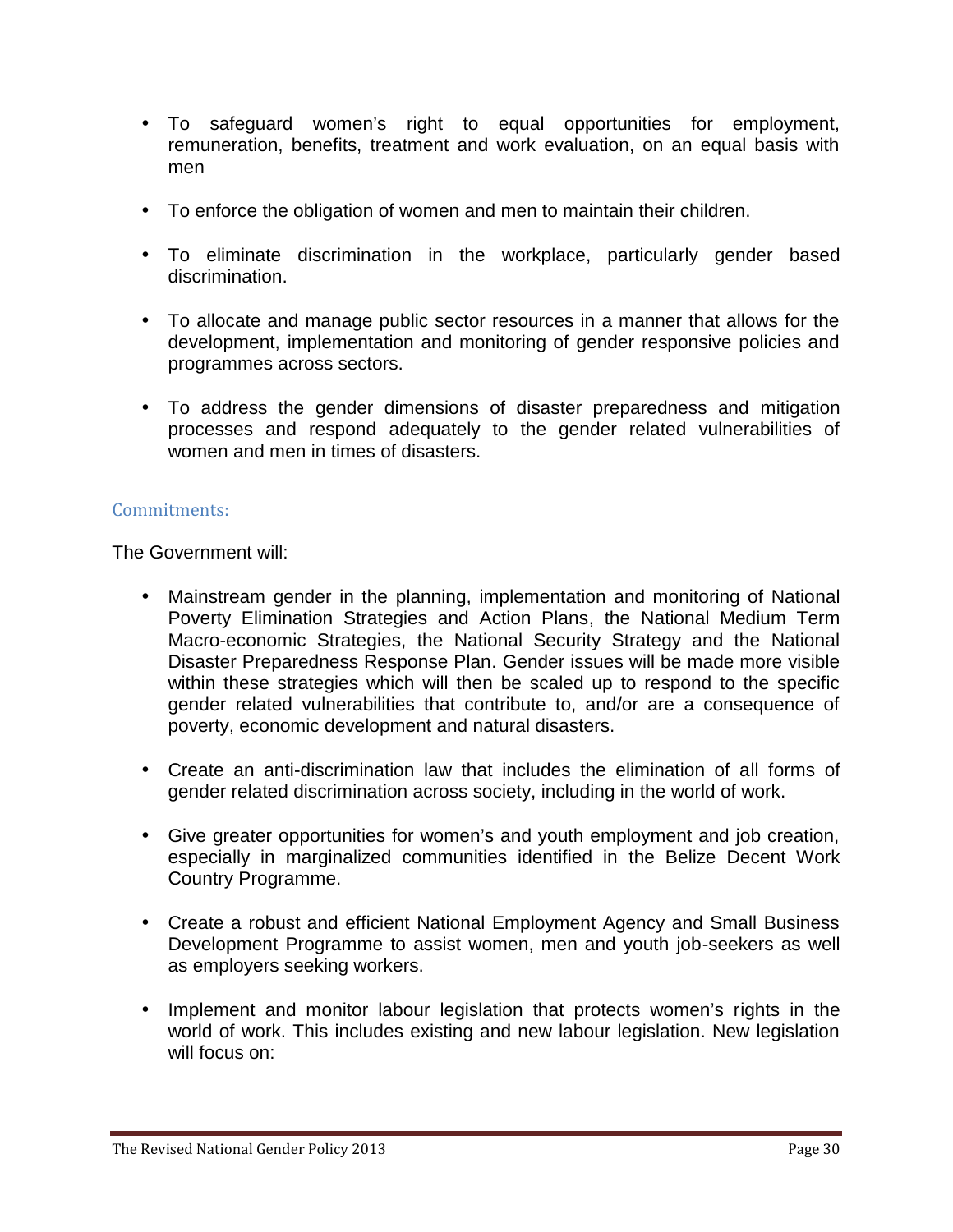- o Eliminating all forms of employment-related discrimination based on sex, age and ethnicity
- o Eliminating all forms of child labour, particularly the worst forms of labour
- o Increased maternity protection for women and providing paternity leave provisions for men
- o Increased protection from sexual harassment in the world of work
- o Providing increased labour protection for women and men in the informal workforce
- o GOB will support women's groups in better informing women of their labour rights – especially when they become pregnant – and of their right to pursue a formal complaint for discriminatory or unjust treatment.
- o "The Ministry of Labour will rigorously pursue complaints of women's employment being terminated due to them becoming pregnant.
- Amend the Married Persons (Protection) Act to guarantee equity and non discrimination in child and spousal maintenance provisions and enforce the principle of the best interest of the child in property and inheritance provisions. Consideration should be given to examining how the courts resolve applications for child support, the amount of the awards, and the capacity for enforcement across the country.
- Establish a mechanism that provides both urban and rural women and men equal access to family court services. Strengthen the capacity of the magistrate courts to manage the type and volume of family cases
- Develop and enforce legislation aimed at protecting older persons' right to employment and to non-discrimination in the world of work; also develop additional social protection measures aimed at mitigating poverty among this population.
- Amend the Pensions Act, the Widow's and Children's Pensions Act and the Social Security Act to eliminate any form of gender biases or gender related discrimination in access to pensions for women and men.
- Develop and implement alternative economic skills training programmes and other support services for men and women who wish to retire from sex work activities.
- Expand programmes that increase women's access to land and affordable credit and link this with national poverty reduction initiatives as well as with strategies for economic growth; establish clear national gender-related targets for the provision of land, credit and business support.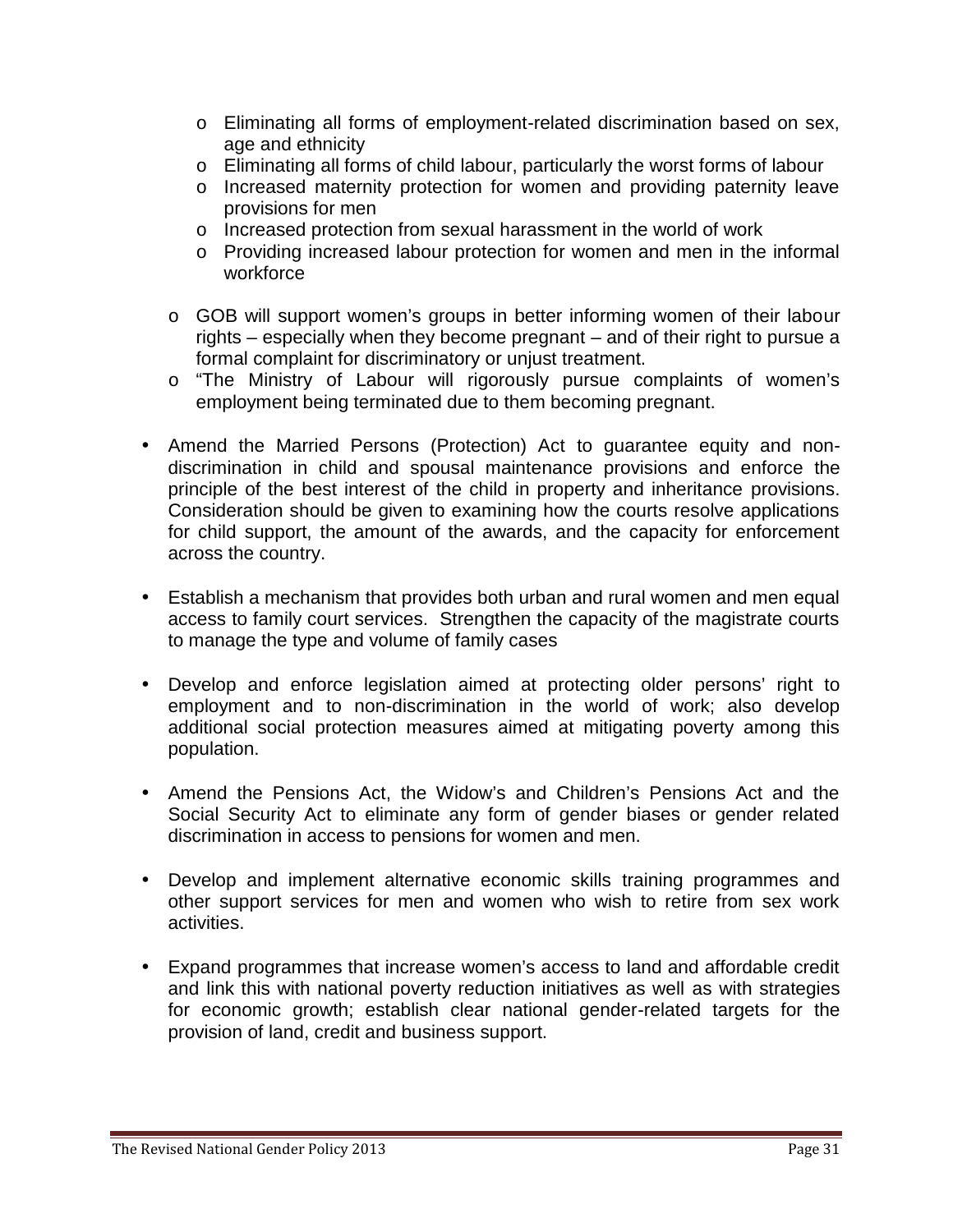- Provide small farmers and fishermen with access to investment capital at low interest rates so that they can meet the growing economic demands of raising a family.
- Mandate all public and private lending institutions to bring all lending policies and practices in line with existing legislation. This includes halting all outdated banking practices that discriminate against women based on sex.
- Provide women and men with support services that allow them to exercise their right to work. This includes support for the establishment of child care centres that are appropriately regulated and meet the demands of urban and rural communities. These are to be established strategic locations, including in the workplace, to facilitate both parents' access to employment. Special incentives are to be provided to private sector employment agencies that establish childcare centres for their employees.
- Within the National Disaster Management Strategy, ensure that:
	- o data is disaggregated by sex and that gender analysis of the data is completed as soon as the data is collected and consolidated.
	- o keeping families together and the evacuation of women and children are prioritized
	- o the restoration of family life takes place as soon as possible
	- o social impact assessments are immediately conducted and action taken to address the needs outlined
	- o mental health assessments are conducted as part of these wider social impact assessments and that mental health services are available immediately
	- o the psycho-social response includes access to food, shelter, clothing and recreation (especially for children)
	- o special attention is placed on the needs of pregnant women in the risk planning and mitigation as well as the post-disaster periods
	- o special protection measures are instituted for men who engage in high risk rescue missions during times of disasters.
	- o special family support measures are provided to women who are first line responders in times of disasters.
- Build human resource capacity among both public and civil society organizations to engage in, and report on the results of, a gender analysis of annual public sector budgets. Reporting shall include the impact of the budget on the achievement of gender equality, equity and women's empowerment in Belize.
- Provide adequate human and financial resources for the enforcement of the above stated laws, policies and action plans. This includes capacity building on gender issues for legal professionals working in the justice system and strengthening legal aid centres to ensure access to justice for women, men and youth whose labour rights have been violated.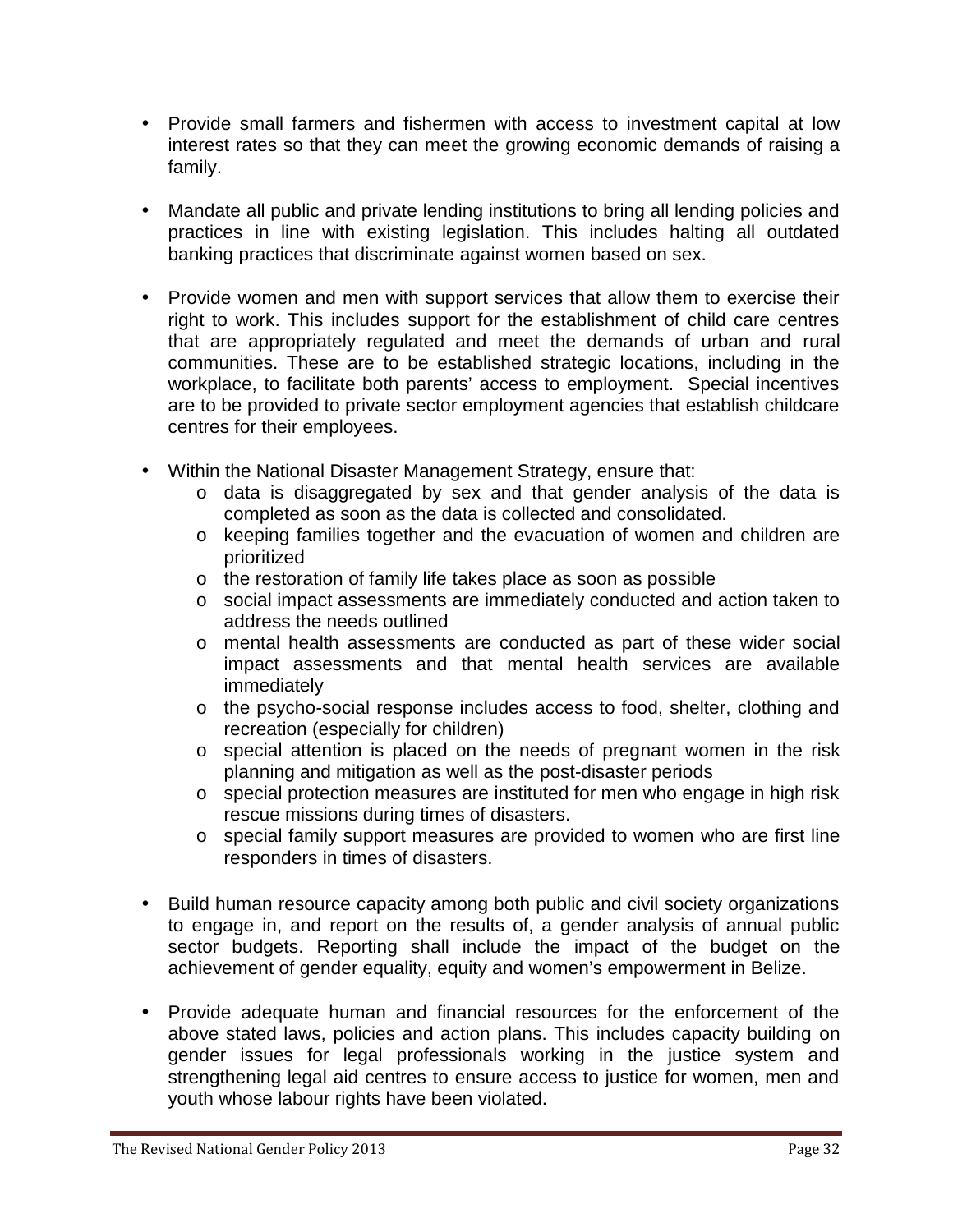# **8.4Gender-Based Violence**

| <b>Links to International Commitments:</b>                                                                                                                                                      | <b>Links to National Commitments:</b>                                                                                                                                                                                                                                                                                                                                                                                                                                                                                                                                                       |
|-------------------------------------------------------------------------------------------------------------------------------------------------------------------------------------------------|---------------------------------------------------------------------------------------------------------------------------------------------------------------------------------------------------------------------------------------------------------------------------------------------------------------------------------------------------------------------------------------------------------------------------------------------------------------------------------------------------------------------------------------------------------------------------------------------|
| CEDAW, Articles 2, 3, 5, 6, 9, 10,<br>12, 13, 14, 15 and 16.<br>• The United Nations<br>Beijing<br>Declaration and Platform<br>for<br>Action<br>The Convention of Belem Do<br>$\bullet$<br>Para | The National Poverty Elimination<br>$\bullet$<br>Strategy and Action Plan (2009-2013).<br><b>Strategic Thrust</b><br>• The National Plan of Action for<br>Children and Adolescents (NPA):<br>Investing in Our Children- 2004-2015<br>(Child Protection Chapter)<br>• The Sexual and Reproductive Health<br>Policy (2002) and Sexual<br>and<br>Reproductive Health Strategic Action<br>Plan (2006-2010)<br>• The National Gender-Based Violence<br>Plan of Action (2010-2013)<br>Imagine the Possibilities: Social Sector<br>Investment (2008-2013)<br>The National Security Strategy (2009) |

#### The Situation Analysis of Gender Issues in Belize:

Gender-based violence encompasses child abuse, domestic violence, commercial sexual exploitation of children and adolescents, commercial sex work, human trafficking, rape and sexual assault. It also includes the gender related aspects of crime and violence on the streets of Belize.

Data from the Department of Human Services demonstrate that children ages 5 to 9 years and 10 to 14 years comprise the majority of children referred for child protective services. This is followed by children ages 1 to 4 years. Girls (approximately 58%) have a higher referral rate than boys (approximately 43%). Children ages 5 to 9 are most vulnerable to neglect, abandonment, physical and emotional abuse while children ages 10-14 are most vulnerable to sexual abuse.

Mothers are the main perpetrators of neglect while both mothers and fathers perpetrate physical and emotional abuse. Alleged perpetrators for physical and emotional abuse also included teachers and babysitters. Non-familial persons (not related to the family) are the main alleged perpetrators of sexual abuse, followed by stepfathers and fathers. The lack of human resources, both human and financial, within the Human Services Department, limits the number of cases to which the Department can respond.

Commercial sexual exploitation of children and adolescents (CSEC) is an emerging issue in Belize. Poverty was identified as a major cause of CSEC. The lack of family cohesion and stability and an increased appetite for consumer products (bling bling)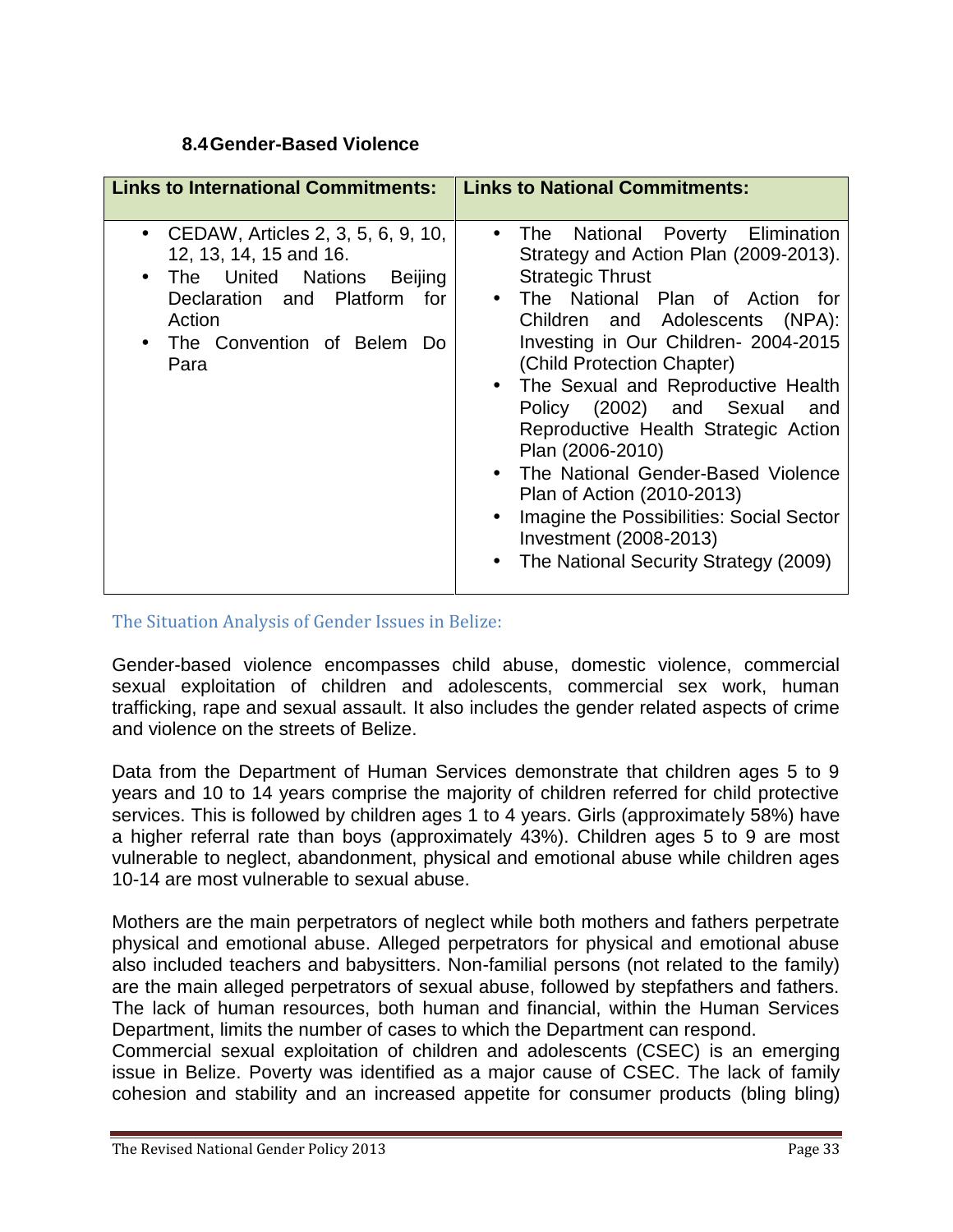were also noted as contributing factors. Young women and men are victims of CSEC. Men are the main perpetrators although the reverse is also evident. *The Commercial Sexual Exploitation of Children Prohibition Bill* which passed the National Assembly in December 2012, prohibits and punishes acts of commercial sexual exploitation of children. The Bill also gives effect to and implements the Optional Protocol to the Convention on the Rights of the Child on the sale of children, child prostitution and child pornography.

In carnal knowledge cases regarding sexual contact with underage persons between the ages of 14 and 16, the victim's character is explored in the court and is used to determine whether the sexual act was illegal and, therefore, constitutes a crime. The law is therefore extremely hostile towards children. This approach violates the fundamental rights of victims and even more so, of the children whose lives are affected by CSEC. Furthermore, the present wording of legislation used to deal with the sexual exploitation of children is gender biased and does not afford adequate protection to boys and males who are raped or prostituted. It also does not consider that women can be perpetrators of CSEC and sexual abuse.

Sexual offence cases are lodged at the Magistrate Court for a preliminary inquiry before proceeding to trial in the Supreme Court. Many cases are dropped before they are heard in the Supreme Court. Even when cases go to the Supreme Court, there is a low conviction rate as most cases are dropped either before the trial begins or while the trial is in progress. Because forensic evidence gathering (which is one of the most critical aspects of ensuring access to justice) remains inadequate, and because of all the related issues of stigma, double victimization, gender biases and delays in going to trial, the prosecution is usually rendered helpless in presenting a solid sexual offence case to the Supreme Court.

A majority of victims of domestic violence are in the 20 to 49 age range. They are mostly women and are either in married or in common-law unions, followed by single women, women who are separated and women in visiting relationships. Since 2004, between 6% and 8% of domestic violence reports were of pregnant women. Although a majority of the cases were reported by women, there was a visible increase in the percentage of cases reported by men. Both women and men reported psychological violence and physical violence. Mostly women reported sexual violence. A majority of reported cases were repeated incidents of domestic violence. The reported aggressors were mostly common-law spouses, followed by spouses and ex-spouses. Violence against women constitutes a barrier to access to services.

As was the case with victims of CSEC, domestic violence victims experience all types of violence which tends to permeate their lives. This reveals the need to address the problem of violence, in all its forms, during women's life cycle rather than as isolated events. Because men tend to constitute the majority of perpetrators of violence, violence by men must also be addressed across the life cycle.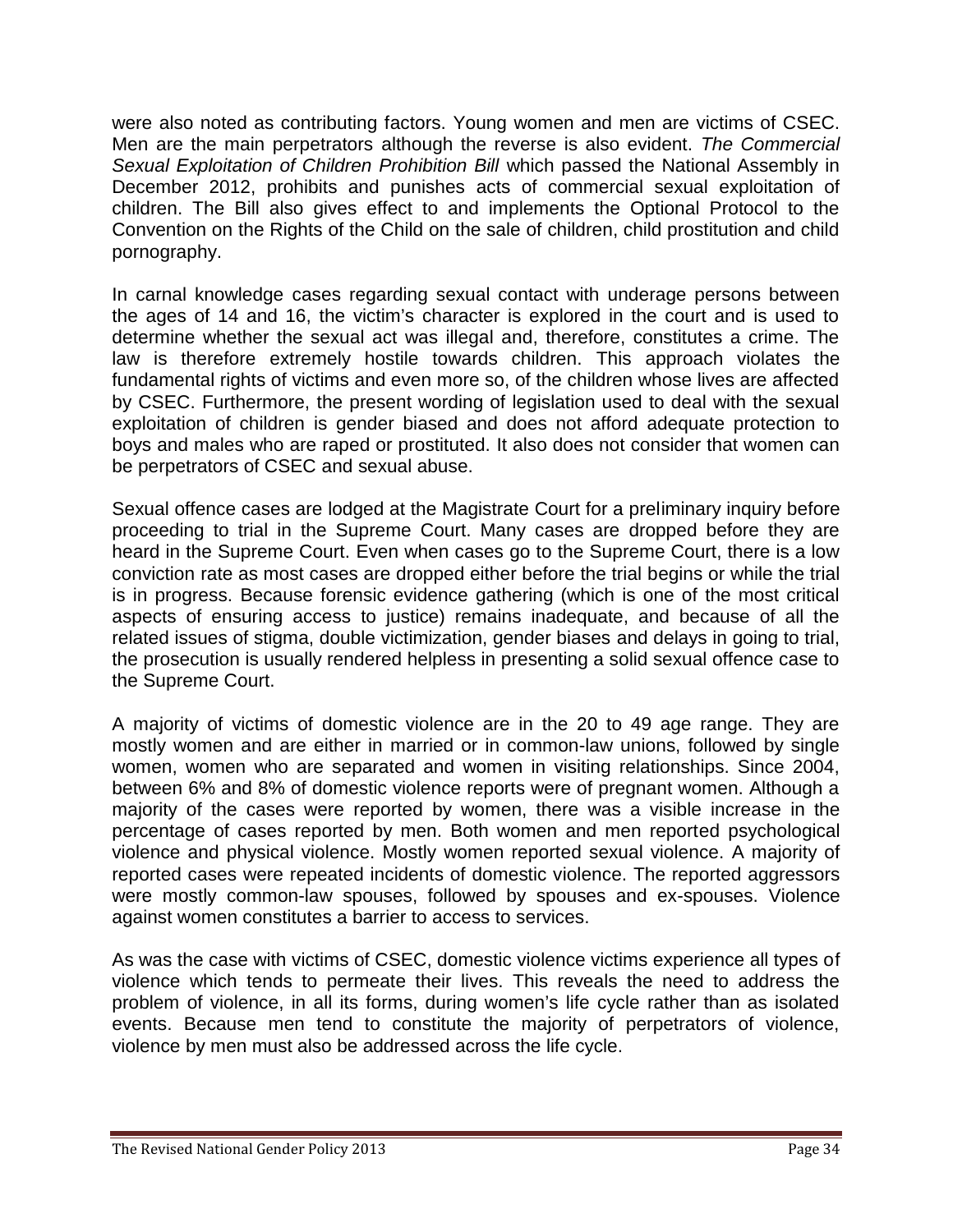The *Multiple Indicator Cluster Survey (MICS 2012)* shows links between domestic violence and HIV and substantiates that there is a significant level of acceptance of gender norms related to "women's obedience to their partners/husband, the obligation of women to have sex with their partners and the reasons under which it is acceptable that a man can physically abuse a woman".

A new Domestic Violence Act and increased national awareness of gender-based violence has served as the catalyst for an improved response.

Sexual harassment legislation exists. While there are many anecdotal reports of sexual harassment within the world of work, no cases have been tried in court. In two stakeholder interviews, women reported a need for more public education on this issue as well as amending the law to simplify the sexual harassment reporting procedures.

This wide range of sex work categories in Belize calls for a targeted response to the overall needs of these populations. According to a *Rapid Assessment of Sex Workers in Belize, 2010,* women who live in poverty revealed that sex work activity is their only alternative for survival. Because of the relationship between sex work, poverty, human trafficking and the increased cost of living, addressing this issue will require a complete re-thinking of how best to either legally recognize and regulate sex work and/or create viable economic alternatives for men and women sex workers.

The Ministry of Health is also attempting to enhance its outreach to these vulnerable populations. The Ministry is in the process of developing guidelines for the provision of SRH services in a way that will respond to the special SRH needs of these groups.

Currently, there is no protocol for the provision of psycho-social care and support services in Belize. The provision of national psycho-social care services remains in limbo with no Ministry taking full responsibility. The social welfare component has been relegated to the Ministry of Human Development, Social Transformation and Poverty Alleviation. However, this Ministry is overburdened with addressing child protection issues and with implementing women's empowerment programmes. The social system, across the sector needs to be reformed and strengthened.

*The National Security Strategy of Belize (2009)* recognizes that Belize is a drug trans shipment point and that drug trafficking is Belize's greatest criminal threat. Additionally, the United States' practice of deporting Belizeans who come in conflict with the law impacts on crime in Belize. The murder rate has not abated despite efforts to curb criminal activity. Motives for the murders, as reported in the study, included robbery, altercations/ disputes and feuds, drug dealings and domestic disputes. Many of the murders were gang-related and boys below 15 years being deliberately recruited into this type of criminal activity. A major concern for young men over 15 years was their high unemployment rate and their related vulnerability to engaging in criminal activity as a means of survival.

A Study on crime and violence reported that violence begins in the home and continues across society. During the consultations, young people also indicated that they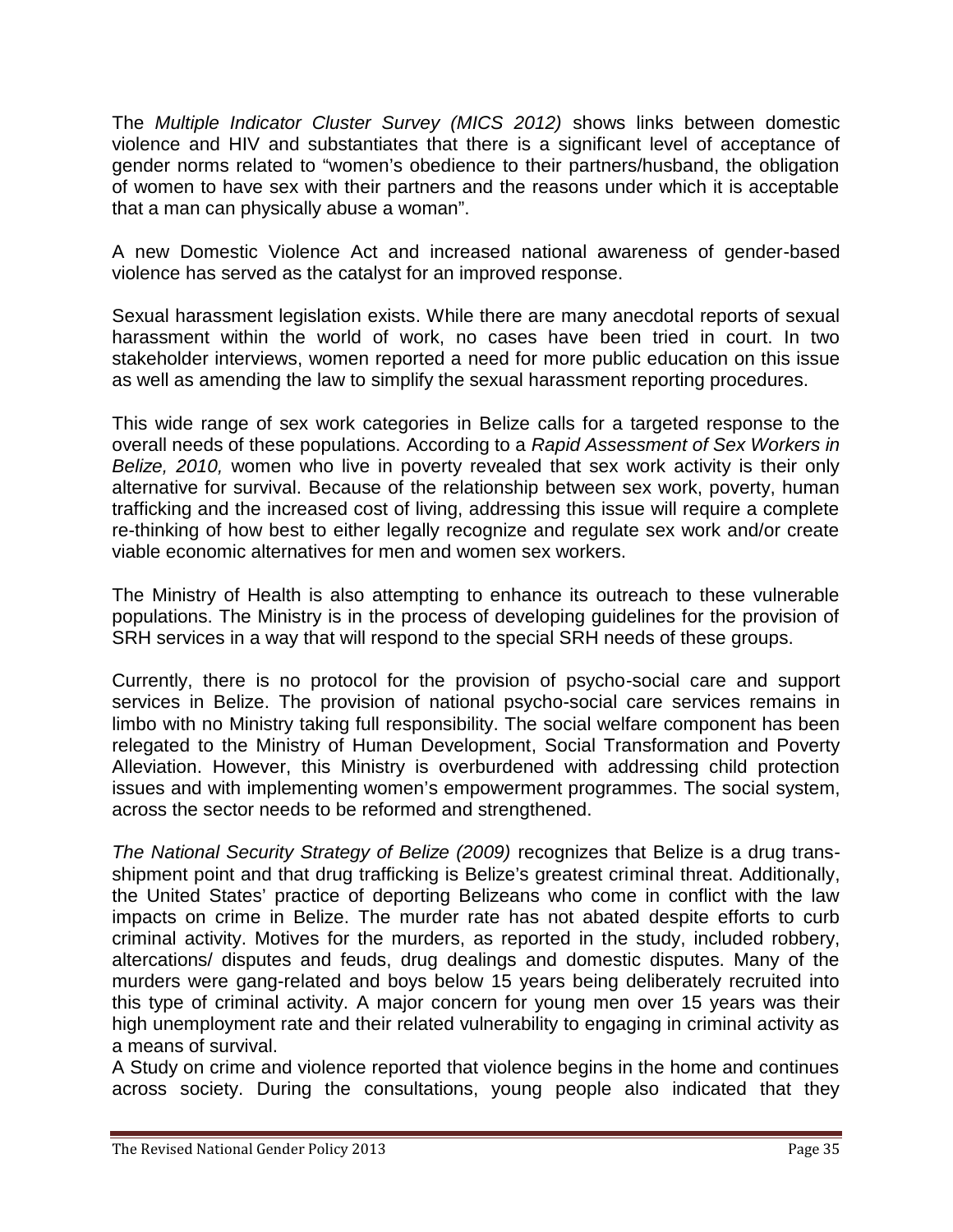experienced child abuse, commercial sexual exploitation, harsh treatment at school and crime in the streets and that a poverty plan must address all these issues in an integrated manner.

Child care institutions for children who are relinquished from their parents or who have been legally remanded need considerable strengthening. These institutions lack the human resource capacity and the requisite infrastructure to offer adequate rehabilitation programmes. One example of a community-oriented approach to crime prevention is the Community Policing Unit located in the Yarborough Area in Southside Belize City. A *National Youth Development Policy 2012-2022* was adopted by Cabinet on January 8, 2013. The policy outlines strategic interventions for addressing the above stated issues. However, implementation has been slow. Meanwhile, the critical situation of adolescents and youth continues to worsen.

Laws related to gender based violence are fragmented. Different types of gender-based crimes, particularly sex crimes, are considered under separate legislation. A former Director of Legal AID Services (LASC) reported inequities in women and children's access to justice. She indicated that while the LASC was established to reduce these inequities, it does not have the human or financial resources to effectively respond to all cases.

Gender equity in access to justice is impeded by issues far beyond the scope of gender issues. The strengthening of the justice system and institutions mandated to promote citizen security are national imperatives that will, along the way, result in greater equity for women, men, girls and boys.

#### Objectives:

- To protect the right of girls, boys, women and men to live a life in which their physical, mental and moral integrity are respected and in which they can exercise their right to personal liberty and citizen security.
- To create a supportive family and community environment in which girls, boys, women and men can transcend gender prescribed roles which not only limit women but also limit men's opportunities to fully enjoy family life.
- To eliminate gender-based violence perpetrated on girls boys and women and men across the life cycle as well as gender- based violence against people with disabilities and mental illness.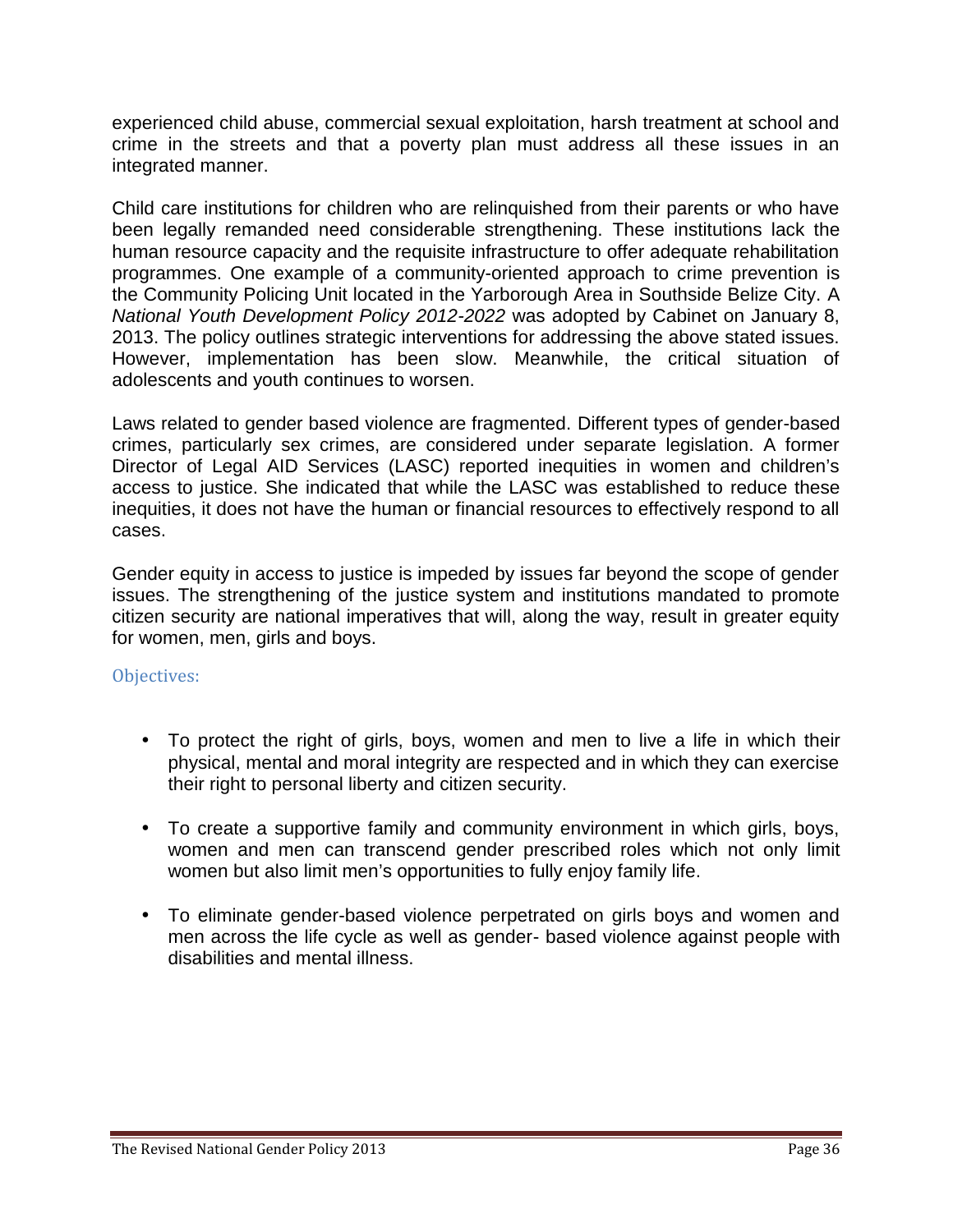#### Commitments:

The Government will:

- Develop and implement a massive, sustained multi-media public education campaign aimed at helping girls, boys, women and men to recognize the negative impacts of gender role socialization patterns that are harmful and counterproductive. Promote positive women and men role models throughout this campaign.
- Invest in community level parent education and support programmes that aim to redefine the prescribed gender roles of women and men and foster a culture of family unity, mutual respect and freedom from gender-based violence. Provide additional community- based social and psychological support for children who live in homes where violence is present.
- Increase human and financial resources to upgrade and sustain national programmes aimed at child protection and the elimination of gender-based violence. These programmes must respond to the prevention of gender- based violence, the protection and rehabilitation of victims of gender based violence as well as their access to justice.
- Implement a community based approach to child protective services and use institutionalization as a last resort for orphaned and other vulnerable children and adolescents.
- During disasters, ensure that special measures are instituted for the prevention mitigation and monitoring of gender-based violence and other forms of exploitation of children, women, people with disabilities and the elderly.
- Establish alternative sport, recreation and expressive arts programmes in and out of the formal education system. Promote these programmes as an investment in building the self-esteem and self-worth of vulnerable children and adolescents and deterring them from engaging in, or continuing, a life of crime and violence.
- Develop special intervention programmes for young men under 15 years who are living in situations that make them vulnerable to criminal activity. Ensure that these young men stay in school and have access to opportunities for continuing education and/or employment generation so that they will not easily be recruited into gangs and criminal activity.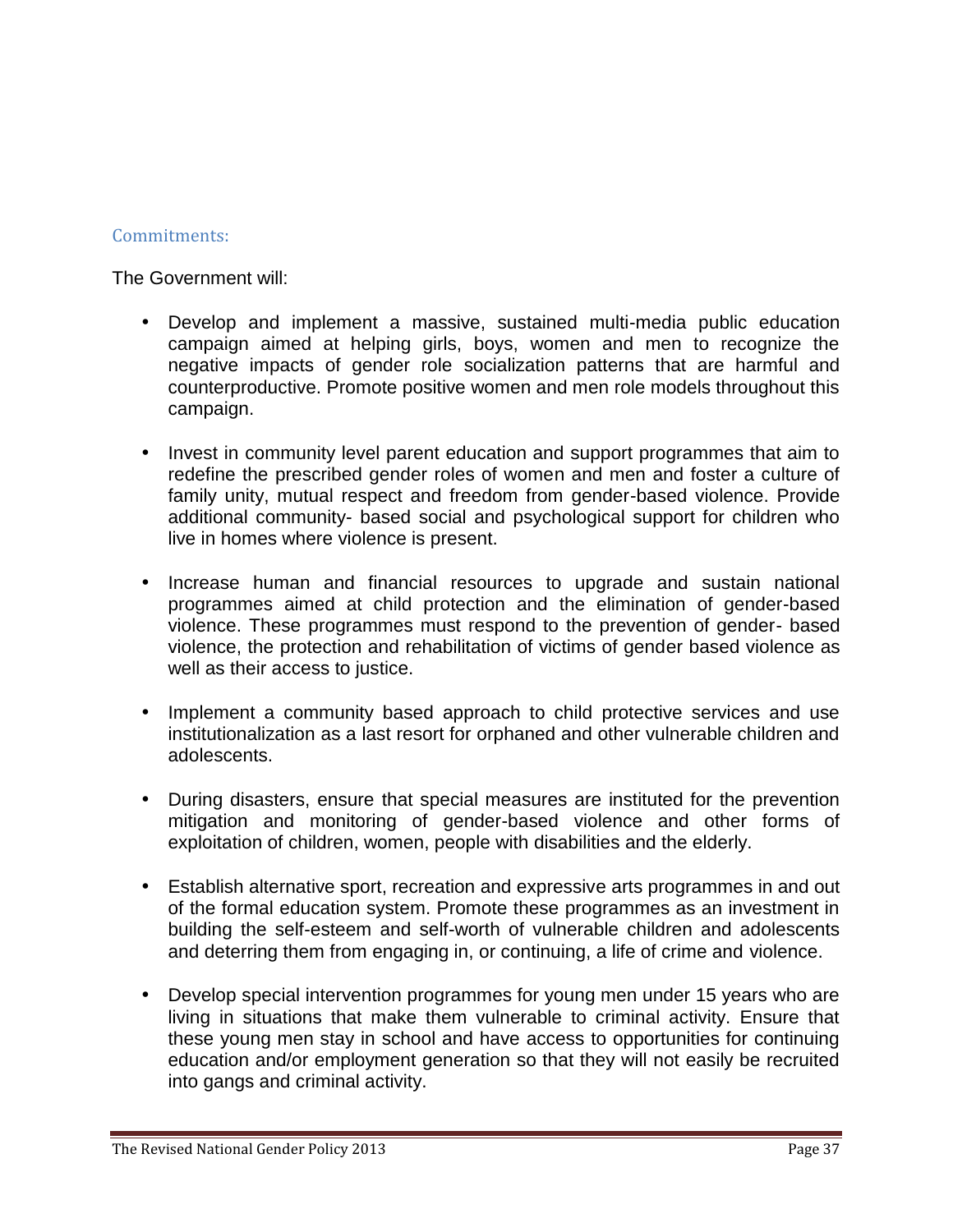- Develop a strategy for addressing the integration and economic security needs of men and women deportees to ensure that they become productive citizens rather than contribute to the escalation of criminal activity in Belize.
- Upgrade the surveillance and analysis of national data on gender-based violence to ensure a more effective response. This requires an expansion of the current database to include all forms of child abuse, commercial sexual exploitation, human trafficking, rape, sexual harassment and sexual assault in addition to domestic violence.
- Develop and strengthen coordination mechanisms across government ministries, and between government and civil society organizations, to ensure an effective multi-sectoral response to gender-based violence in Belize. Linkages between gender-based violence, gender socialization, poverty, STI/HIV transmission, alcoholism, mortality of women and other related issues are to be clearly articulated in this multi-sectoral response.
- Establish a cohesive, human rights oriented legal framework to include protection from, and redress for, all forms of gender-based violence, with special emphasis on sexual offences. Gender biases shall be removed so that girls, boys, women and men can benefit equally for this provisions outlined in the new legislative framework and gender. All laws that address sex crimes will be consolidated and/or made consistent and stiffer penalties will be imposed for sex crimes. The legislative framework will also create opportunities for the rehabilitation of both victims and perpetrators. Some specific laws to be reviewed are:
	- o Criminal Code
	- o Summary Jurisdiction (Offences) Act
	- o Evidence Act
	- o Sexual Harassment Act
- Ensure that the amended legislation protects the rights of the child during evidence gathering and in the presentation of evidence during court hearings.
- Establish a strong psycho-social support mechanism for victims of gender-based violence and other social issues that create vulnerabilities for gender-based violence. This includes clearly defining what psycho-social support encompasses, mapping out the public and civil society agencies that form a part of this psycho-social support mechanism and implementing an effective referral and counter-referral system for those who require these services.
- Upgrade the Office of Inspector of Social Services to enable the more effective monitoring of all social service institutions to ensure the protection of children's human rights. Minimum standards of care are to be developed and enforced for relevant child and adolescent substitute care institutions.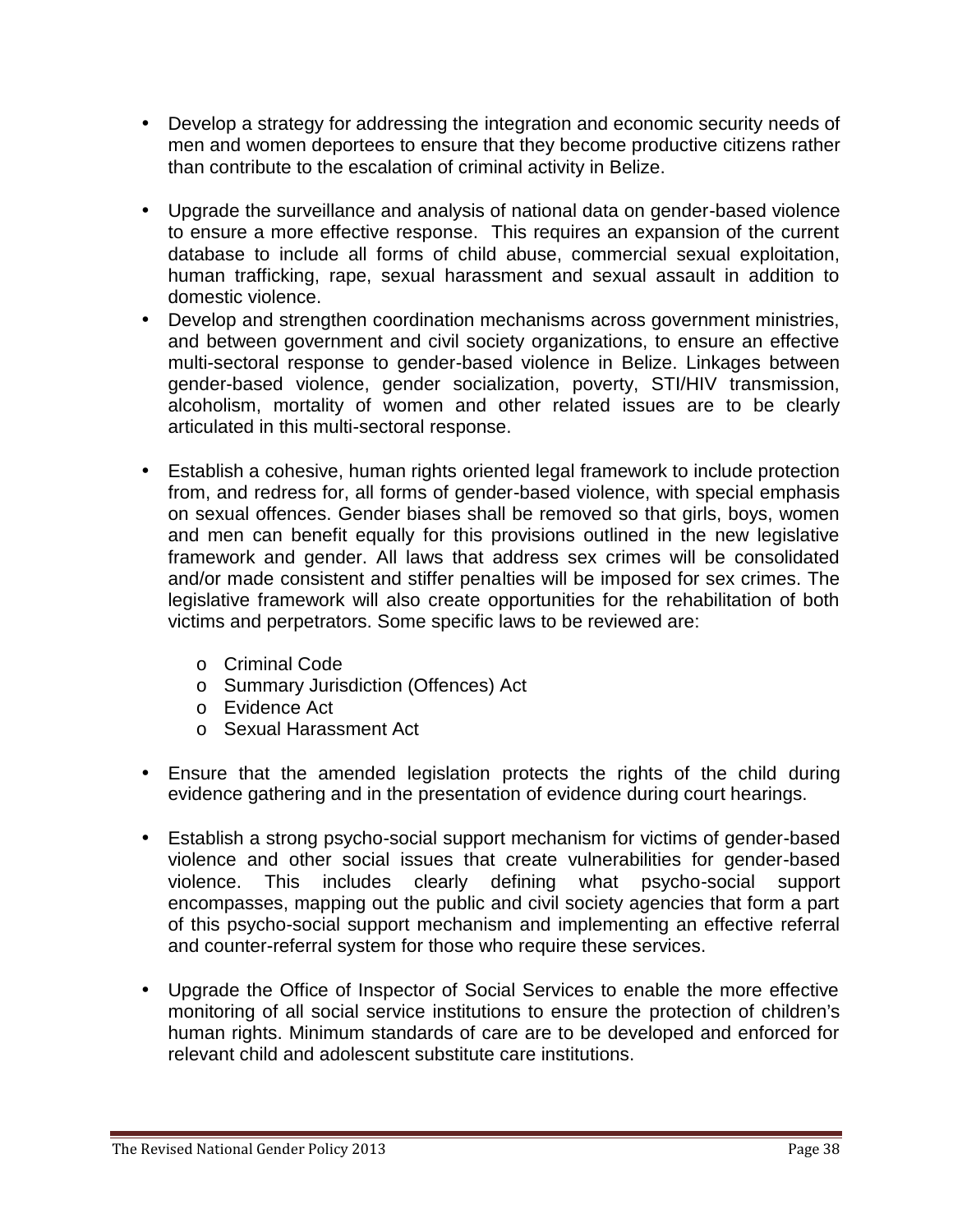- Restructure and upgrade the Police Department to be more respectful of the rule of law and to take a more human rights approach to crime prevention. Also increase its capacity for forensic investigation and reporting and its overall capacity for greater gender responsiveness in handing criminal matters.
- Upgrade the Office of the Department of Public Prosecution to guarantee each citizen, whether female or male, the right to quality representation in criminal matters. Also increase their capacity for greater gender responsiveness in handing criminal matters.
- Expand and upgrade legal aid support services to provide free legal advice to victims and alleged perpetrators of crimes. Also increase their capacity for greater gender responsiveness in providing legal services to women and men.
- Provide continuous training for magistrates and judges on issues related to gender based violence so that they can understand the gender dynamics of these types of criminal activities.

# **8.5Power and Decision-Making**

| <b>Links to International Commitments:</b> | <b>Links to National Commitments:</b>                                                                                          |
|--------------------------------------------|--------------------------------------------------------------------------------------------------------------------------------|
| CEDAW Articles 4, 7 and 8                  | The National Policy<br>Local<br>on<br>Governance (2009)<br>Imagine the Possibilities: Social Sector<br>Investments (2008-2013) |
|                                            |                                                                                                                                |

# The Situation Analysis of Gender Issues in Belize:

A Study on opportunities for women's political participation concluded that women's reproductive role within the family and society, lack of support from political parties and gender socialization patterns create barriers for political participation. Since 1984 only 14 women have offered themselves as candidates in national general elections. Of these women, 4 have won seats in the National Assembly. Of those who won, only 2 were appointed as Cabinet Ministers with full Ministerial powers.

Women have been appointed to senior government positions, including as CEOs and Directors of Quasi-Government Bodies. While this situation shows an increase in women's access to leadership positions, political power, which is concentrated in the hands of the Cabinet, remains male dominated.

In nationwide consultations with young women and men, there was overwhelming support for increasing women's political participation at the highest levels of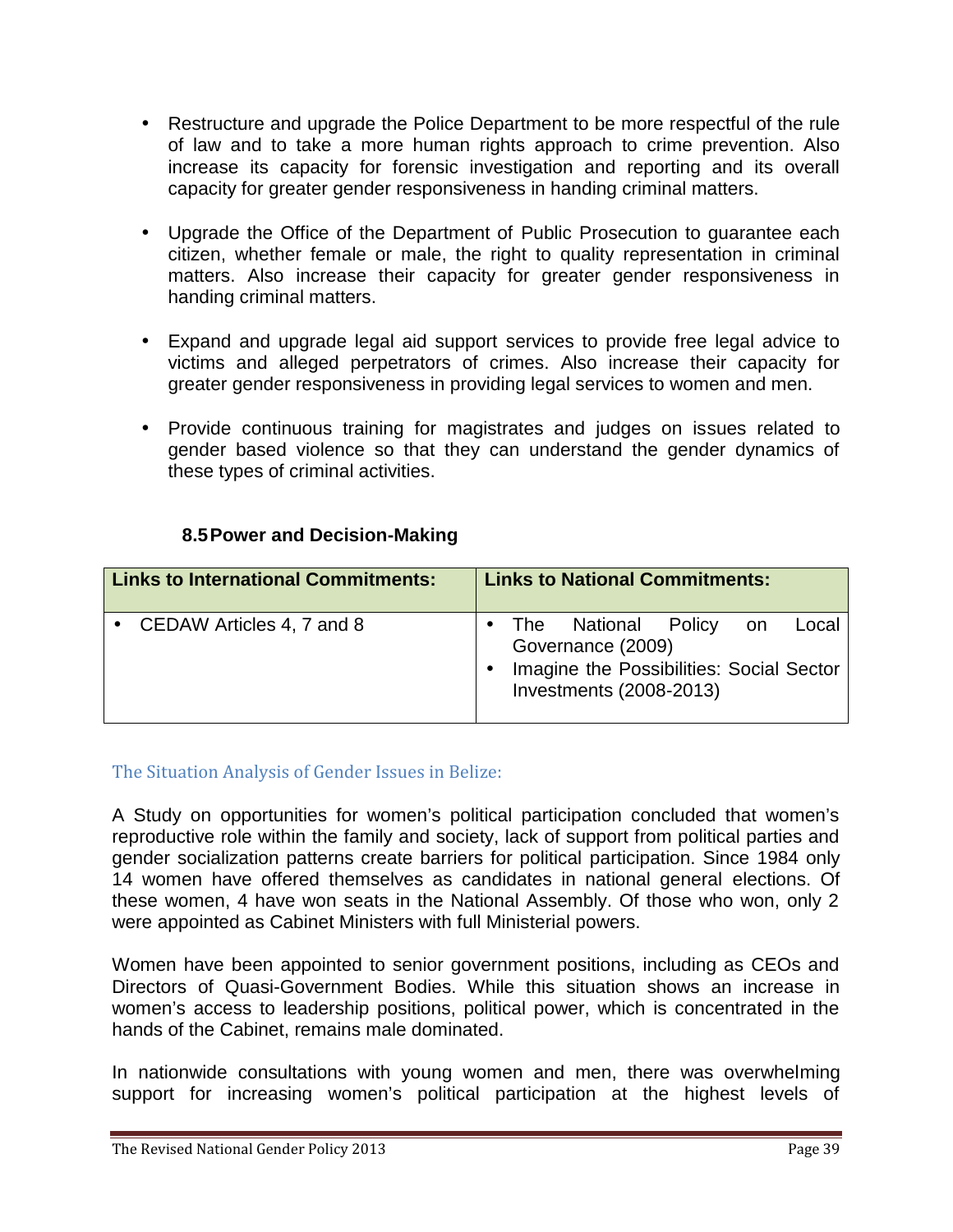government. This scenario demonstrates the need for employing Temporary Special Measures to increase women's political participation in Belize. Nowhere was that echoed louder than in the NWC/UNDP publication—Toward Equality of Opportunity for Equality of Results. Launched on International Human Rights Day, December 10, 2012 the book highlights recommendations in three key areas-government, Political Parties and Civil Society. Among these are that government will:

- adopt in principle the need for (TSM/quotas) for the national level to begin with the elections scheduled for 2017
- pass and implement legislation to require slates for City, town and village level election to be gender-balanced starting in the 2015 Municipal and 2016 Village Council elections.

# **Political Parties will:**

- develop a strategy and set deadlines to implement existing party policies on women's representation. For the two major political parties this means achieving their stated commitments to women's representation in internal party bodies within a specified period of time. Where specific targets have not been set, this should be done
- should ensure the election of their women's arm representative on the party's executive

# **Civil Society will:**

- Establish a non-partisan women's caucus with chapters in each district to provide capacity building and a support network for women aspirants
- The caucus should develop a women's fund to support women candidates across the political divide who are in agreement with and supportive of the organization

The National Women's Commission has developed programmes aimed at increasing women's political participation across the political divide. A total of 98 women have been trained and socialized for to stand for elections at all levels, over three successful cohorts of the Award-Winning (UNFPA Caribbean Award) Women in Politics Project.

Five of the graduates have already offered themselves as candidates, and won councillor seats in the 2010 Village Council Elections. Three have contested conventions for seats at the national level, albeit unsuccessfully. A recently approved National Policy on Local Government makes provision for continuing support for gender equity at the level of local government. The much publicized advocacy around the WIP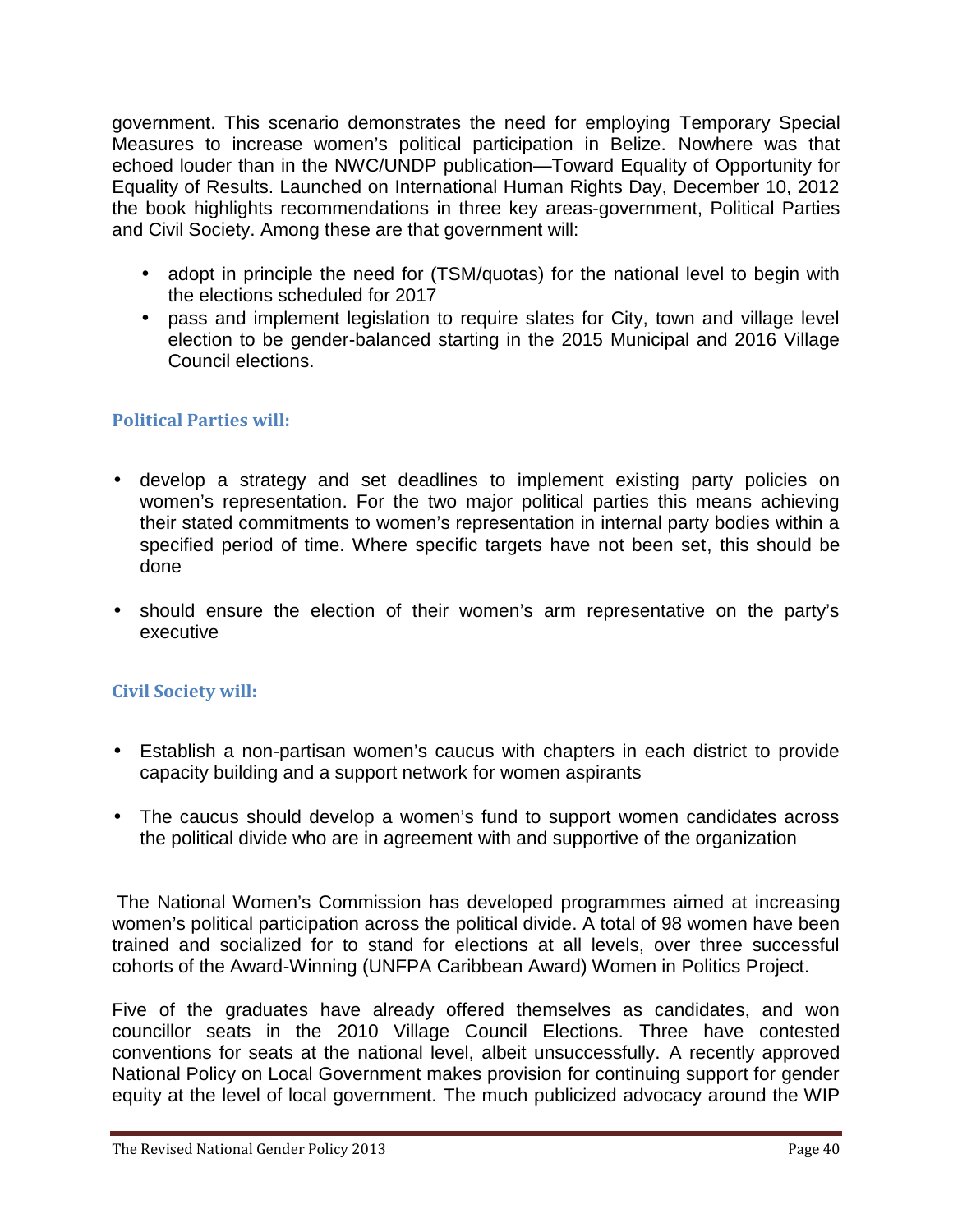project has opened the doors for the Government of the day to have appointed two women Senators (2012) who have been brought into the Cabinet as full ministers; one in the Ministry of the Environment and the other in Science, Technology and Public Utilities. The Cabinet currently consists of 15 men and two women ministers (all appointed members serving at the Prime Minister's pleasure) while the National Assembly has 31 elected members; 30 men and one woman.

Belize has also begun to break ground on major macro level issues that impact on women's empowerment nationwide. This includes preliminary work on the promotion of gender budgeting in Belize. Gender budgeting will require a move toward a more programme oriented budgeting process that allows for greater transparency and accountability of national outcomes. Since 2008, the budget development process has become more participatory. In 2010, a new three-year budgeting cycle was introduced.

# **Objectives:**

- To protect women's right to participate in the formulation and implementation of government policies and programmes.
- To protect women's right to hold public office and perform all public functions at all levels of government.

# **Commitments:**

The Government will:

- Develop a national strategy for increasing women's political participation at all levels, including their participation as candidates in national and municipal elections and appointment to leadership positions within public and private institutions. This national strategy should consider women's productive and reproductive roles. Special temporary measures are to be implemented to meet specific targets for increased women's political participation on an equal basis with men.
- Provide adequate human and financial resources for the effective gender responsive implementation of the National Policy on Local Governance. Special focus will be placed on strategies that aim to achieve the goal of greater parity with men in elected and appointed positions.
- Develop and monitor the implementation of a legal framework and support structure that promotes the more equitable sharing of parental duties among women and men as a strategy for enhancing women's participation in political life and leadership positions in private and public institutions.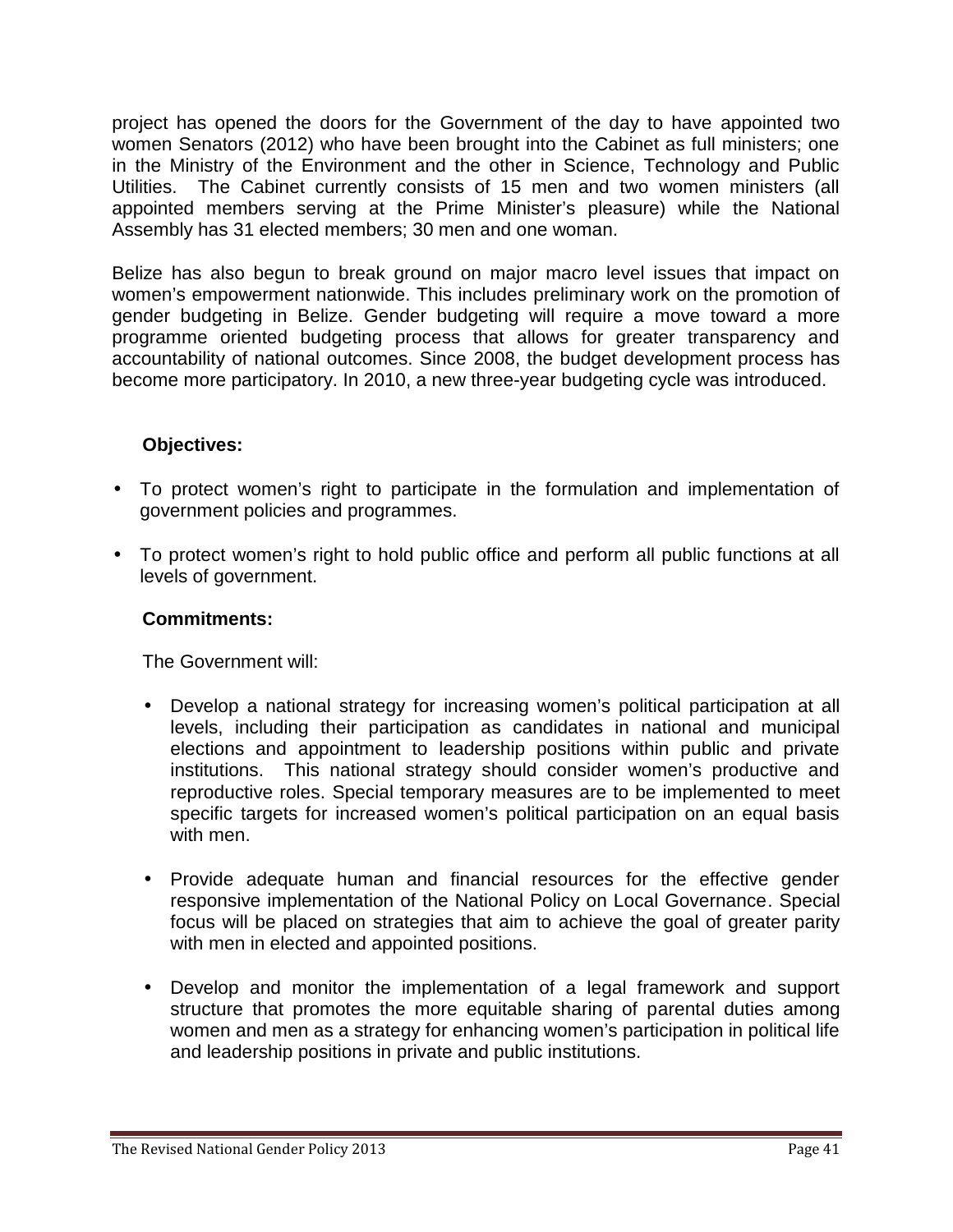- Strengthen national institutions charged with responsibility for the implementation of gender programming so that they can efficiently and effectively coordinate, monitor and evaluate the implementation of this National Gender Policy. This includes the National Women's Commission, the Women's Department and any related Ministry or Department that may be deemed critical to the successful implementation of this Policy.
- Develop a clear multi-sectoral strategy for implementing gender budgeting within the new public sector three-year budgeting cycle.

# **9.0The Institutional Framework**

# 9.1 Key Roles and Responsibilities:

#### **The Role of Parliament**

The members of Parliament (House of Representatives and the Senate) will adopt gender sensitive and gender responsive legislation that guarantees women and men, girls and boys their rights as expressed in national and international commitments and in this Revised National Gender Policy.

#### **The Role of the National Women's Commission**

In relation to this Revised National Gender Policy, the NWC will be responsible for advising Government Ministers on policy actions needed for the advancement of the goal and objectives of the Policy. The NWC will also be responsible for national education and awareness campaigns, advocacy actions and monitoring and evaluation of this Policy. The National Women's Commission will also promote and support resource mobilization for the achievement of this Policy's goals and objectives.

Government and civil society organizations charged with the implementation of specific provisions in the Revised National Gender Policy and related Action Plans will be mandated to report annually to the NWC on progress achieved, challenges faced and lessons learned. From these reports, the National Women's Commission will, every two years, develop a consolidated report that will be disseminated to Cabinet and to the public.

The NWC will use the results of the progress report and supplement it with other data, if necessary, (namely from the Belize Gender Info) to develop the Belize CEDAW monitoring reports. The NWC and key partner agencies will present the CEDAW report to Cabinet and to the CEDAW Committee every 5 years.

The NWC which has its legal incorporation in draft, needs to be further strengthened with human and financial resource to facilitate its effective uptake of its role in relation to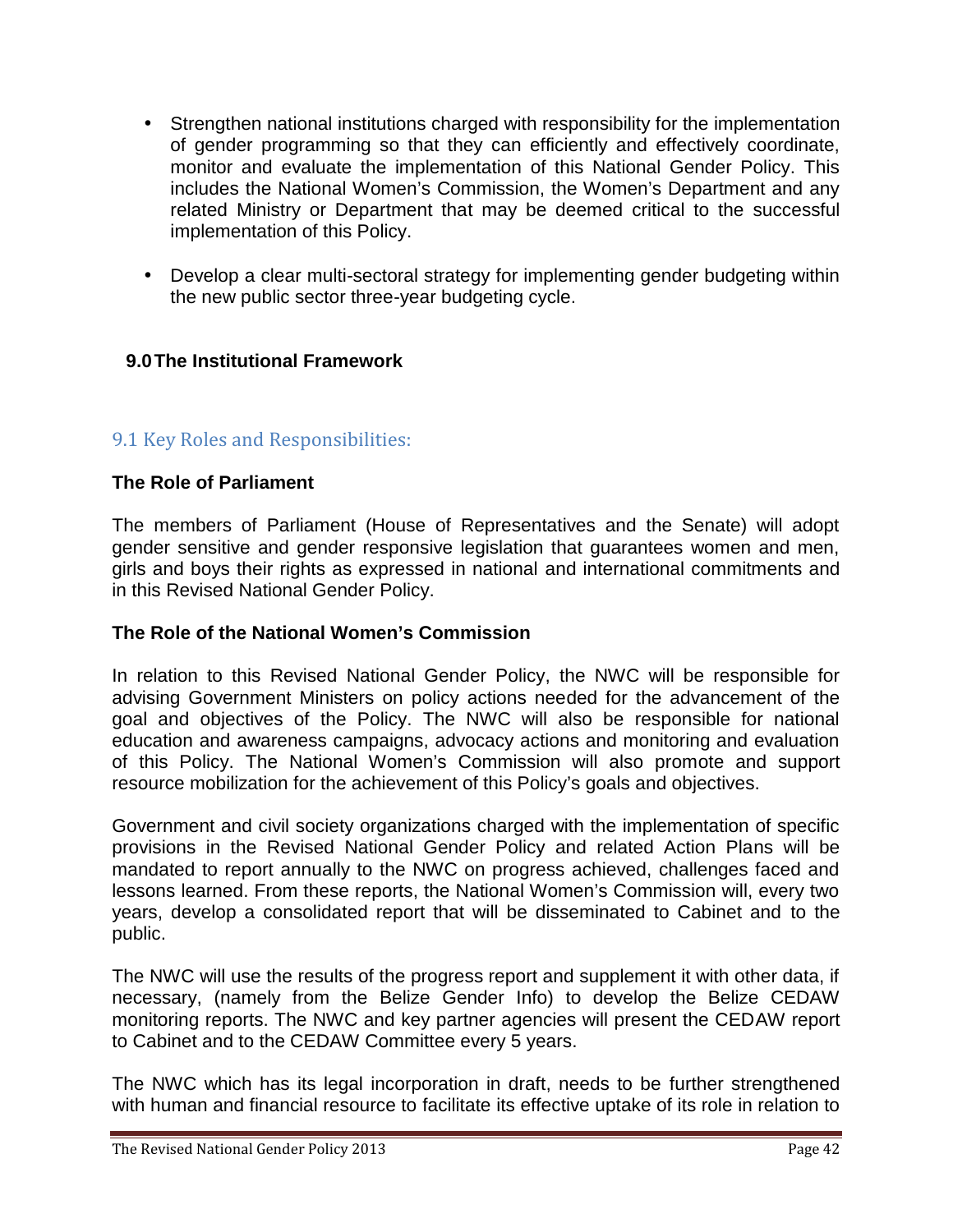this Revised National Gender Policy and CEDAW. The composition of the NWC and the process of appointment for its members are all included in the draft legislation.

#### **The Role of the Ministry of Human Development, Social Transformation & Poverty Alleviation**

This ministry will function as a key link between the NWC, members of Cabinet, senior government officials and other policy-makers. The commitment of these policy stakeholders is necessary to advance the goal and objectives of the Revised National Gender Policy.

The Women's Department will function as the key link between the NWC and government, quasi-government and non-government implementers of the Revised National Gender Policy Action Plan. In particular, the Women's Department will coordinate the implementation process through its Gender Integration Committee and its Gender Focal Points across the public sector.

Similar to the NWC, the Women's Department will be further strengthened with human and financial resources to facilitate its more effective uptake of its role in relation to this Policy. In the case of the Women's Department, an institutional audit will be conducted (in the first year of the implementation of the Revised National Gender Policy) to determine the areas for further strengthening.

# **The Role of Government Ministries**

#### *The Ministry of Finance*

The Ministry of Finance will be responsible for providing adequate financial resources aimed at ensuring the gender responsive implementation of existing and new policies, programmes and plans of action across government ministries and departments. The Ministry of finance will engage in gender budgeting to facilitate this process across the public sector.

#### *The Ministry of the Public Service*

The Ministry of the Public Service will be responsible for building the human resource capacity for gender mainstreaming across government ministries, departments and within quasi-government bodies. This Ministry has the added responsibility of ensuring that human resources are adequately recruited, deployed and monitored to ensure the effective and efficient implementation of the priorities outlined in this Revised National Gender Policy.

#### *Other Ministries*

The other Ministries of Government will be responsible for maximizing existing spaces for cross-sectoral dialogue. They will also be responsible for creating new mechanisms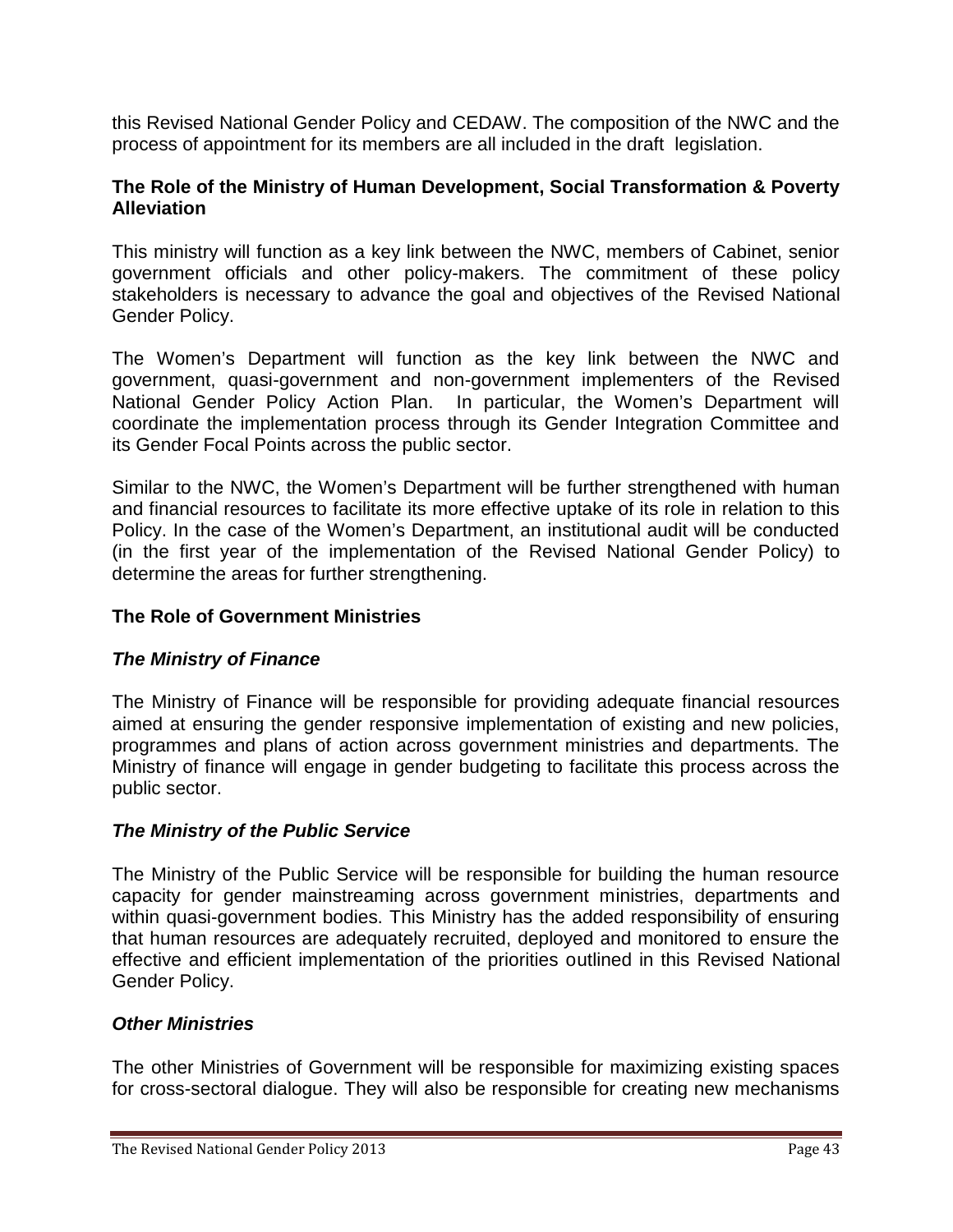for cross-sectoral planning, implementation, monitoring and evaluation of policies and plans. This will require a complete revamping to the current public sector financial and programme planning process to ensure that it support gender mainstreaming and gender budgeting.

# **The Role of Civil Society**

Civil society organizations perform critical functions in relation to the Revised National Gender Policy. They fill gaps in programming and advocate for reforms that advance the Revised National Gender Policy agenda. Civil society organizations are therefore recognized as partners in development. They will be responsible for ensuring that their programmes remain consistent with the goal and objectives of the Policy and that these are reflected in their resource mobilization initiatives.

# **The Role of the Statistical Institute of Belize**

The Statistical Institute of Belize (SIB) will collaborate with the National Women's Commission and the implementing partners of the Revised National Gender Policy. The SIB along with the Commission's Belize Gender Info will promote and support the collection of sectoral data disaggregated by sex and provide sex-disaggregated data on key gender and social indicators selected to monitor the achievement of the goal and objectives of the Revised National Gender Policy. The SIB will also provide technical support in the monitoring of the Policy and in the use of relevant data for gender analysis of specific policy and programmatic outcomes.

Where possible, the SIB will provide advice for the consolidation of the M&E framework for this Gender Policy with other M&E frameworks being implemented by other relevant organizations. This includes the M&E frameworks for the MDGs, the Poverty Elimination Strategy and Action Plan (NPESAP), the National Plan of Action for Children and Adolescents (NPA), the Strategic Plan for a Multi-Sectoral Response to HIV/AIDS and the Strategic Plan for Sexual and Reproductive Health (SRH), among others.

#### **The Role of International Development Partners**

This Revised National Gender Policy sets the national direction for policies, laws, programmes and projects aimed at achieving gender equality, equity and women's empowerment in Belize. As such, international development partners are to be guided by this Policy in making resource allocation commitments for Belize. Therefore, resource allocations to and technical cooperation with, implementers in government, quasi-government and non-government agencies must be consistent with the achievement of the goal and objectives of this Policy.

# **10.0 Resource Mobilization**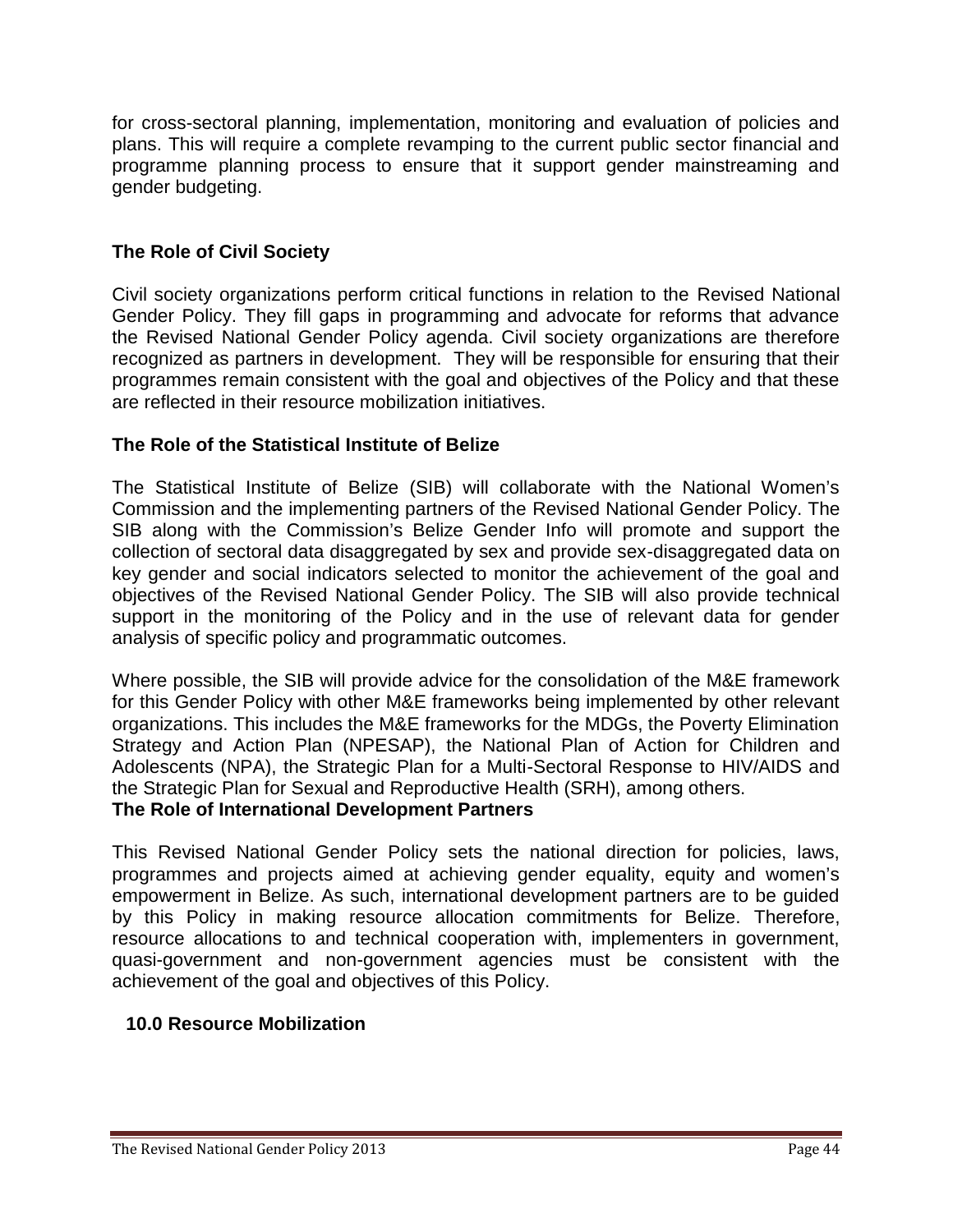This Revised National Gender Policy determines gender-related policy and programmatic priorities that are to be used to guide resource mobilization initiatives across government, quasi-government and non-government organizations.

The costing of the accompanying Revised National Gender Policy Action Plan should not be developed in isolation from other existing and emerging national initiatives. Rather, human and financial resources are to be maximized by taking an integrated approach. By creating synergies with other existing national policies and plans, this Policy promotes integrated planning, implementation, monitoring and resource mobilization. This approach ensures that gender mainstreaming occurs and that gender-related policies and programmes become a part of the national agenda for development, rather than being marginalized within the social sector.

# **11.0 Monitoring and Evaluation**

Within six months of Government's adoption of this Revised National Gender Policy, an implementation plan along with a human resource plan and a monitoring and evaluation framework will be developed.

The National Women's Commission will establish a Monitoring and Evaluation Committee or Unit that will:

- develop specific targets and related indicators, including a description of the metadata
- develop baseline data to ensure the measurement of progress over time.
- define the process for documenting good practice cases as well as cases of discrimination against women to demonstrate examples of the de facto status of women in Belize.
- establish a mandatory process for implementation agencies to engage in data collection, recording, analysis and reporting on progress in achieving the specified targets, as well as reporting on challenges and lessons learned.
- on an annual basis, report on progress in the achievement of the targets, objectives and goals outlined in the National Gender Policy.
- establish a formal mechanism that creates synergies between the National Gender Policy implementation and M&E framework and other existing implementation plans and monitoring and evaluation frameworks. The use of the DevInfo software as a central M&E database and information clearinghouse will be explored.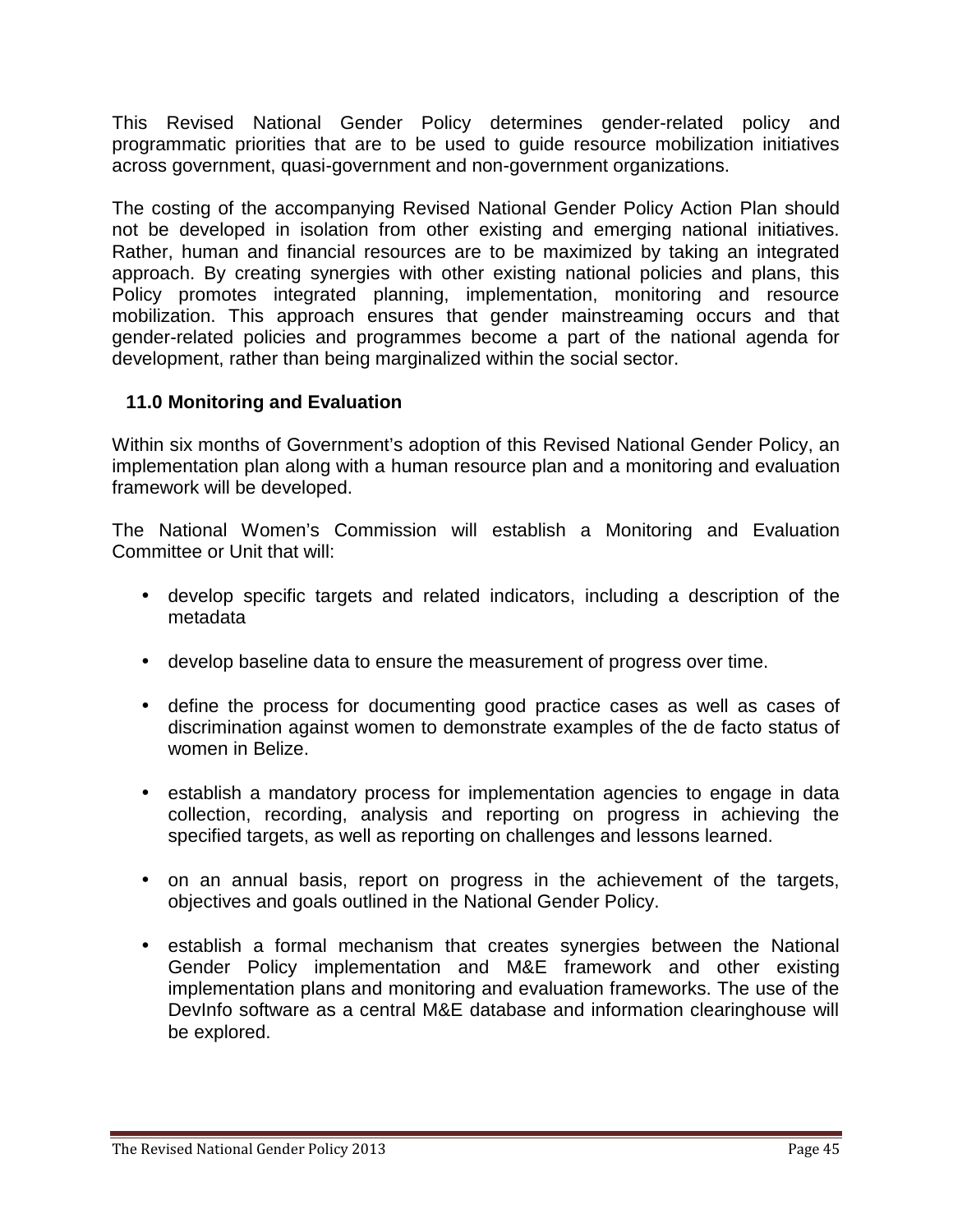#### **11. Glossary of Terms**

**De Jure:** This is a Latin expression used to refer to what is officially established in laws, policies, standards or regulations. This is what a situation should be.

**De Facto:** This is a Latin expression used to refer to what occurs in practice but not necessarily ordained by law or being officially established. It refers to the factual situation rather than the established law, policy, standard or regulation.

**Discrimination:** "according different treatment to different persons attributable wholly or mainly to their respective descriptions by sex, race, place of origin, political opinions, colour, creed whereby persons of one such description are subjected to disabilities or restrictions to which persons of another such description are not made subject or are accorded privileges or advantages which are not accorded of another such description"<sup>11</sup>

**Discrimination against women:** "any distinction, exclusion or restriction made on the basis of sex which has the effect or purpose of impairing or nullifying the recognition, enjoyment or exercise by women, irrespective of their marital status, on a basis of equality of men and women, of human rights and fundamental freedom in the political, economic, social, cultural, civil or any other field.<sup>12</sup>

**Gender:** The social constructed roles allocated respectively to women and men in particular societies and in particular historical and cultural contexts. Such roles, and the differences between them, are conditioned by a variety of political, economic, ideological and cultural factors and are characterized in most societies by unequal power relations.

**Gender Analysis:** Quantitative gender analysis is the collection and analysis of sex disaggregated data which reveals the differential impact of development activities on women and men and the effect gender roles and responsibilities have on development efforts. Qualitative gender analysis is the tracing of historical, political, economic and social and cultural forces in order to clarify how and why these differential impacts, roles and responsibilities have come about.

**Gender Development Index (GDI):** The standard of living index which uses some of the same variables as the HDI (such as life expectancy, educational attainment and real GDP), but which goes further to take into account inequality in achievement between women and men. $<sup>1</sup>$ </sup>

**Gender Empowerment:** A process of personal and societal transformation in gender relations. It addresses the structural and underlying causes of gender related

<sup>&</sup>lt;sup>11</sup> See the **Constitution of Belize.** Chapter II, 3, 16.<br><sup>12</sup> See **CEDAW**, Article 1: Definition of Discrimination Against Women

<sup>&</sup>lt;sup>13</sup> United Nations Definition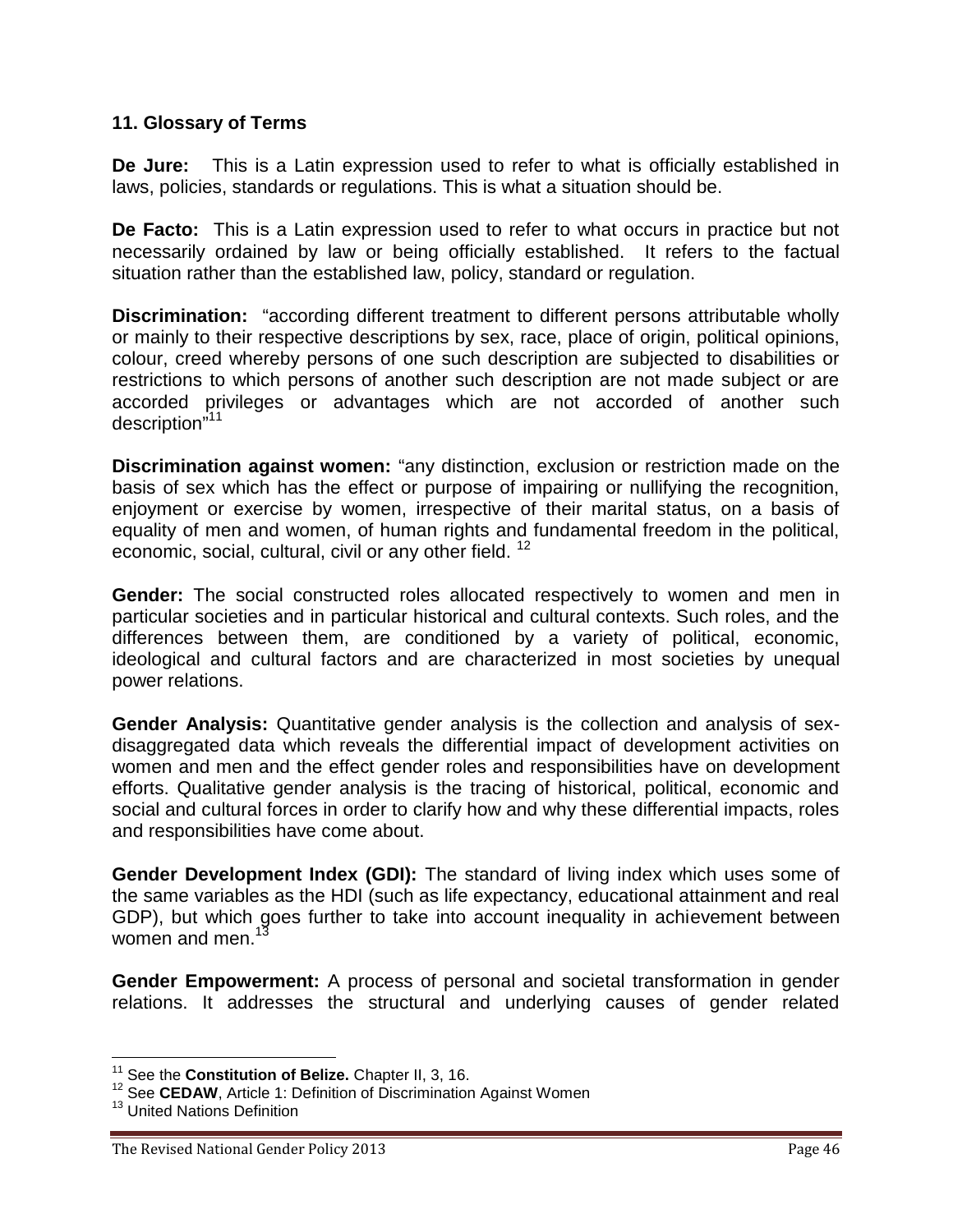subordination and discrimination within families, in communities, in the world of work and across public organizations.

**Gender Empowerment Measure (GEM):** A measure of inequalities between women and men's opportunities in a country. It combines inequalities in three main areas: political participation and decision-making, economic participation and decision-making and power over economic resources. It is one of five indicators used by the United Nations in its annual Human Development Report.<sup>14</sup>

**Gender Equality:** This refers to non-discrimination on the grounds of a person's sex.

**Gender Equity:** This refers to fairness and justice in the distribution of resources, benefits and/or access to services between women and men. This approach recognizes that women and men have different needs across the life span.

**Gender Mainstreaming:** This refers to bringing in the perceptions, knowledge, contributions, priorities and needs of both women and men to enrich development. The process includes assessing the implications for women and men of any planned action, including legislation, policies or programmes, in all areas and at all levels. It makes men and women's concerns and experiences an integral dimension of the design, implementation and monitoring of policies and programmes in all political, economic and social spheres so that women and men benefit equality and inequality is not perpetuated. The ultimate goal is to achieve gender equality.<sup>15</sup>

**Gender Perspective:** This is an approach in which the ultimate goal is to create equity and equality between women and men. Such an approach has a set of tools for analysis and guidelines on how to identify the impact on development of the relations and roles of women and men.

**Gender Responsive:** This refers to the planning process in which programmes and policy actions are developed to deal with, and counteract, problems with arise out of socially constructed differences between women and men as well as lay the groundwork for the achievement of gender equity, equality and women's empowerment.

**Gender Roles:** The expectations, demands, compulsions, opportunities, responsibilities placed on women and men because of/on the basis of biological differences. These roles generate different attitudes, behaviours and assumptions indicating what it means to be a woman or a man, boy or girl.

**Gender Sensitive:** This refers to the state of knowledge of the socially constructed differences between women and men, including differences in their needs, as well as to the use of such knowledge to identify and understand the problems arising from such differences and to act purposefully to address them.

<sup>&</sup>lt;sup>14</sup> United Nations Definition

<sup>&</sup>lt;sup>15</sup>ECOSOC Definition.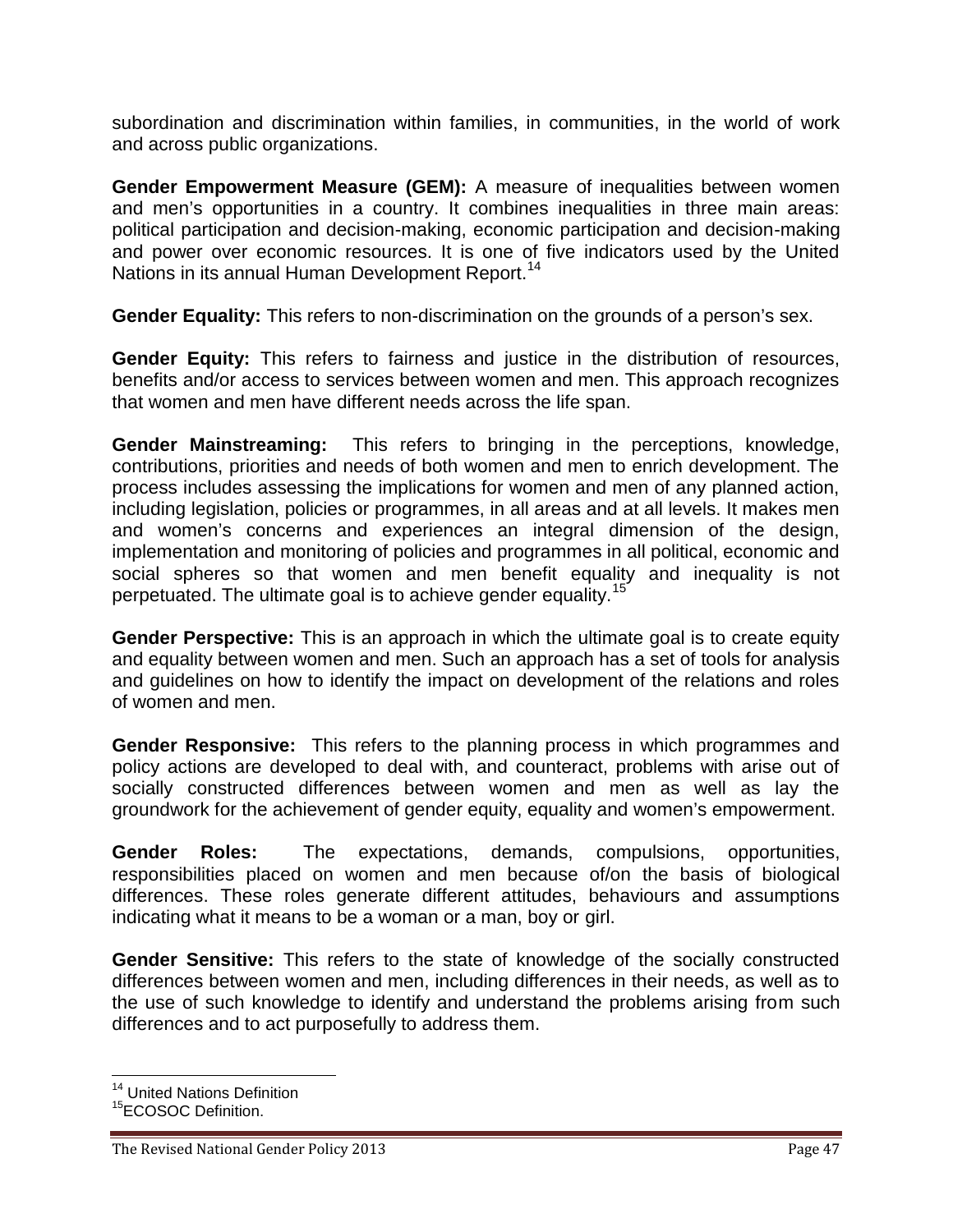**Human Rights: "**Basic rights and freedoms to which are humans are entitled. All humans are born free and equal in dignity and human rights"<sup>16</sup>

**Life Cycle:** The stages of life that a person goes through from birth to death. This approach recognized that human beings have different physical, social, emotional and economic needs at each stage of their lives.

**Practical Gender Needs:** The needs identified to help be women cope better in their existing subordinate positions. Practical needs are related largely to issues of welfare. These do not challenge the existing gender division of labour or to women's subordinate position in society.

**Policy:** Declared principles and objectives that decisions-makers use to guide a course of action to address a particular issue or issues, which in this case, is the achievement of gender equality, equity and women's empowerment.

**Pro-Poor Strategies:** Targeted efforts aimed at increasing economic growth among people living in poverty as well as development strategies designed to ensure that poor people benefit from overall economic growth.

**Project:** A temporary endeavour, having a defined beginning and end, undertaken to meet particular goals and objectives, usually to bring about beneficial change or added value. Projects achieve outputs that can contribute to long-term change on a particular issue. In this Policy, a project refers to a temporary endeavour geared towards achieving gender equality, equity and women's empowerment.

**Programme:** A systematic and ongoing set of activities or projects design to achieve a particular goal and objectives. Programmes can produce outcomes that contribute towards long-term change on a particular issue. In this Policy, a programme refers to ongoing activities within a medium to long-term plan of action geared towards the achievement of gender equality, equity and women's empowerment.

**Reproductive Rights: "**the recognition of the basic right of all couples and individuals to decide freely and responsibly the number, spacing and timing of their children and to have the information and means to do so, and the right to attain the highest standard of sexual and reproductive health. They also include the right of all to make decisions concerning reproduction free from discrimination, coercion and violence."<sup>17</sup>

**Sex:** This identifies the biological/anatomical differences between males and females.

**Strategic Gender Needs:** The needs which are identified as necessary to transform the existing unequal relations between women and men. Addressing women's strategic gender needs expedites women's empowerment and facilitates the fundamental social transformation necessary for the establishment of gender equality.

<sup>&</sup>lt;sup>16</sup>From the Universal Declaration of Human Rights (1948).<br><sup>17</sup>From the World Health Organization.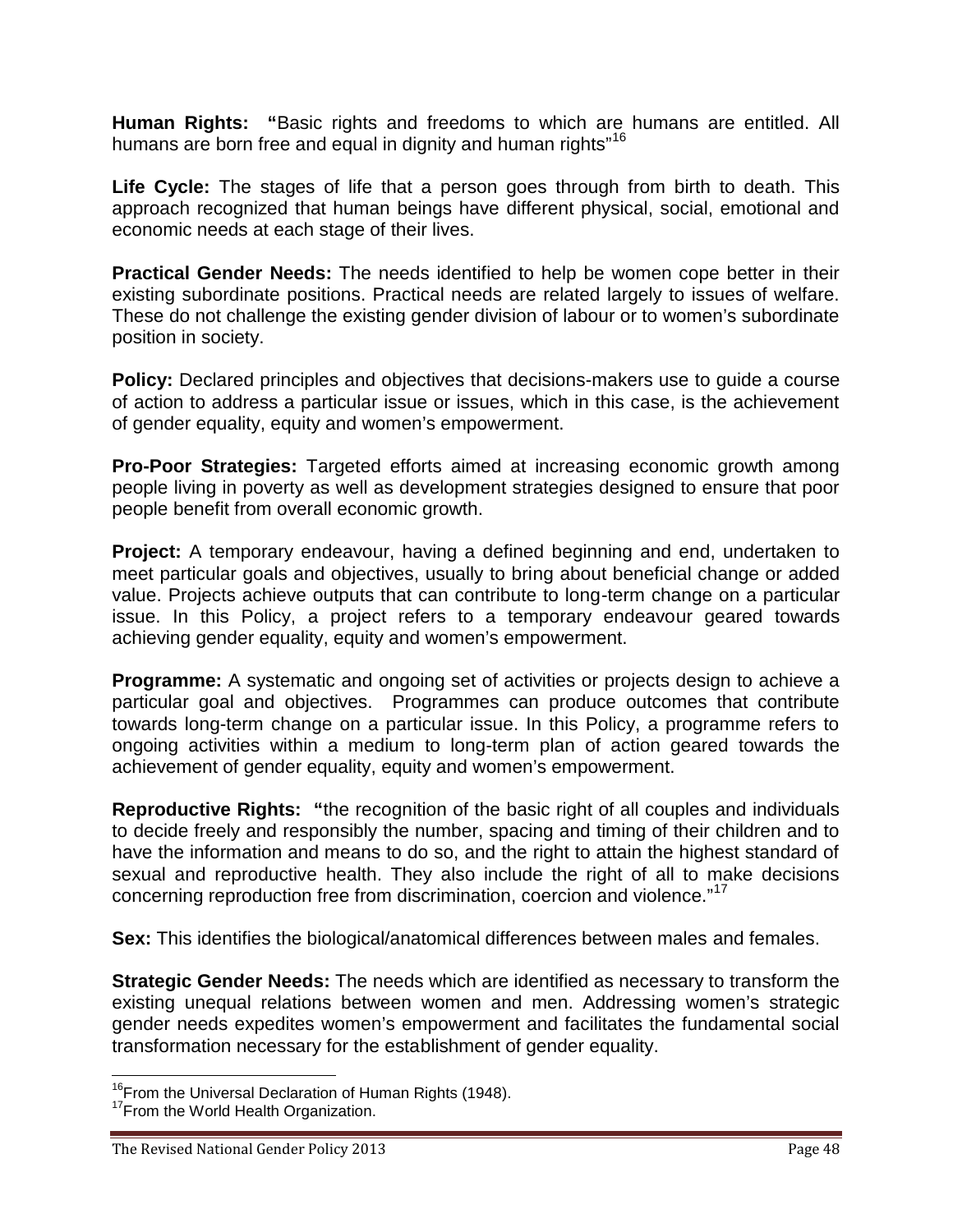#### **References**

- ----- (2005). Belize Study on Gender, Alcohol and Culture: GENAIC. Final Report. PAHO/WHO, Ministry of Health, CSO and NDACC.
- ------(2006). Strategic Plan for the Toledo Maya Women's Council (2006-2009).
- ------(2007). Towards Eradicating Chronic Malnutrition in Belize. World Food Programme, UNICEF, IDB and Ministry of Health.
- ------(2009). HIV and Violence Against Women in Belize: Preliminary Report. PAHO/WHO.
- -------(2009). Draft Report: Caricom Commission on Youth Development.
- ------ (2009). HIV and Violence Against Women: Preliminary Report. PAHO/WHO.
- -------(2009).Resource Guide on Gender and Climate Change. UNDP. Pg. 27
- -------(2009).*The National Security Strategy of Belize*. Ministry of National Security.
- -------(2009).The WHO-AIMS Report on Mental Health in Belize. PAHO.
- -------(2010). Report of Crimes. Magistrate Court. Belize City. Received February 5<sup>th</sup>, 2010
- -------(2010). Sexual and Reproductive Health Guidelines for Sex Workers in Belize. UNFPA and Ministry of Health.
- -------(2009). Survey of Diabetes, Hypertension and Chronic Disease Risk Factors. PAHO/WHO, CDC and CAMDI.
- The Attorney General's Office. (2000). *Unsoundness of Mind Act, Chapter 122 of the Substantive Laws of Belize (2000 Edition)*.Government of Belize.
- Belize ISIS Enterprises (2006). *Commercial Sexual Exploitation of Children and Adolescents in Belize*. ILO IPEC and the National Committee for Families and Children.
- Belize ISIS Enterprises. (2007). Assessment of the Belize City Southside Poverty Alleviation Project: A Gender Perspective. Women's Issue's Network of Belize
- Belize ISIS Enterprises Ltd. (2010). Evaluation of the Health Sector Response to HIV. (Draft). 2009. PAHO

The Belize Tourism Board (2009).Tourism Statistics from the Belize Tourism Board.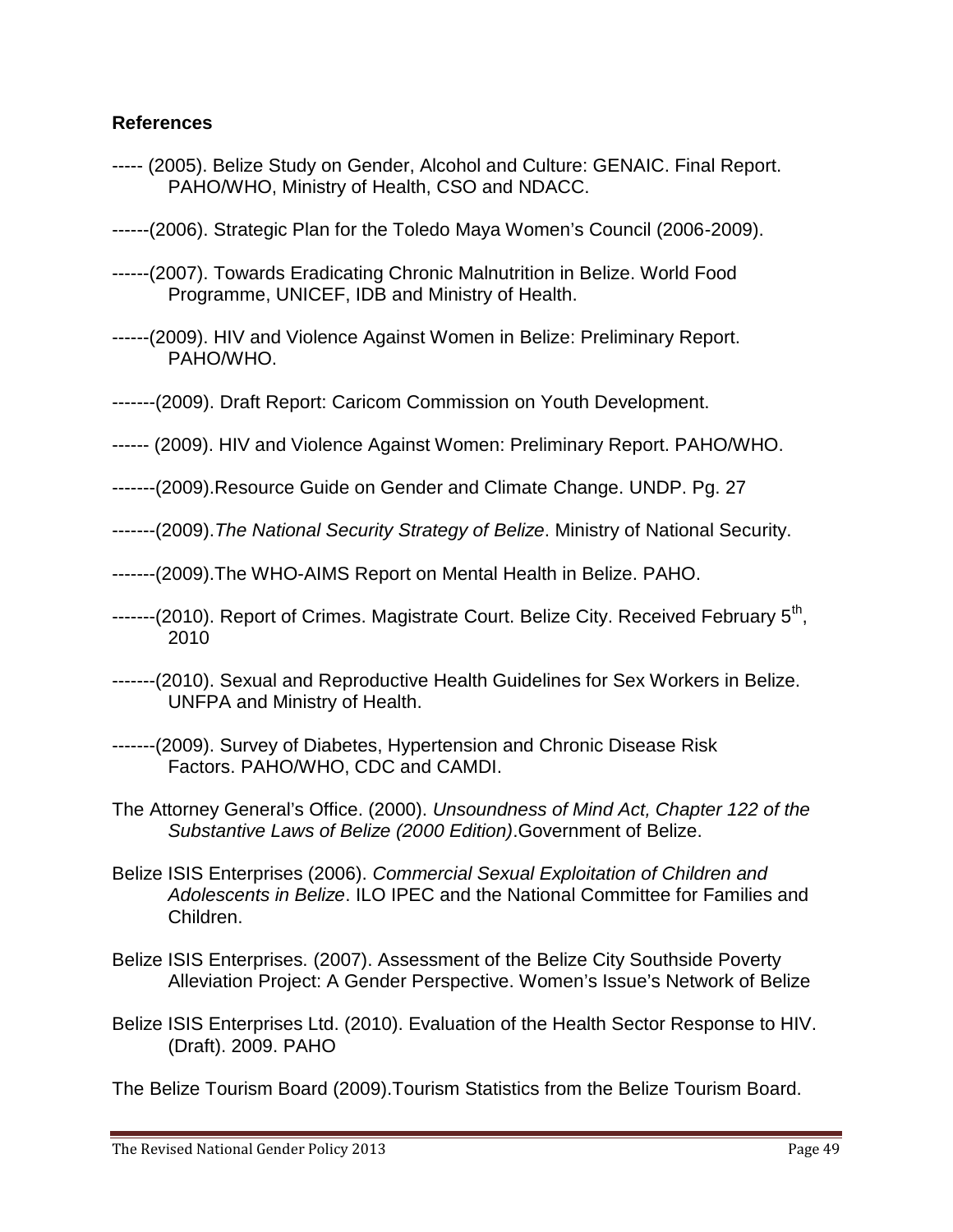- Cameron Health Strategies Group Limited (September, 2009). An Inventory of the Health Workforce in Belize 2009 (Unpublished Draft). PAHO/WHO and Ministry of Health.
- Catzim, A. (2003). *It's All About People: A Situation and Response Analysis of HIV in Belize.* PAHO
- Catzim, A. (2009). Socio-economic and Governance Study of Marine Managed Areas in Belize. Conservation International.
- Catzim, A., Haylock, D. and Santos, C. (2006). *Public Consultation Report. National Poverty Elimination Strategy and Action Plan (2006-2010)*. NHDAC.
- Department of Human Services (2009). Child Protection Data 2004-2008. Ministry of Human Development.
- Education Planning Unit. (2008). *Education Abstracts (2006 – 2008)*. Ministry of Education.
- Education Department. *National Comprehensive Curriculum, Handbook of Policies and Procedures*, Ministry of Education.
- Epidemiology Unit. Ministry of Health (2007). *Health Statistics of Belize (2003 to 2007)*. Government of Belize.
- Epidemiology Unit. Ministry of Health. (2008). *Health Statistics of Belize (2004-2008)*. Ministry of Health
- Epidemiology Unit. Ministry of Health (2008). *Epidemiological Profile of HIV in Belize (2003-2007)*. PAHO and Ministry of Health.
- Halcrow Group Limited and the Belize National Assessment Team. (August, 2010). *Belize Country Poverty Assessment, Volume 1: Main Report.* Government of Belize and the Caribbean Development Bank.
- Hoare, l. (January, 2008). Sexual Behavior Survey Report. PAHO. Unpublished Report. PAHO and NAC

Johnson, R. (2002). *The National Gender Policy (2002)*.The National Women's Commission. Government of Belize.

Lancet Series. 2008 January 26; 371 (9609): pg. 340-357. Downloaded from http:/www.

Lovell, J. (2010). The National Substance Abuse Policy for Belize Draft. PAHO/WHO.

Maheia, D. (ed.) (May, 2004). *In Search of Reform: A Comprehensive Look at*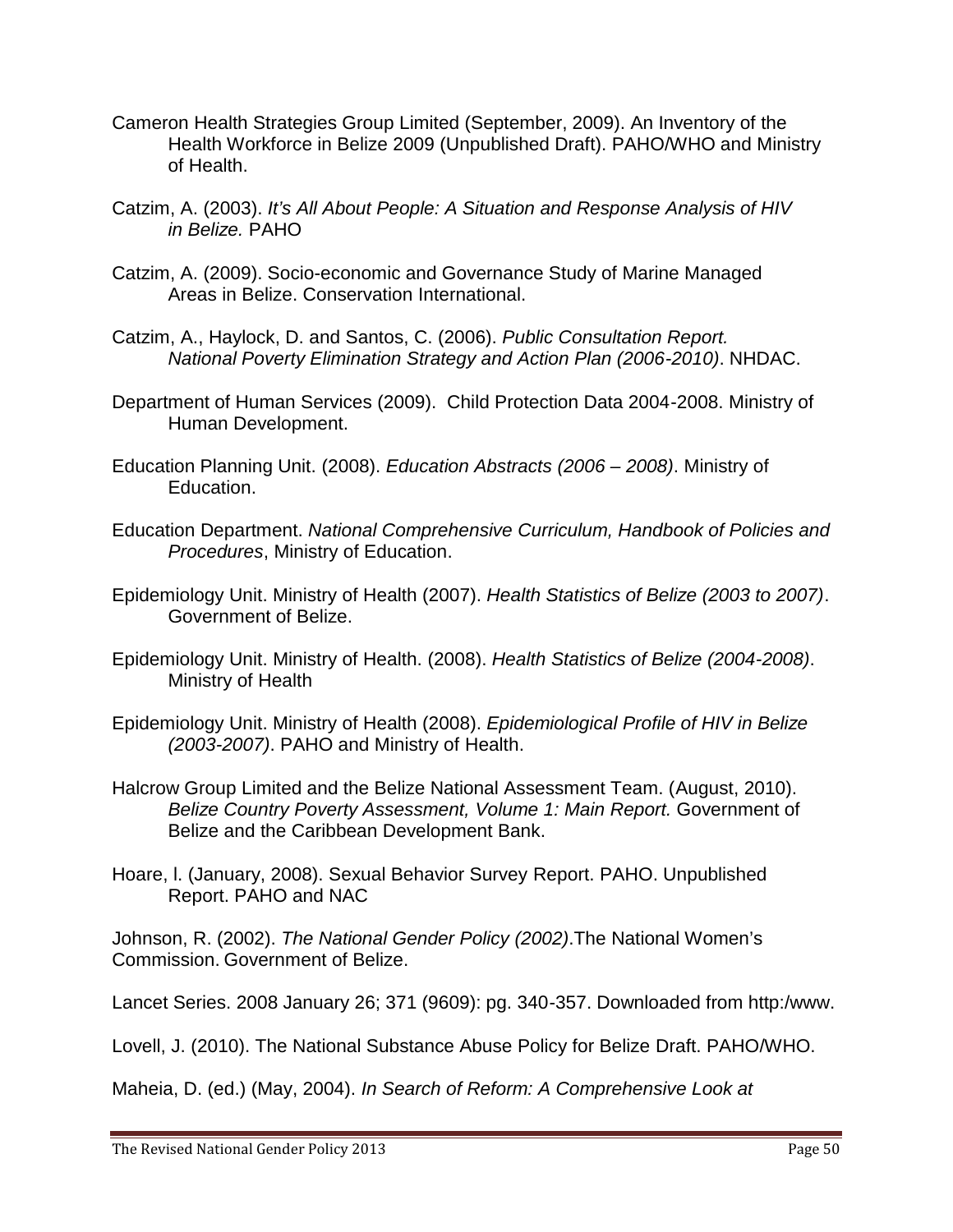*Belize's National Education Summit from Preliminary Consultation to Action Plan.* Ministry of Education.

Maternal and Child Health Unit. MCH Action Plan 2009-2011.Unpublished Report.

Maternal and Child Health Unit. (2009). *PMTCT Plus Guidelines*. Ministry of Health.

Mendoza, P. (2009). Enhancing Gender Visibility in Disaster Risk Management and Climate Change in the Caribbean: Country Assessment Report for Belize. UNDP.

Mendoza, P. (2009). *The National Poverty Elimination Strategy and Action Plan. (2009- 2013)*. NHDAC and Ministry of Economic Development.

Mendoza, P. (2010). *Medium Term Macro-Economic Development Strategy*. Ministry of Economic Development (December, 2009).

The Ministry of Education (2008). National Education Agenda (2008-2012).

The Ministry of Health. (2002). *Sexual and Reproductive Health Policy (2002)*. Ministry of Health.

The National AIDS Commission (2007). *A Situational Assessment of the National Response to HIV in Belize*. NAC

The National AIDS Commission. (2008). UNGASS Country Progress Report (January 2006-December 2007)

NHDAC. (2002). *National Poverty Assessment Report 2002*. NHDAC and Ministry of National Development, Investment and Culture. Government of Belize.

Police Department. (2010).Annual Crime 2009 Report. Retrieved from http://www.belize;gov.bz/public/Data/012110162071.pdf

Rosberg, M. (2005). Crime and Violence among Children in Belize. UNICEF

- Rosberg, M. (2006). *Outcome Evaluation of Existing Poverty Reduction Measures*. NHDAC. Ministry of National Development, Investment and Culture. Government of Belize.
- Rosberg, M. and Catzim, A. (1999).*Opportunities for Women's Political Leadership in Belize*. National Women's Commission.

Shaw, D. (2004). Vulnerability Analysis of the Child Protection System. NCFC.

NCFC. *The National Plan of Action for Children and Adolescents: 2005-2015*.

Shaw, D. (2007). Law Reform Proposal on Commercial Sexual Exploitation of